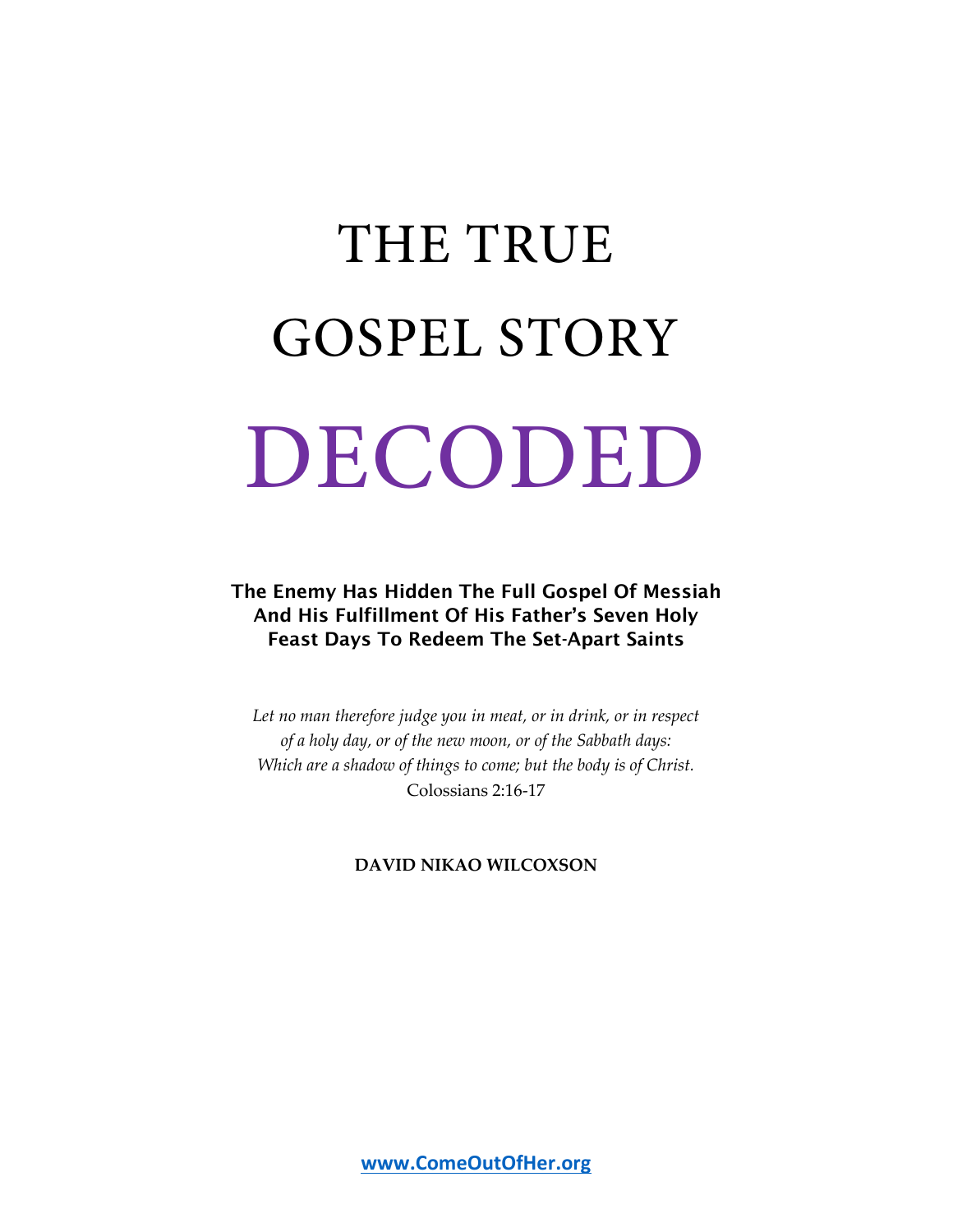# **TABLE OF CONTENTS**

**The Foolish Virgins The Father's Holy Feast Days The Falling Away Of 2 Thessalonians 2 Was The Law Nailed To The Cross? Who Is A True Israelite? Messiah's Divine Appointments The Summer Feast Days Passover Unleavened Bread First Fruits Pentecost Gathering In The Fruit Of The Harvest The Fall Feast Days Trumpets Atonement Tabernacles The Feast Of Dedication The Heavenly Calendar vs. The Pagan Roman Calendar**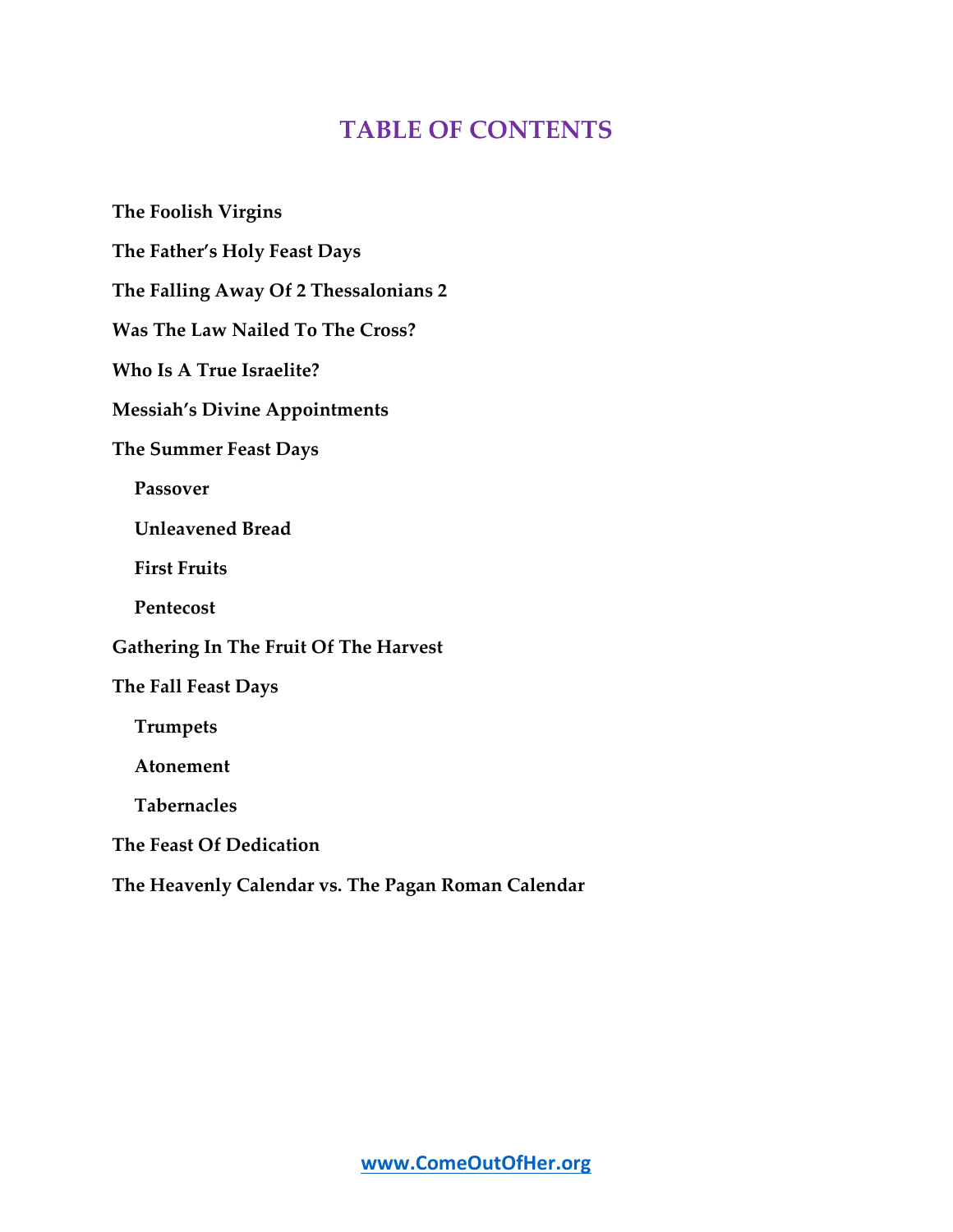## **THE FOOLISH VIRGINS**

Maranatha! We long for Messiah's return and the wedding feast. Pastors have taught us that it can occur at any time. In this chapter, I want to show you how Messiah gave us clues that have been overlooked.

In Matthew 25:1-13, Messiah points to His second advent.

*Then shall the kingdom of heaven be likened unto ten virgins, which took their lamps, and*  went forth to meet the bridegroom. And five of them were wise, and five were foolish. They *that were foolish took their lamps, and took no oil with them: But the wise took oil in their vessels with their lamps.*

*While the bridegroom tarried, they all slumbered and slept. And at midnight there was a cry made, Behold, the bridegroom cometh; go ye out to meet him. Then all those virgins arose, and trimmed their lamps. And the foolish said unto the wise, Give us of your oil; for our lamps are gone out. But the wise answered, saying, Not so; lest there be not enough for us and you: but go ye rather to them that sell, and buy for yourselves.*

*And while they went to buy, the bridegroom came; and they that were ready went in with him to the marriage: and the door was shut. Afterward came also the other virgins, saying, Lord, Lord, open to us. But he answered and said, Verily I say unto you, I know you not. Watch therefore, for ye know neither the day nor the hour wherein the Son of man cometh.*

Matthew Poole's Commentary on the Holy Bible says:

*To these purposes, he takes up this parable, which we shall not so well understand without understanding their usual rites and customs at weddings, which were these:*

- *1. Their marriages were ordinarily in the night.*
- *2. They usually had young men that attended the bridegroom and young virgins that attended the bride at her father's house. The young men attended the bridegroom. These were called the children of the bride chamber or the friends of the bridegroom or bride.*

*The wedding being at night, there was a need for lamps. When the bridegroom came, the bride maids, who were attending the bride, went forth to meet the bridegroom, with lamps lighted, to conduct him and his companions into the house and to her who was to be the bride. When they were entered, the door was shut, and the marriage proceeded.*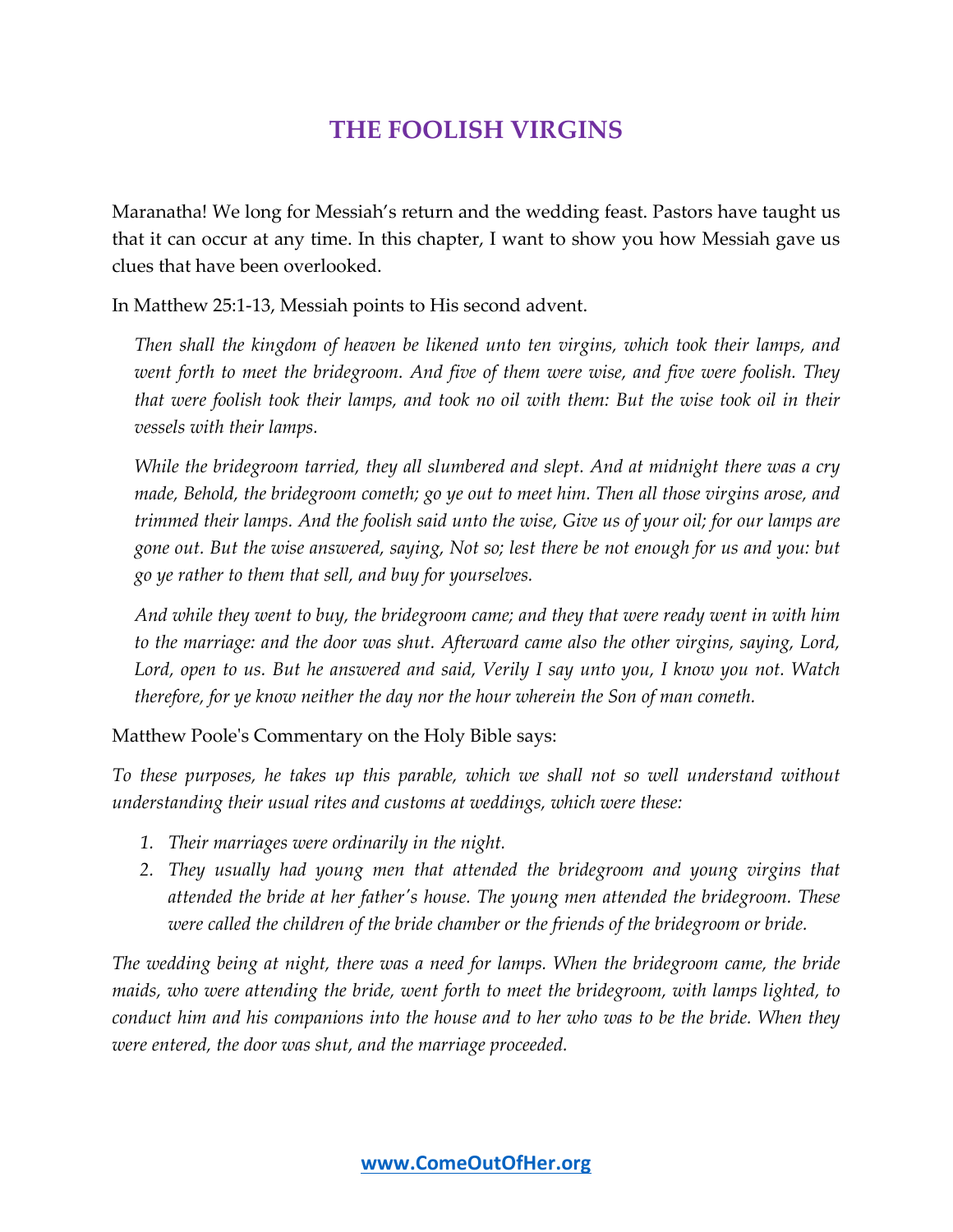Read the following verses with the understanding that the bride is brought to the groom at night.

Paul describes Messiah's return as a thief in the night.

*But of the times and the seasons, brethren, ye have no need that I write unto you. For yourselves know perfectly that the day of the Lord so cometh as a thief in the night. For when they shall say, Peace and safety; then sudden destruction cometh upon them, as travail upon a woman with child; and they shall not escape. But ye, brethren, are not in darkness, that that day should overtake you as a thief.* 1 Thessalonians 5:1-4

Paul is implying that if you don't understand the proper context of Messiah's return, you're in *darkness,* and His return will be as a *thief in the night*. The oil of Scriptural truth *lights* our way.

Peter points to Messiah's return as a thief in the night.

*But the day of the Lord will come as a thief in the night; in the which the heavens shall pass away with a great noise, and the elements shall melt with fervent heat, the earth also and the works that are therein shall be burned up.* 2 Peter 3:10

Messiah reiterated this warning in the sixth vial of Revelation 16:15.

*Behold, I come as a thief. Blessed is he that watcheth, and keepeth his garments, lest he walk naked, and they see his shame.*

Messiah is saying that His return will catch many by surprise, like a *thief* to those who don't have understanding. He gave us a clue about when He would return for His saints when He said in Matthew 24:36.

*But of that day and hour knoweth no man, no, not the angels of heaven, but my Father only.*

Messiah reaffirmed the clue when He finished His parable of the foolish virgins in Matthew 25:13.

*Watch therefore, for ye know neither the day nor the hour wherein the Son of man cometh.*

Most people think that Messiah is proclaiming that it's impossible to know when He will return, but it's declaring the opposite as Messiah is giving us the proper context. Let me explain.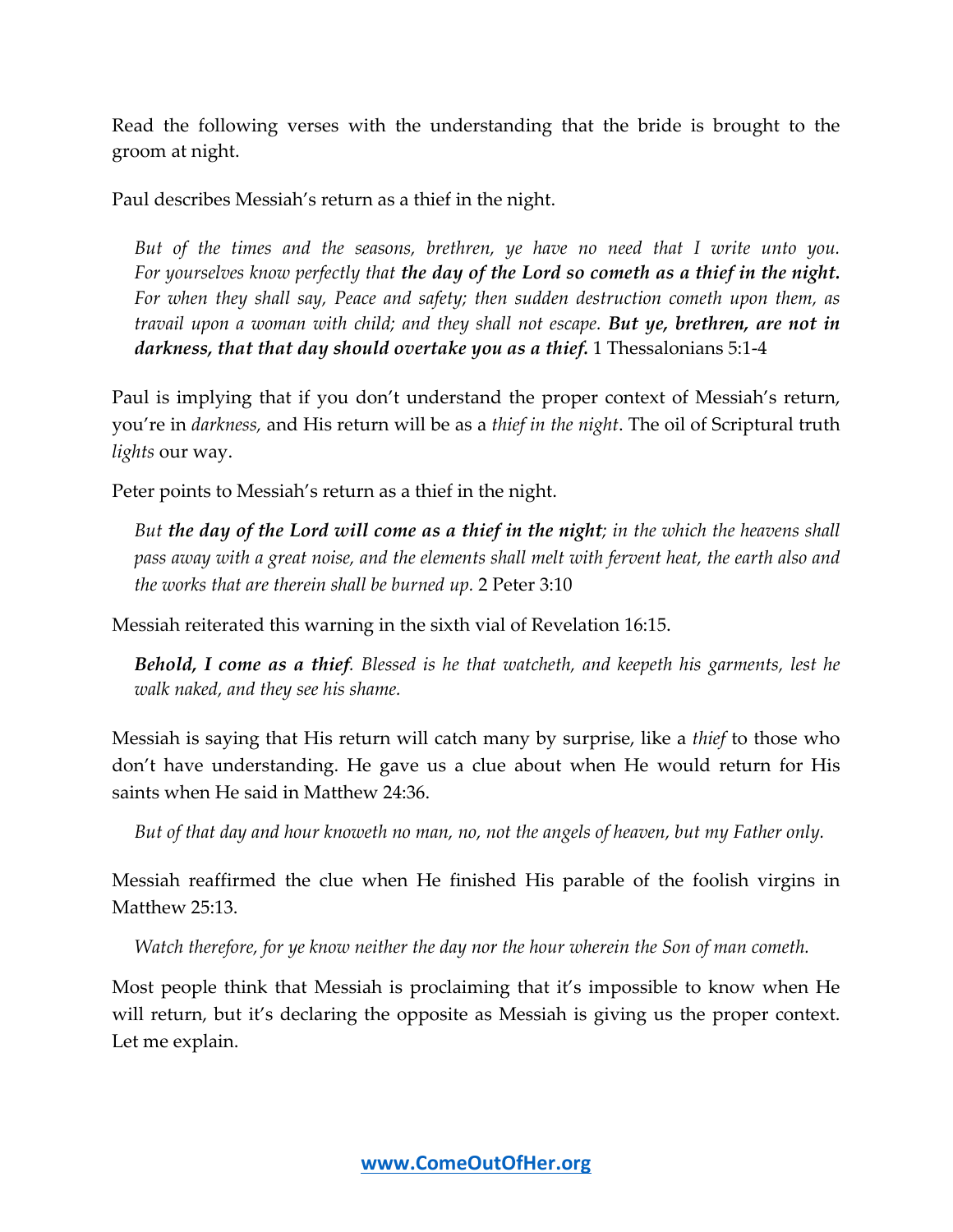The Scriptural lunisolar calendar is based on the yearly cycle of the sun and the monthly cycle of the moon. A new month starts after the celestial new moon when the dark moon begins to have light on it again. The Feast of Trumpets is the only Holy Feast Day that occurs on the New Moon Day, the first day of the Scriptural month.

The Israelites considered the Feast of Trumpets to be a *hidden day* as they didn't know if the celestial new moon occurred late one day or early the next day. We know the exact minute this takes place with today's technology, but the Jews that Messiah was speaking to *didn't know the day or hour* of the new moon.

The Jews celebrated the Feast of Trumpets over two days and waited to spot the sliver crescent moon after sundown to confirm which day was the New Moon Day.



We can see that Messiah is covertly saying that He will return on the only Holy Feast Day that falls on the New Moon Day, the Feast of Trumpets. By this, we know the context of His return.

We don't know the year, but when we understand the fulfillment of Revelation, we know what will take place before Messiah's return so that we're not in darkness but have the light of Scriptural truth to illuminate our way.

The enemy has worked hard during the last century to deceive the end-times saints, so that they're following a false, futuristic narrative of the fulfillment of the  $70<sup>th</sup>$  week of Daniel 9 and Revelation. This causes them to be as the foolish virgins, because they don't understand where we're at on the Revelation fulfillment timeline, so that Messiah's return may catch them by surprise.

You can request a free PDF summary of the Revelation Timeline Decoded book, which shows you what's already been fulfilled, where we're at on the timeline and what will happen next as we await Messiah's return @ www.RevelationTimelineDecoded.com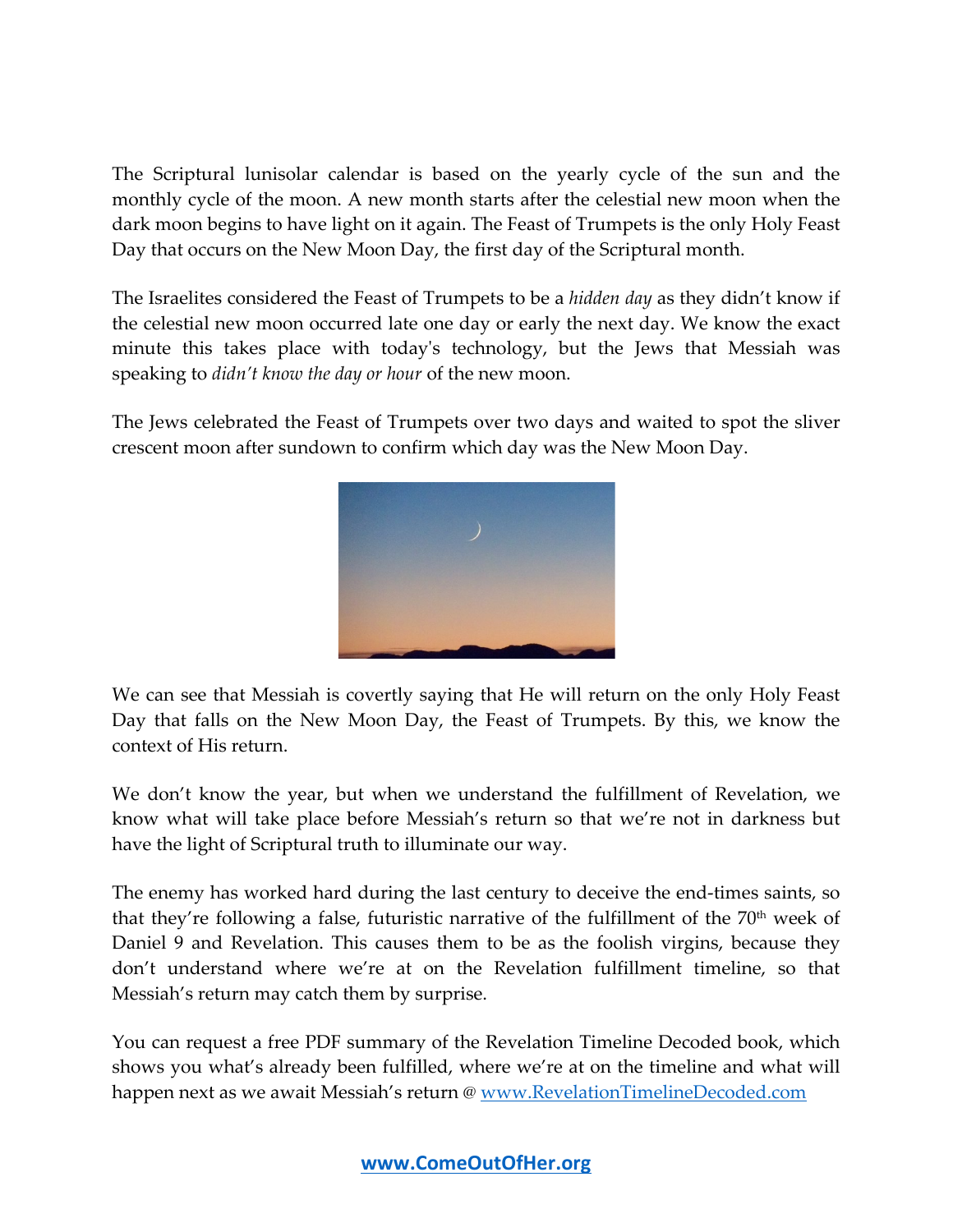People proclaim that Messiah can return at any time because He's deity. Still, I don't believe that He can, as He's fulfilling His Father's Holy Feast Days in exacting detail, and the fall Feast of Trumpets is the proper context for His return.

Wouldn't it be amazing if Messiah returned when His set-apart saints are outside looking for the sliver crescent moon after sunset to validate the New Moon Day on the Feast of Trumpets? His pure bride, who has Scriptural truth to light her way, would be looking up to the sky at the very time that the heavenly trumpet sounds and Messiah returns. I'm not saying that's how it will play out, but I can only imagine how glorious that would be!

We can see how Messiah points to the fall Holy Feast of Trumpets as the day of His return. Now, look at what the Apostle Paul says about Messiah's second advent.

*Behold, I shew you a mystery; We shall not all sleep, but we shall all be changed, In a moment, in the twinkling of an eye, at the last trump: for the trumpet shall sound, and the dead shall be raised incorruptible, and we shall be changed.* 1 Corinthians 15:51-52

*For the Lord himself shall descend from heaven with a shout, with the voice of the archangel, and with the trump of God: and the dead in Christ shall rise first. Then we which are alive and remain shall be caught up together with them in the clouds, to meet the Lord in the air: and so shall we ever be with the Lord.* 1 Thessalonians 4:16-17

Those verses point to Messiah's return and the timing of it *at the last trump* during the Feast of Trumpets. Scriptural truth lights the way for the wise virgins to be prepared for the grooms return. Maranatha!

*For God, who commanded the light to shine out of darkness, hath shined in our hearts, to give the light of the knowledge of the glory of God in the face of Jesus Christ.* 2 Corinthians 4:6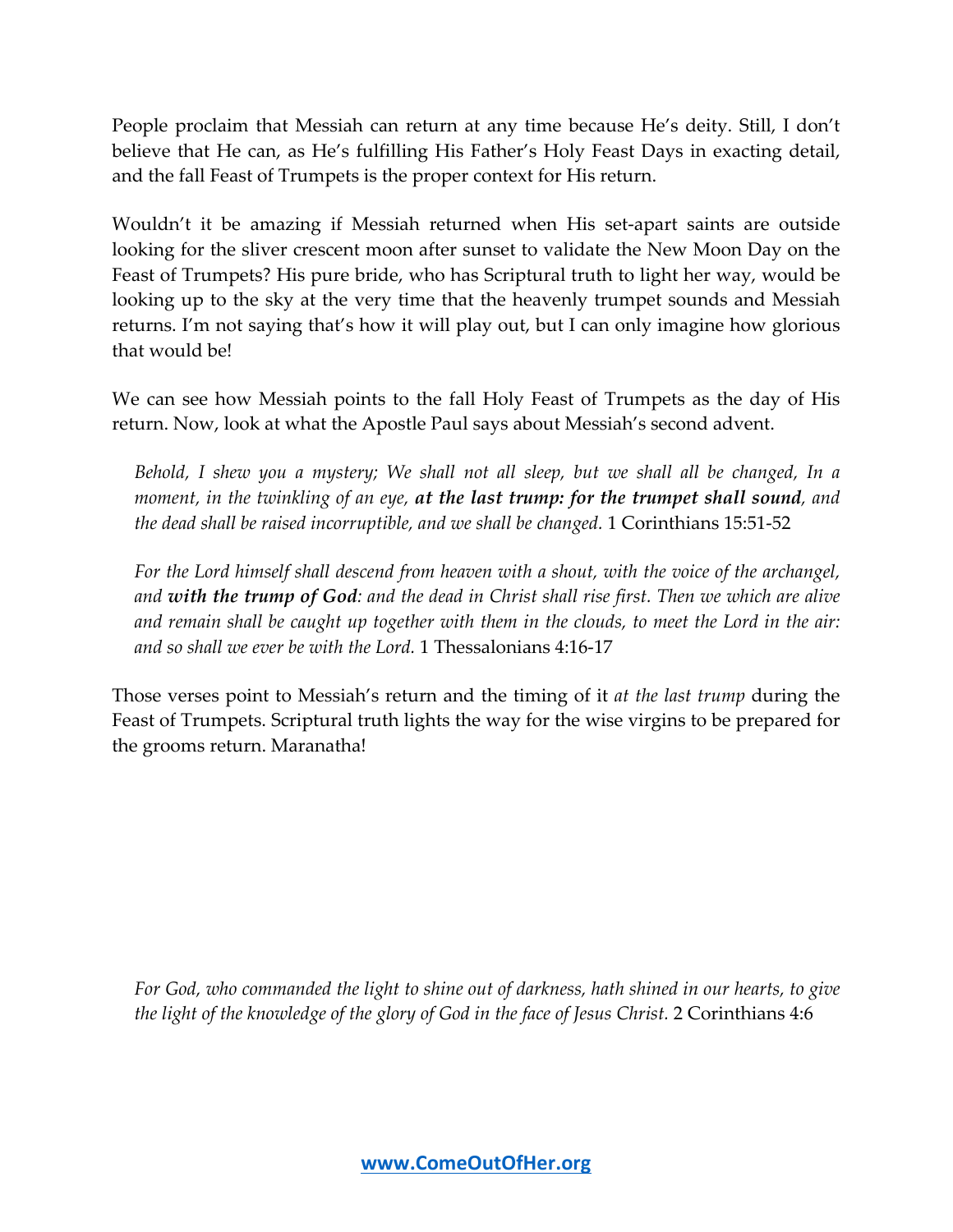## **THE FATHER'S HOLY FEAST DAYS**

The Gospel story is that deity came to dwell among us when Messiah was supernaturally born of a virgin; lived a sinless life; died for our sins as the Spotless Lamb; was dead in the grave; rose again on the third day; caused the Holy Spirit to be poured out on His followers; will return for His Ekklesia of saints; make judgment, and marry His bride.

The point of this book is that the enemy has hidden the full story of our redemption and how the events mentioned above are divine appointments that fulfill our Heavenly Father's seven Holy Feast Days.

The Father gave the Holy Feast Days to show how He interacts with His people and to help us understand His plan of salvation.

They are not *'Jewish feast days'* as some people proclaim, but they are our Heavenly Father's holy convocations.

Leviticus 23:2 says, *Speak unto the children of Israel, and say unto them, Concerning the feasts of the LORD, which ye shall proclaim to be holy convocations, even these are my feasts.*

The word *'feast'* is translated from the Hebrew word *'moed,'* which means *appointment*. The word *'convocations'* is translated from the Hebrew word *'miqra,'* which points to *a public meeting, a rehearsal, an assembly, a calling*.

Messiah traveled to Jerusalem during Feast Days to observe them and because many Jews would come into Jerusalem so that He could speak before them.

Messiah came to fulfill the law perfectly, as only He could, as all men sin and fall short of the glory of Yah the Heavenly Father. That doesn't mean that the Father's declarations in the Old Testament have been cast aside. Rather, Messiah came to teach us how to obey His Father's commandments, not for salvation, but out of love and reverence for the Heavenly Father.

Many Christians proclaim that the Holy Feast Days of the Torah were nailed to the cross, so we don't have to observe them, but that is impossible because Messiah fulfilled the Feasts of First Fruits and Pentecost after His death on the cross. And there are still three to be fulfilled.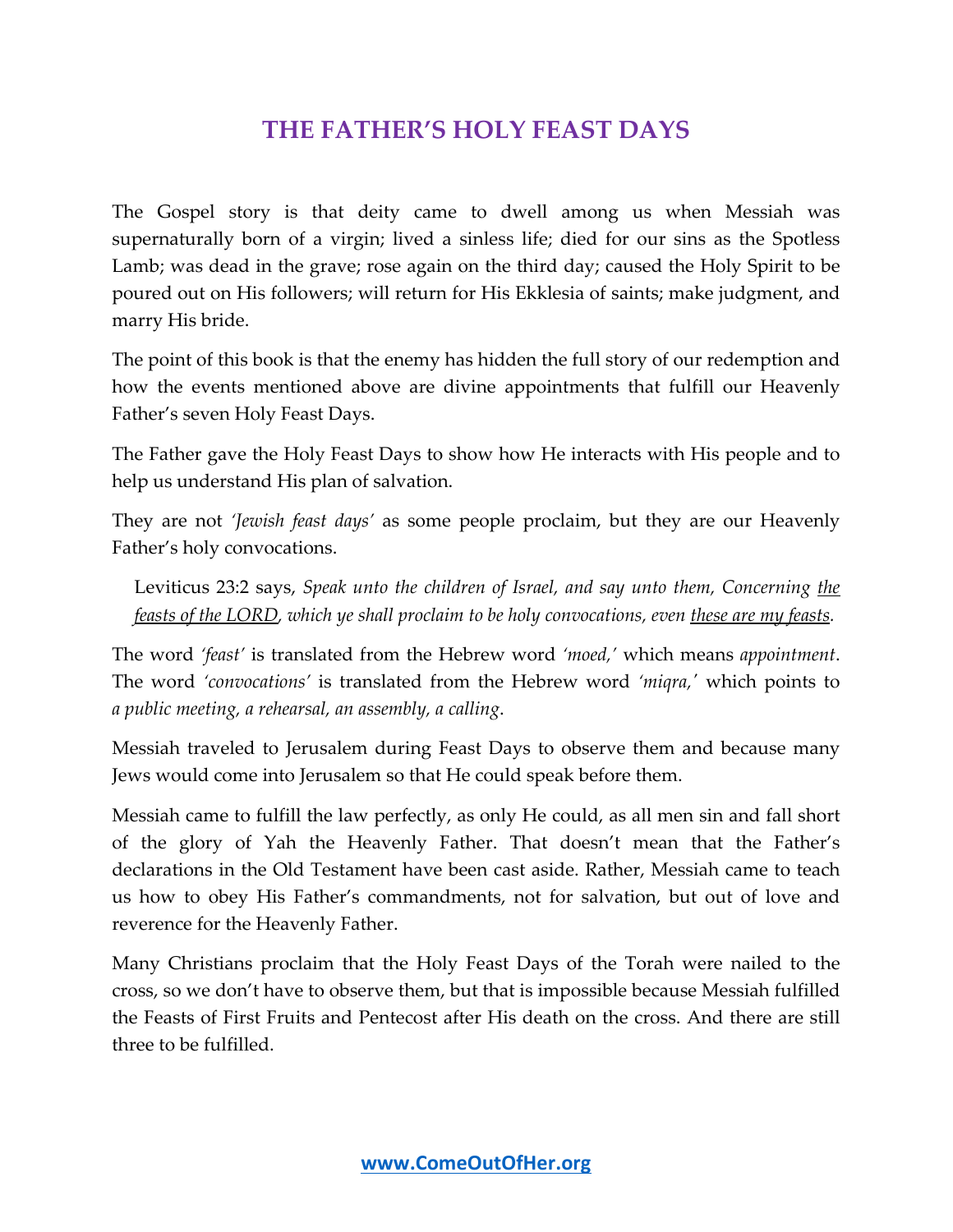The concept that we're *'New Testament believers'* causes people not to learn that the Father's seven Holy Feast days are divine appointments His beloved Son fulfills to redeem the set-apart saints.

#### **Here are the four feasts that our Messiah has fulfilled:**

- $\triangleright$  The feast of Passover points to the Spotless Lamb, whose blood was shed for our sins and caused the wrath of His Father to pass over us.
- The feast of Unleavened Bread points to the Messiah's sinless life, as *leaven* is a picture of sin in the Bible.
- $\triangleright$  The feast of Firstfruits points to the Messiah's resurrection on the third day as the first fruits of the righteous.
- $\triangleright$  The feast of Pentecost represents Him pouring out His Father's Spirit on His followers.

#### **Here are the fall feast days which are yet to be fulfilled by our Messiah:**

- $\triangleright$  The feast of Trumpets represents His return for His bride when trumpets are blown and the elect are caught up with Messiah.
- The feast of Atonement occurs ten days after the Feast of Trumpets, when Messiah will make judgment.
- The feast of Tabernacles occurs fifteen days after the Feast of Trumpets when we celebrate the wedding feast and dwell with Messiah and His Father forever.

We don't have to sacrifice a lamb on Passover anymore, as the Spotless Lambs' blood was shed to atone for our sins. But we are called to remember what our beloved Messiah did for us on that special day.

On Passover, I read passages about Messiah being delivered up to be killed. I read about Him being mocked and beaten by the Jewish leaders and then scourged by the Roman soldiers, made to wear a purple robe and a crown of thorns. I read how He was led to Golgatha to be crucified next to two sinners, one who repented and was saved, the other who mocked Messiah and was left lost in His sins. I read about His painful sacrifice and how He said *'it is finished,'* and bowed His head and died.

I observe communion on Passover as Messiah commanded in Luke 22:19.

*And having taken bread, having given thanks, he brake and gave to them, saying, `This is my body, that for you is being given, this do ye--to remembrance of me.'*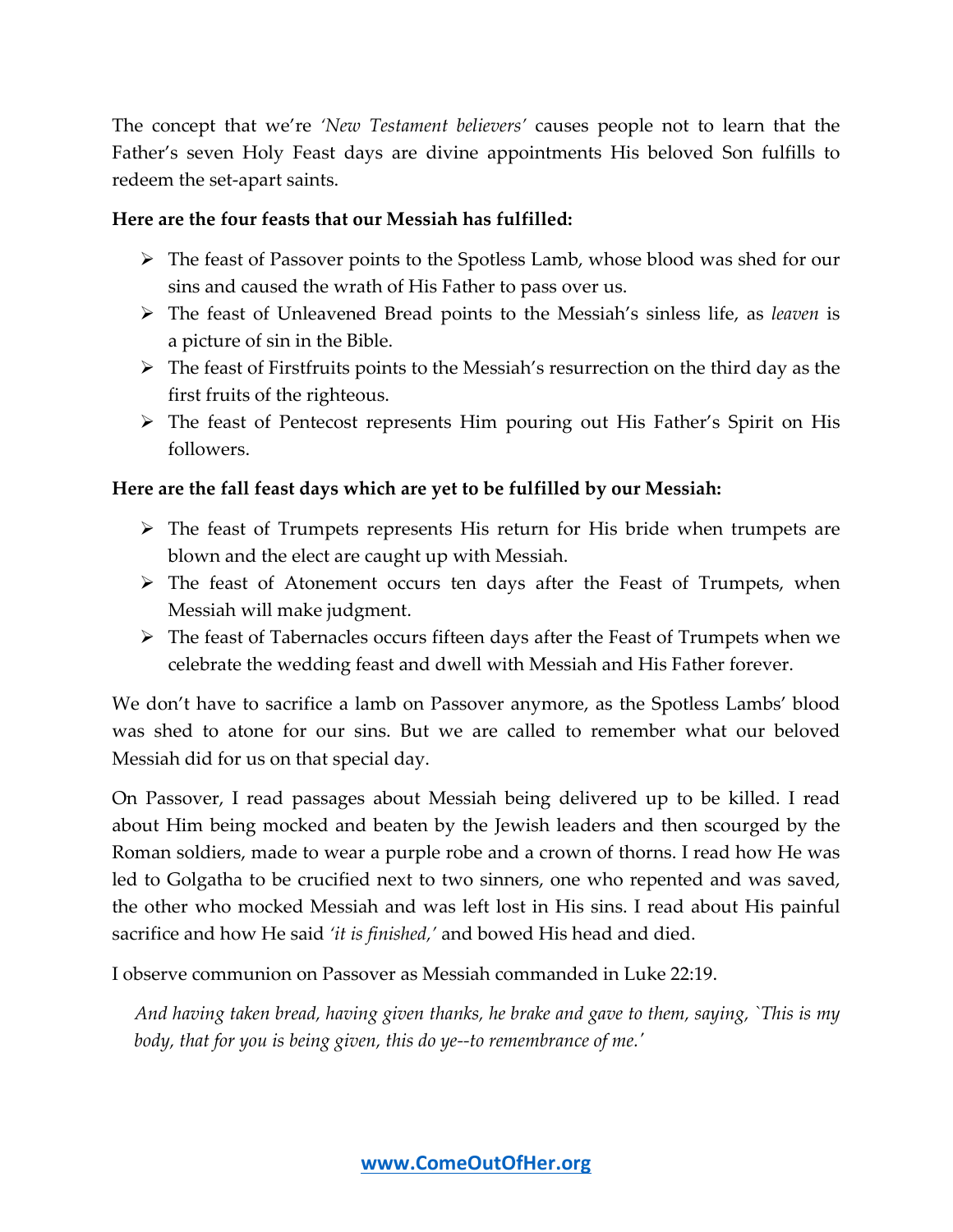This is what it means for a set-apart saint to observe Passover, and it is not the same thing as Easter, which has associations with the pagan fertility goddess Ishtar, thus the rabbits and the eggs.

Let me clarify a passage in Colossians 2:16-17 that people cite to proclaim that we don't need to observe the holy feast days anymore.

*Let no man therefore judge you in meat, or in drink, or in respect of a holy day, or of the new moon, or of the Sabbath days: Which are a shadow of things to come; but the body is of Christ.*

The Apostle Paul is writing to gentile believers, and he's telling them not to let the Jews judge their observance of the feast days. The Jews didn't believe that salvation was for the gentiles, let alone that they should observe the Father's Holy Feast days so that they would have mocked the gentile believers.

In declaring His Feasts, Yah says that His ordinances are to be kept forever. That means that they didn't end when Messiah died for our sins.

*And this day shall be unto you for a memorial; and ye shall keep it a feast to the LORD throughout your generations; ye shall keep it a feast by an ordinance for ever.* Exodus 12:14

*And ye shall observe the feast of unleavened bread; for in this selfsame day have I brought your armies out of the land of Egypt: therefore shall ye observe this day in your generations by an ordinance for ever.* Exodus 12:17

In Colossians 2:17, the Apostle Paul proclaims that the Holy Feast Days are *a shadow of things to come,* future tense, as Messiah is still in the process of fulfilling them.

Satan doesn't want you to know the truth of the Holy Feast Days. He caused Emperor Constantine to forbid the followers of Messiah from observing them anymore. And he has used the Roman Church to hide them and replace them with Easter and Christmas.

Sadly, most Christians today still follow the man-made doctrine of the Roman Council of Nicaea, as they don't understand the profound things that took place in the fourth century when the enemy caused saints to fall away from the Scriptural faith.

*Even from the days of your fathers ye are gone away from mine ordinances, and have not kept them. Return unto me, and I will return unto you, saith the LORD of hosts.* Malachi 3:7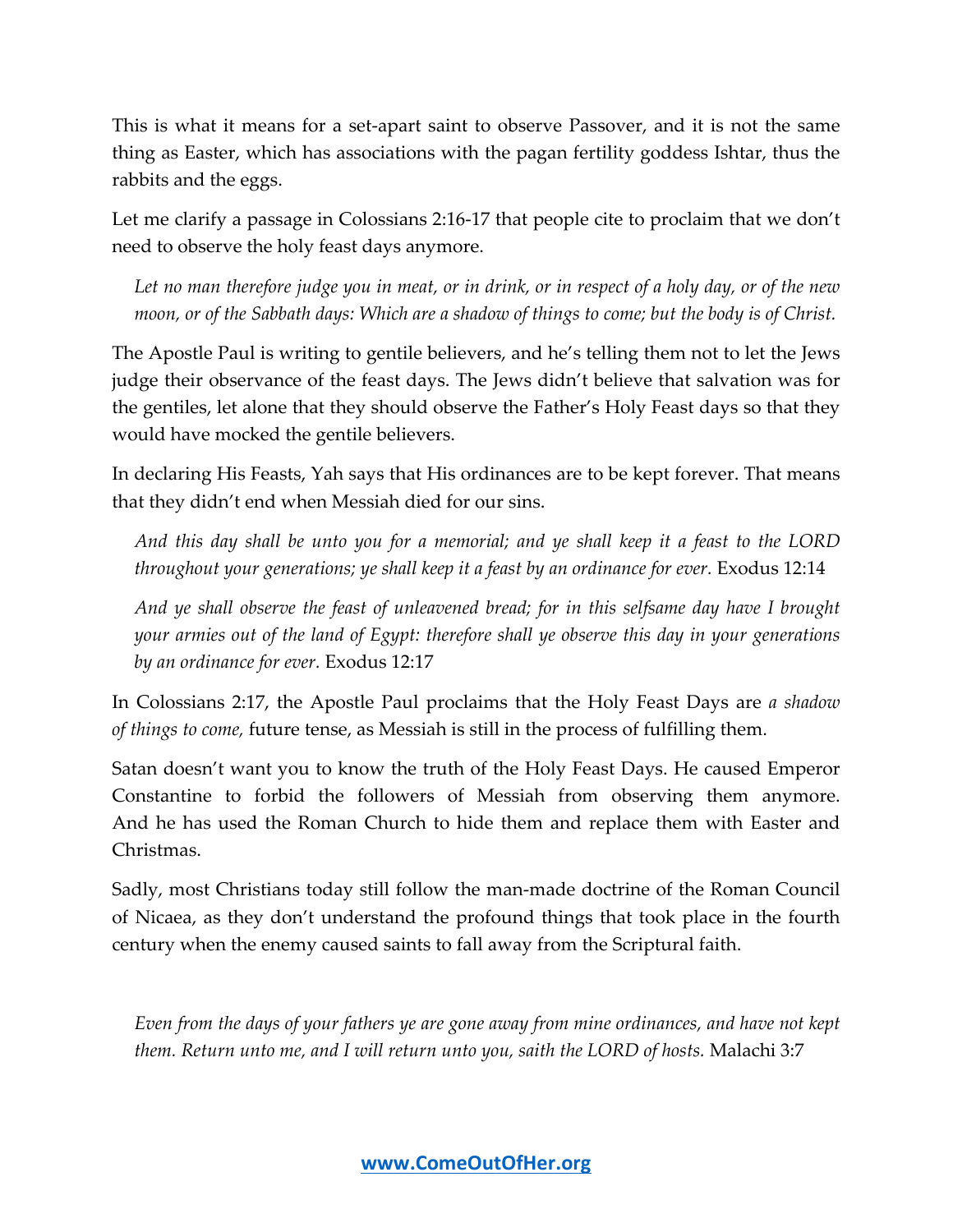# **THE FALLING AWAY OF 2 THESSALONIANS 2**

Hopefully, you can now see how Yah the Heavenly Father's Holy Feast Days are divine appointments, which Messiah is fulfilling to redeem His set-apart saints.

But that leaves the question, how did we get to this point that we celebrate Roman manmade holidays of Easter and Christmas, and most pastors don't teach that the true Gospel message is that Messiah is fulfilling the Father's Holy Feast Days to redeem the set-apart saints?

After centuries of using the pagan Roman Emperors to kill Messiah's Ekklesia of saints, Satan found that the more he persecuted the saints, the faster Messiah's church grew. So he changed strategies and had Emperor Constantine stop the persecution in 313 AD, which undoubtedly endeared the Emperor to the saints.

Then at the *Council of Nicaea*, Satan had Constantine and the Roman bishops codify Romanism, the false Roman Christian religion, which includes man-made traditions which take the place of Scriptural truth.

To switch from observing God's Holy Feast Days to pagan-based holidays, Constantine issued creeds for Christians who would partner with Rome.

Remember that during the previous centuries, the followers of Christ had endured relentless persecution from Rome. Now they were being exalted to positions of power and treated well, so they were susceptible to compromise.

Constantine declared: *I renounce all customs, rites, legalisms, unleavened breads and sacrifices of lambs of the Hebrews, and all the other feasts of the Hebrews, sacrifices, prayers, aspirations, purifications, sanctifications, and propitiations, and fasts and new moons, and Sabbaths, and superstitions, and hymns and chants, and observances and synagogues.*

*Absolutely everything Jewish, every Law, rite and custom and if afterwards I shall wish to deny*  and return to Jewish superstition, or shall be found eating with Jews, or feasting with them, or *secretly conversing and condemning the Christian religion instead of openly confuting them and condemning their vain faith, then let the trembling of Cain and the leprosy of Gehazi cleave to me, as well as the legal punishments to which I acknowledge myself liable. And may I be an anathema in the world to come, and may my soul be set down with Satan and the devils.*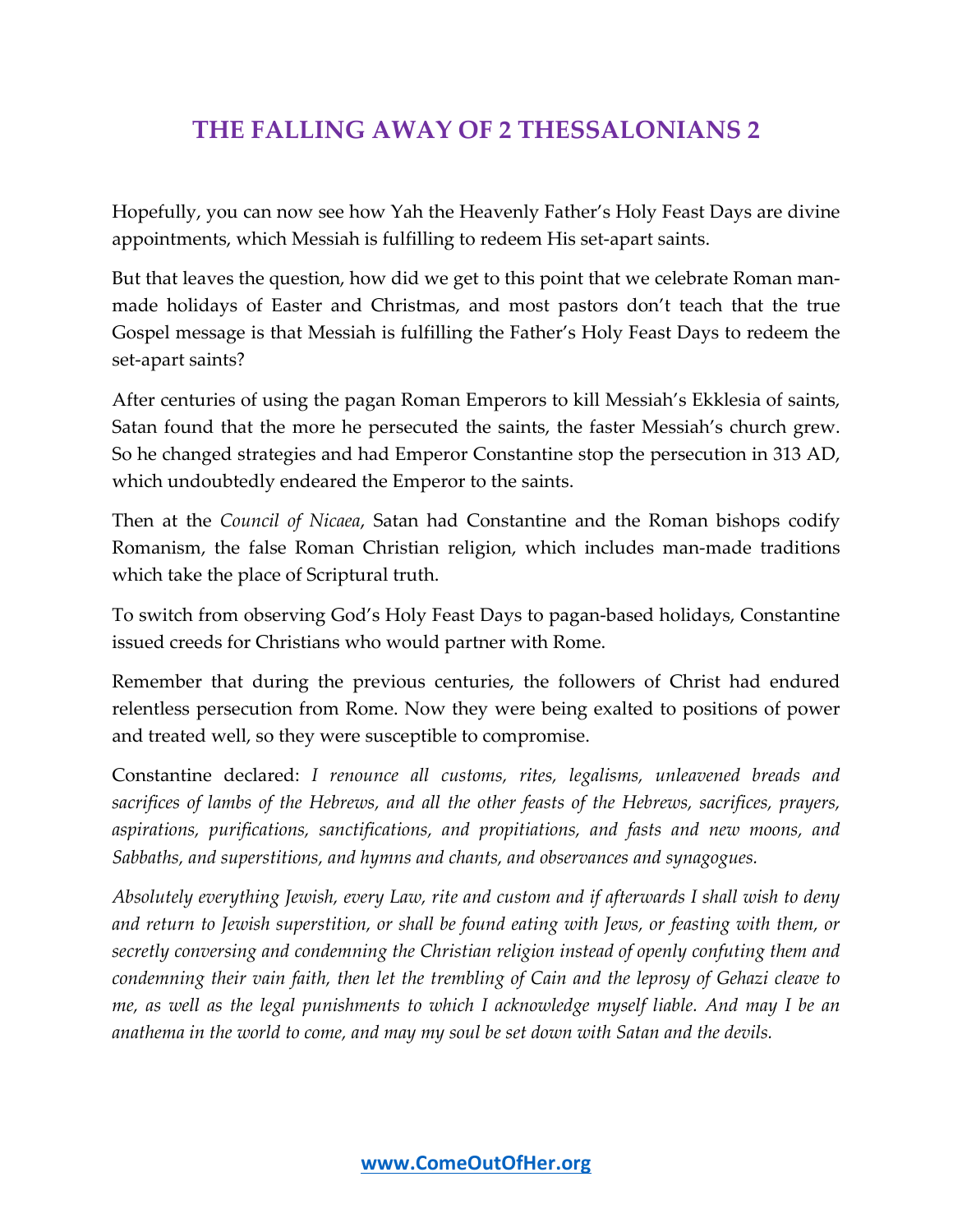Furthermore, any follower of the 'Jewish Messiah' who wished to join this 'holy community' was compelled to adopt different rules and customs. Subsequently, special creeds were drafted, to which the Christian would have to swear such as: *I accept all customs, rites, legalism, and feasts of the Romans, sacrifices. Prayers, purifications with water, sanctifications by Pontificus Maximus (high priests of Rome), propitiations, and feasts, and the New Sabbath "Sol dei" (day of the Sun), all new chants and observances, and all the foods and drinks of the Romans. In other words, I absolutely accept everything Roman, every new law, rite and custom, of Rome, and the New Roman Religion.*

In other words, they had to switch to the Roman man-made traditions to be a part of the Roman church and not be persecuted. During the 4th century, many Christians accepted these terms from Constantine, compromising their faith, fulfilling the *'falling away'* that Paul warned about in 2 Thessalonians 2.

Other gatherings like the *Council of Constantinople*, which Emperor Justinian held, continued to reinforce these false, man-made doctrines, which helped to hide the true Scriptural faith.

The *harlot* church of Rome has promoted these man-made, unscriptural doctrines for the last 1,600 years. And sadly, most Protestant Churches still promote them, citing the Roman Councils' declarations as authoritative.

But in Revelation 18:4, Messiah said, *And I heard another voice out of the heaven, saying, `Come forth out of her, My people, that ye may not partake with her sins, and that ye may not receive of her plagues.*

He's telling us to come out of the man-made teachings that originated from Rome's harlot church. He's commanding us to return to the ancient path of Scriptural truth.

Easter is associated with the pagan fertility goddess Ishtar, which is why rabbits and eggs are part of the holiday. The Feast of Firstfruits and Easter are not the same thing!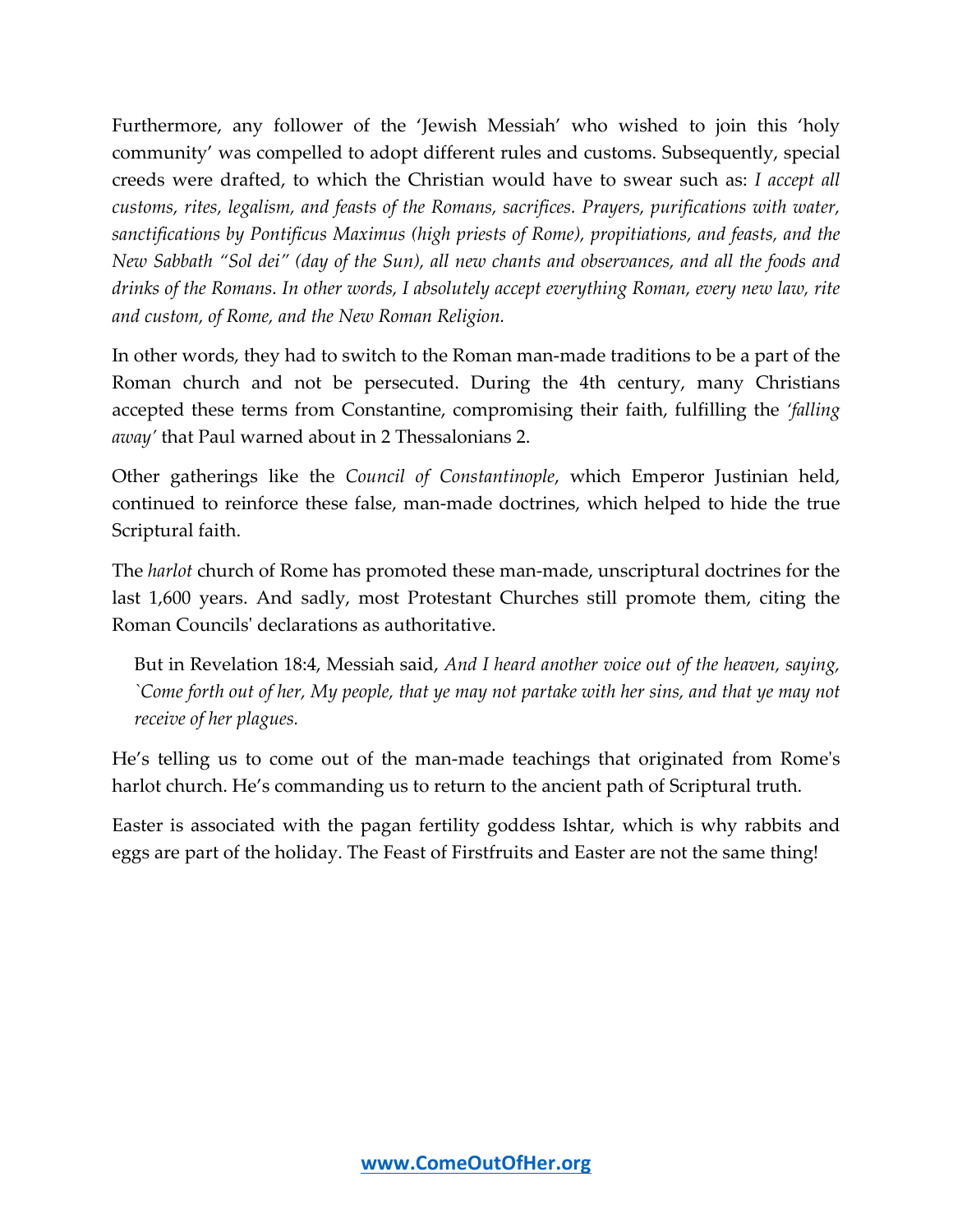## **WAS THE LAW NAILED TO THE CROSS?**

Many Christians proclaim that the Holy Feast Days of the Torah were nailed to the cross, so we don't have to observe them, but that is impossible because the Feasts of First Fruits and Pentecost were fulfilled after Messiah's death on the cross. And there are still three to be fulfilled.

Messiah declares in Matthew 5:17-19:

*"Do not think that I came to destroy the Law or the Prophets. I did not come to destroy but to fulfill. For verily I say unto you, Till heaven and earth pass, one jot or one tittle shall in no wise pass from the law, till all be fulfilled. Whosoever therefore shall break one of these least commandments, and shall teach men so, he shall be called the least in the kingdom of heaven:*  but whosoever shall do and teach them, the same shall be called great in the kingdom *of heaven."*

Messiah came to fulfill the law, as no sinful man can. He came to fulfill the prophecies that foretold His ministry.

We aren't to believe that Yah the Heavenly Father commanded His people to obey His Ten Commandments, but then He sent His Son to proclaim that we don't have to obey them anymore!

Messiah affirmed this truth in the book of Revelation

*And the dragon was wroth with the woman, and went to make war with the remnant of her seed, which keep the commandments of God, and have the testimony of Jesus Christ.* Revelation 12:17

*Here is the patience of the saints: here are they that keep the commandments of God, and the faith of Jesus.* Revelation 14:12

The apostle John affirmed these truths:

*Beloved, if our heart condemn us not, then have we confidence toward God. And whatsoever we ask, we receive of him, because we keep his commandments, and do those things that are pleasing in his sight.* 1 John 3:21

*By this we know that we love the children of God, when we love God, and keep his commandments. For this is the love of God, that we keep his commandments: and his commandments are not grievous.* 1 John 5:2-3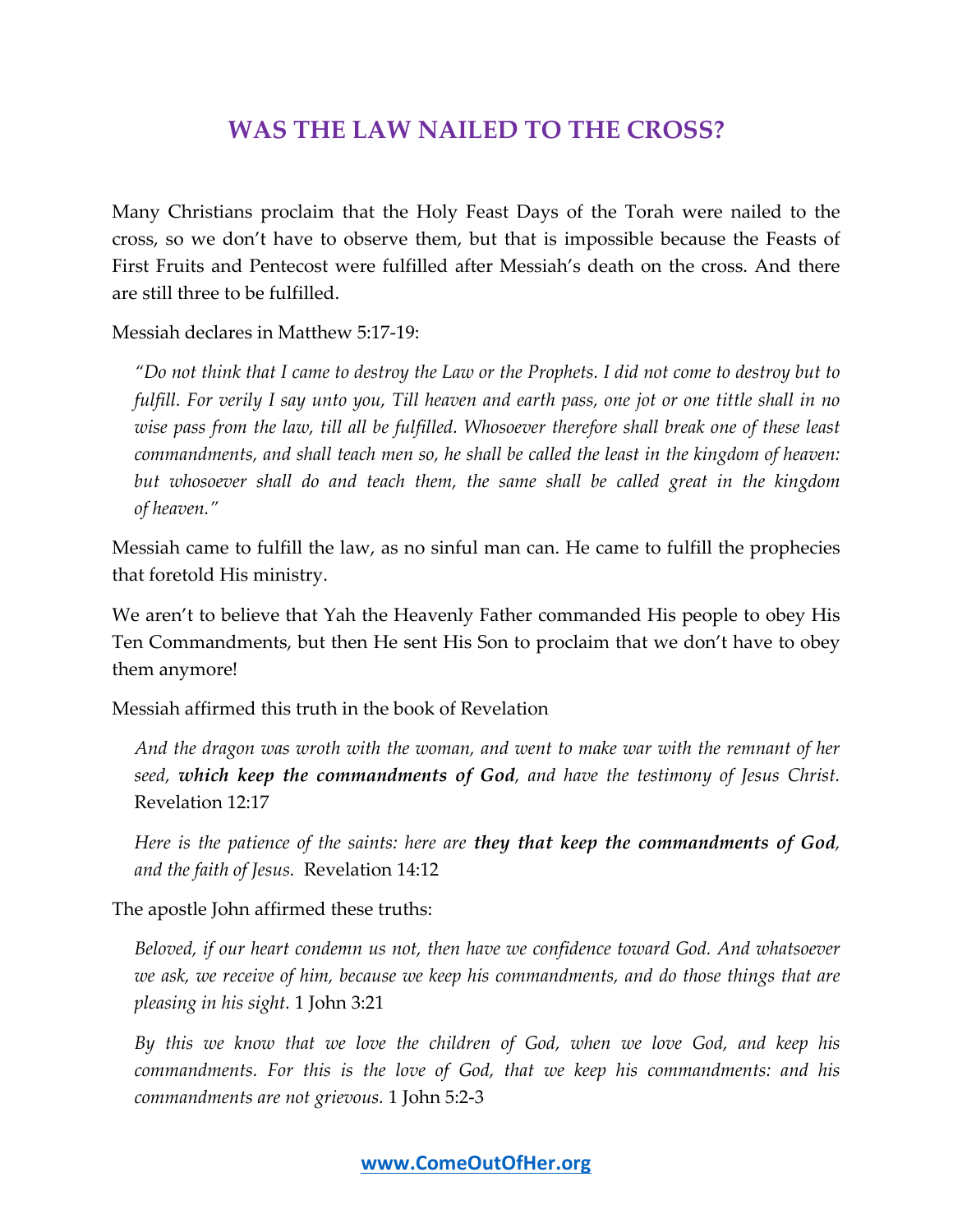When you read Matthew 5, you see that Messiah took observing the commandments to the next level.

*Ye have heard that it was said by them of old time, Thou shalt not kill; and whosoever shall kill shall be in danger of the judgment: But I say unto you, That whosoever is angry with his brother without a cause shall be in danger of the judgment: and whosoever shall say to his brother, Raca, shall be in danger of the council: but whosoever shall say, Thou fool, shall be in danger of hell fire.* Matthew 5:21-22

*Ye have heard that it was said by them of old time, Thou shalt not commit adultery: But I say unto you, That whosoever looketh on a woman to lust after her hath committed adultery with her already in his heart.* Matthew 5:27-28

Messiah came to teach us how to obey His Father's commandments out of love, not to earn salvation. Obeying the commandments is proof of our belief and love.

Since Messiah has poured His Father's Spirit onto believers, we are empowered to keep the laws. Jeremiah 31:31-34 points to Messiah coming to confirm the everlasting covenant to those who love the Father and seek to obey His commandments.

*Behold, the days come, saith the LORD, that I will make a new covenant with the house of Israel, and with the house of Judah: Not according to the covenant that I made with their fathers in the day that I took them by the hand to bring them out of the land of Egypt; which my covenant they brake, although I was an husband unto them, saith the LORD:*

*But this shall be the covenant that I will make with the house of Israel; After those days, saith the LORD, I will put my law in their inward parts, and write it in their hearts; and will be their God, and they shall be my people. And they shall teach no more every man his neighbour, and every man his brother, saying, Know the LORD: for they shall all know me, from the least of them unto the greatest of them, saith the LORD: for I will forgive their iniquity, and I will remember their sin no more.*

We obey the commandments out of love for our Heavenly Father saving us through His beloved Son.

*If ye keep my commandments, ye shall abide in my love; even as I have kept my Father's commandments, and abide in his love.* John 15:10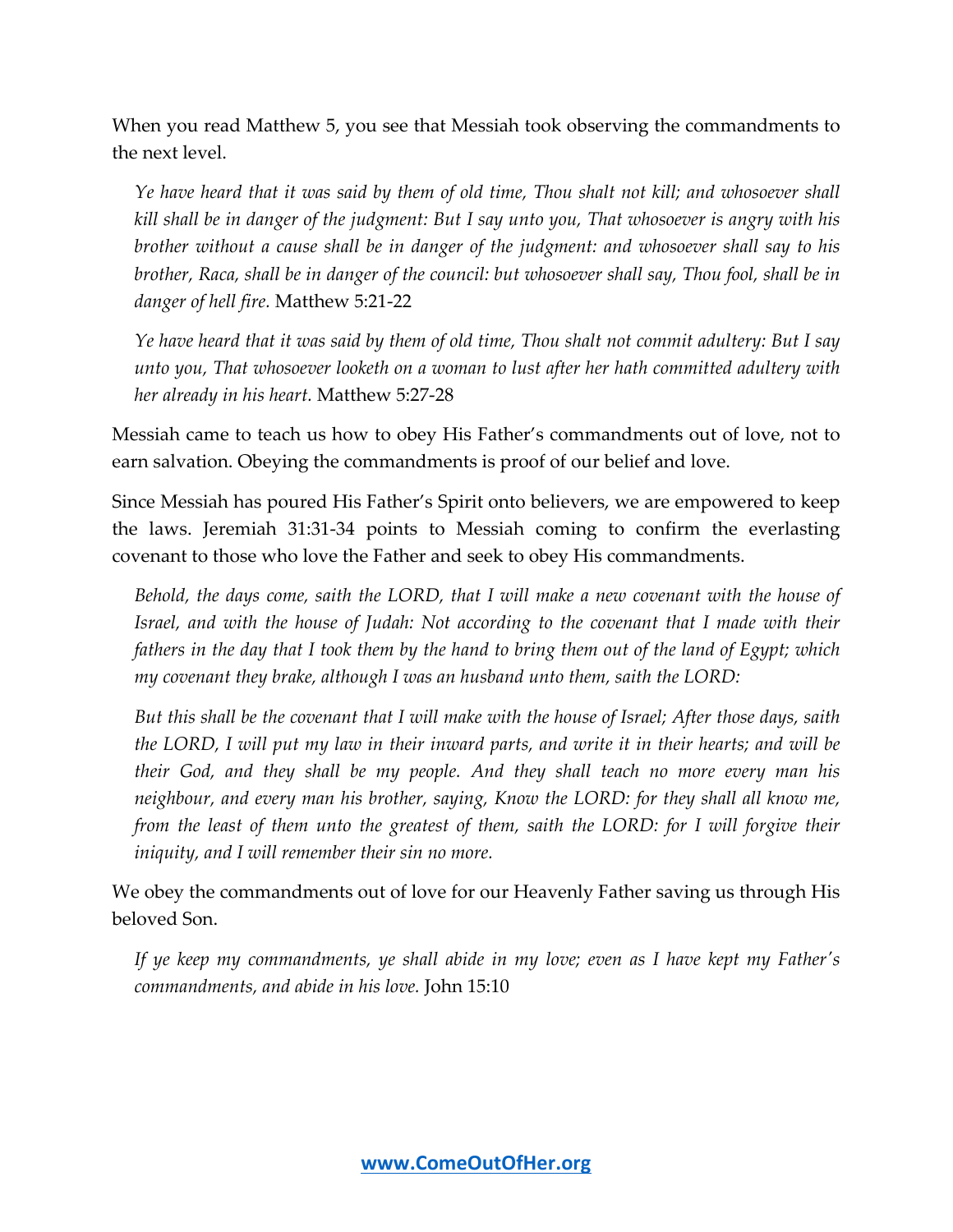People proclaim that Messiah just told us that we need to love the Father and to love others and that we don't have to adhere to the Ten Commandments.

*Jesus said unto him, Thou shalt love the Lord thy God with all thy heart, and with all thy soul, and with all thy mind. This is the first and great commandment. And the second is like unto it, Thou shalt love thy neighbour as thyself. On these two commandments hang all the law and the prophets.* Matthew 22:37-40

In Matthew 19:17-19, Messiah emphasizes keeping His Father's commandments.

*And he said unto him, Why callest thou me good? there is none good but one, that is, God: but if thou wilt enter into life, keep the commandments. He saith unto him, Which? Jesus said, Thou shalt do no murder, Thou shalt not commit adultery, Thou shalt not steal, Thou shalt not bear false witness, Honour thy father and thy mother: and, Thou shalt love thy neighbour as thyself.*

Messiah taught us to love Yah and others, which summarizes the Ten Commandments, as the first four are about loving and obeying Yah, and the remaining six are about loving people and not sinning against them.

Romans 13:8-10 says *Owe no man any thing, but to love one another: for he that loveth another hath fulfilled the law. For this, Thou shalt not commit adultery, Thou shalt not kill, Thou shalt not steal, Thou shalt not bear false witness, Thou shalt not covet; and if there be any other commandment, it is briefly comprehended in this saying, namely, Thou shalt love thy neighbour as thyself. Love worketh no ill to his neighbour: therefore love is the fulfilling of the law.*

The written record of our transgressions, which testify against us and condemn us to death, was nailed to the cross by the Passover Lamb as His one-time atonement paid for our sins.

*And ye are complete in him, which is the head of all principality and power: In whom also ye are circumcised with the circumcision made without hands, in putting off the body of the sins of the flesh by the circumcision of Christ:* 

*Buried with him in baptism, wherein also ye are risen with him through the faith of the operation of God, who hath raised him from the dead. And you, being dead in your sins and the uncircumcision of your flesh, hath he quickened together with him, having forgiven you all trespasses;*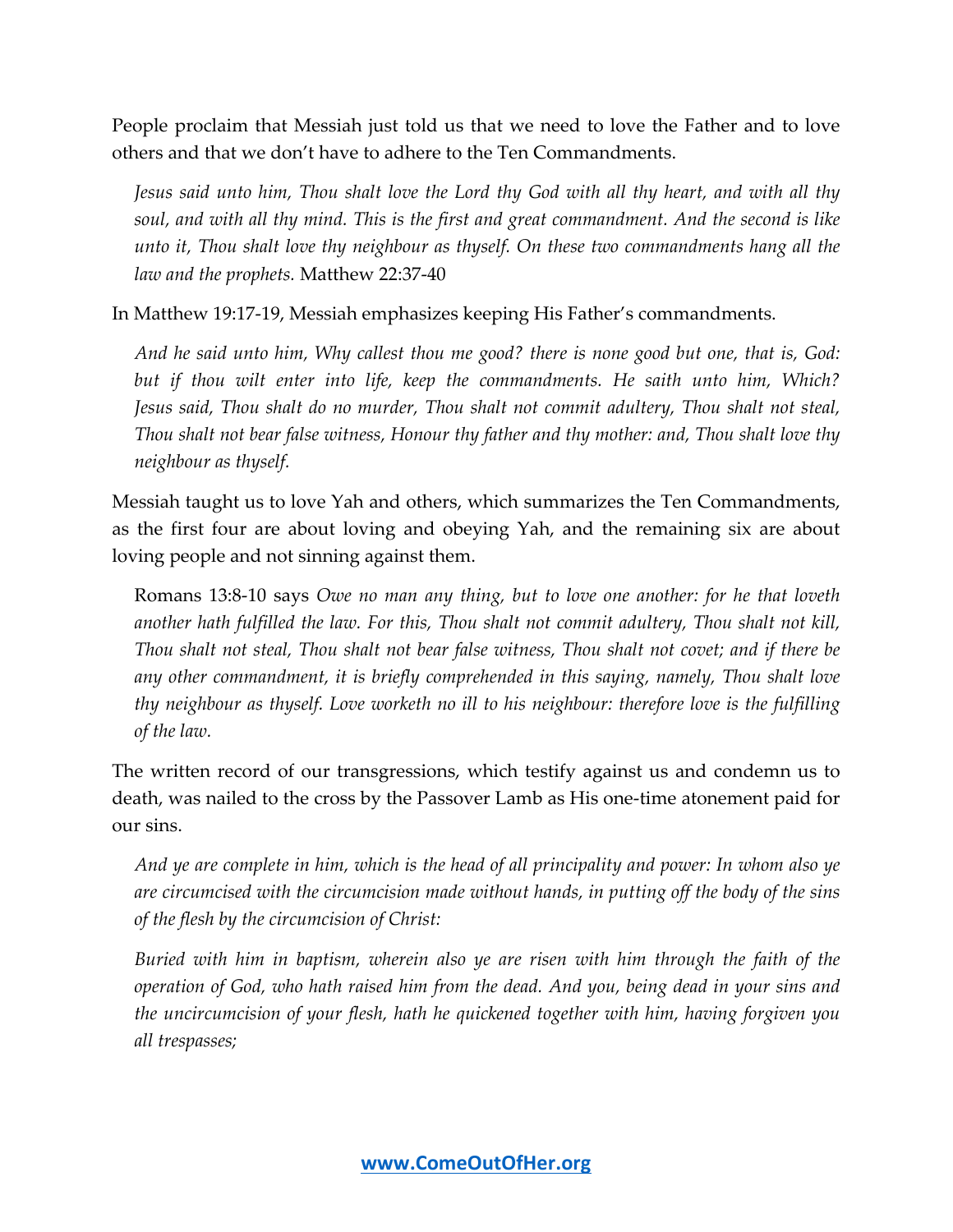*Blotting out the handwriting of ordinances that was against us, which was contrary to us, and took it out of the way, nailing it to his cross; And having spoiled principalities and powers, he made a shew of them openly, triumphing over them in it.* Colossians 2:10-15

We don't have to obey the ceremonial law that the priests carried out to sacrifice a lamb, offer burnt offerings.

People say that they don't have to obey the Ten Commandments, yet believers can't think it's okay to take the Father's name in vain, kill people, commit adultery, steal, or bear false witness?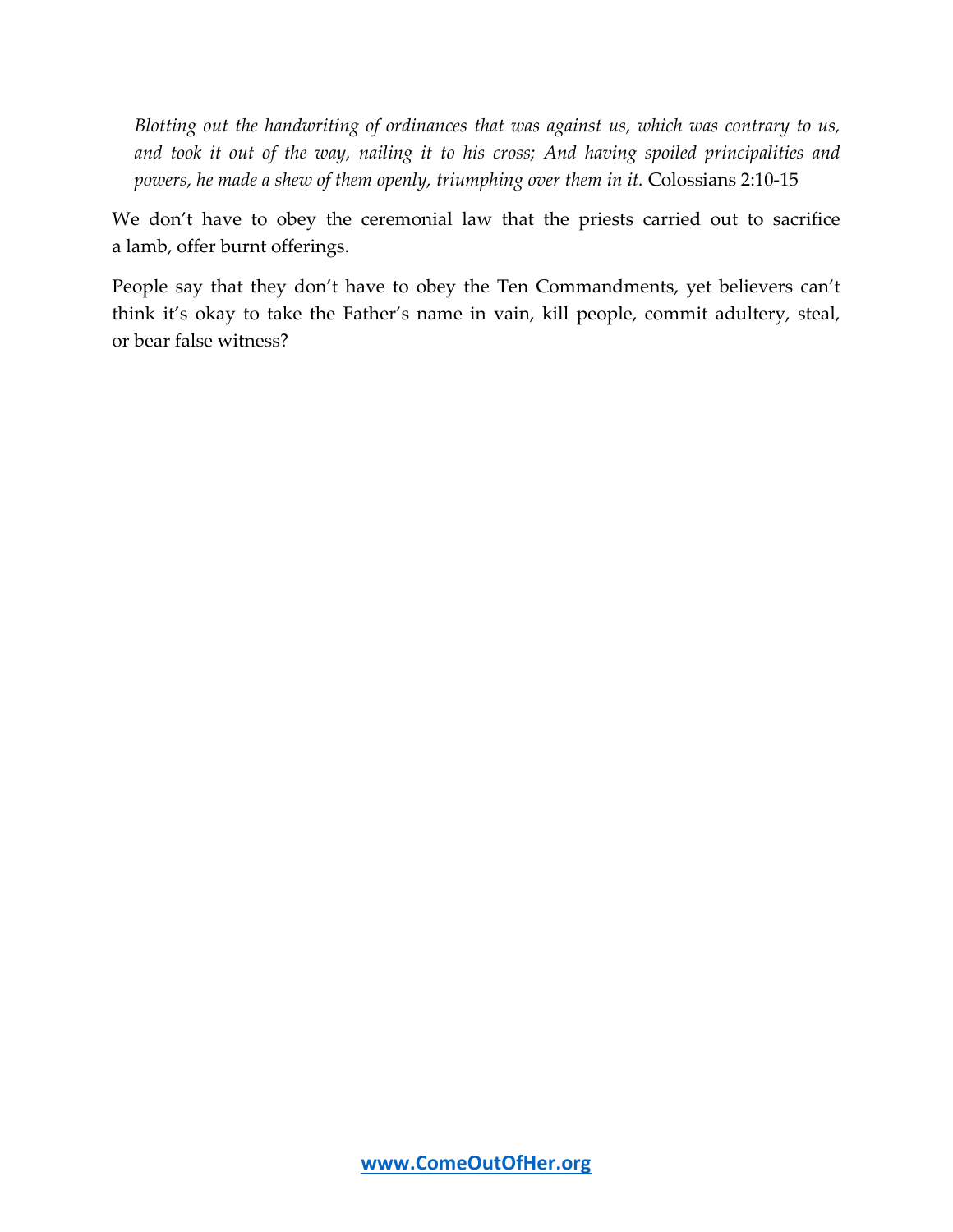# **WHO IS A TRUE ISRAELITE?**

#### **The enemy has tricked the end-times saints into not understanding who they are!**

There has always been a remnant of those who believe in the Father by faith and seek to obey His commandments out of love for Him.

The remnant of Israelites stayed true to Yah the Heavenly Father, while most Israelites whored themselves with pagan god worship and disobeyed Yah.

The remnant of Jews during Messiah's ministry believed in Messiah's atoning work for their sins, while the majority of Jews rejected Him and were left lost in their sins.

The Ekklesia of Messiah, His church, is built on the foundation of His apostles of the House of Israel and the House of Judah. Three thousand were redeemed for the kingdom on the Holy Feast Day of Pentecost, and more were added daily.

Today, a remnant of people in the world have a covenant relationship with the Father through the Son, but many people are Christians by name only.

There are no separate dispensational periods for Jews and gentiles, for Messiah came for the House of Israel and for the gentiles to graft them into the true vine.

#### **Messiah came to fulfill the plan of Yah to redeem the set-apart saints.**

Hebrews 9:1 shows that the first covenant of Sinai was based around the physical temple.

*Then verily the first covenant had also ordinances of divine service, and a worldly sanctuary.*

Hebrews 9:11-12 shows that Messiah created the new temple, made without hands.

*But Christ being come an high priest of good things to come, by a greater and more perfect tabernacle, not made with hands, that is to say, not of this building; Neither by the blood of goats and calves, but by his own blood he entered in once into the holy place, having obtained eternal redemption for us.*

Hebrews 10:9-10 shows that Messiah fulfilled the Sinai covenant.

*Then said he, Lo, I come to do thy will, O God. He taketh away the first, that he may establish the second. By the which will we are sanctified through the offering of the body of Jesus Christ once for all.*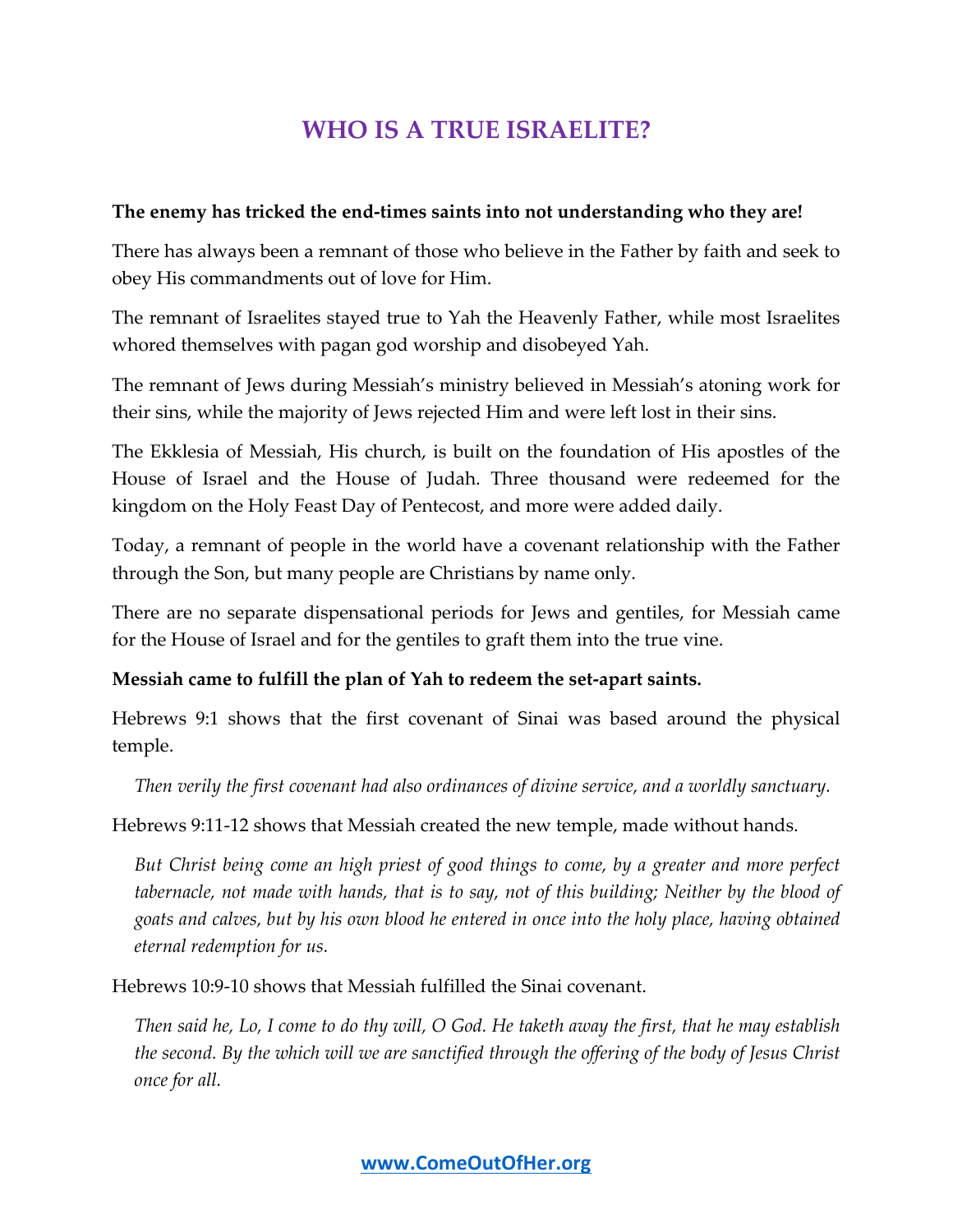The law was written on stone tablets. Now it's written on our hearts, and the Spirit enables us to obey it.

*This is the covenant that I will make with them after those days, saith the Lord, I will put my laws into their hearts, and in their minds will I write them.* Hebrews 10:16

**When you read the book of Revelation, you see that the bride of Messiah is symbolically called** *Heavenly Jerusalem***.**

*And I John saw the holy city, new Jerusalem, coming down from God out of heaven, prepared as a bride adorned for her husband. And I heard a great voice out of heaven saying, Behold, the tabernacle of God is with men, and he will dwell with them, and they shall be his people, and God himself shall be with them, and be their God.* Revelation 21:2-3

John proclaims that the bride of Messiah is the holy city, the *New Jerusalem*:

*Come hither, I will shew thee the bride, the Lamb's wife. And he carried me away in the spirit to a great and high mountain, and shewed me that great city, the holy Jerusalem, descending out of heaven from God.* Revelation 21:9-10

The city of Yah is no longer the physical city of Jerusalem, but the *Heavenly Jerusalem*, which His set-apart people populate.

*But, ye came to Mount Zion, and to a city of the living God, to the heavenly Jerusalem, and to myriads of messengers, to the company and assembly of the first-born in heaven enrolled, and to God the judge of all, and to spirits of righteous men made perfect, and to a mediator of the renewed covenant–Jesus, and to blood of sprinkling, speaking better things than that of Abel!* Hebrews 12:22-24

Abraham was not focused on earthly Jerusalem as his inheritance but rather *Heavenly Jerusalem*.

*For he (Abraham) looked for a city which hath foundations, whose builder and maker is God.* Hebrews 11:10

The writer of Hebrews recalled the belief of Enoch, Noah, Abraham, and Sarah; and then proclaimed:

*But now they desire a better country, that is, an heavenly: wherefore God is not ashamed to be called their God: for he hath prepared for them a city.* Hebrews 11:16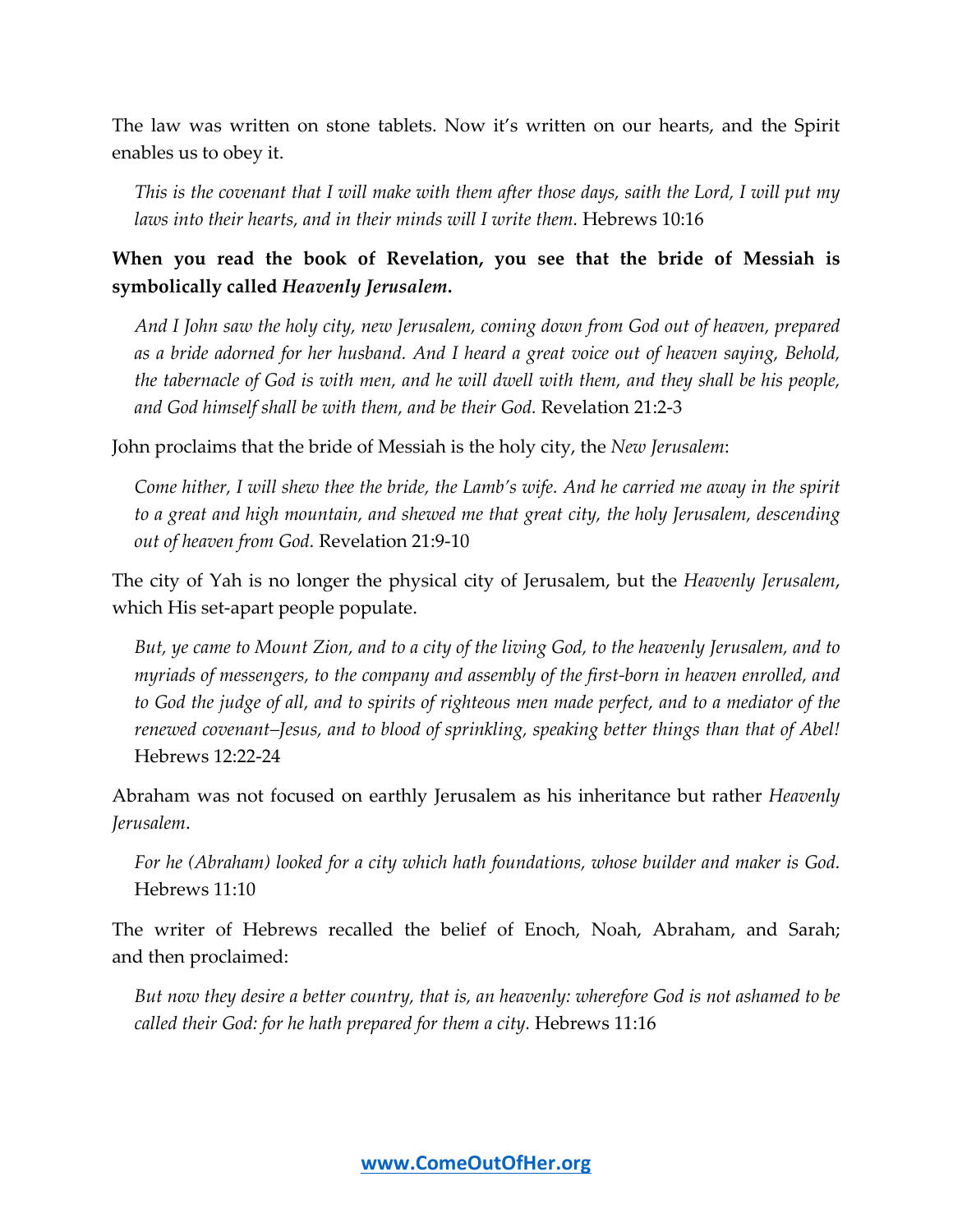Hebrews 13:12 tells us that Messiah did not die in the city of Jerusalem; rather, He died outside of the city.

*Wherefore Jesus also, that he might sanctify the people with his own blood, suffered without the gate.*

Adam Clarke's Commentary on the Bible says *That he might consecrate them to God, and make an atonement for their sins, he suffered without the gate at Jerusalem, as the sin-offering was consumed without the camp when the tabernacle abode in the wilderness. Perhaps all this*  was typical of the abolition of the Jewish sacrifices, and the termination of the whole Levitical *system of worship. He left the city, denounced its final destruction, and abandoned it to its fate; and suffered without the gate to bring the Gentiles to God.*

Hebrews 13:13 tells us that we are not to seek out or pray for the physical city of Jerusalem, for it has been condemned.

*Let us go forth therefore unto him without the camp, bearing his reproach.*

Adam Clarke's Commentary on the Bible says, *Let us leave this city and system, devoted to destruction, and take refuge in Jesus alone, bearing his reproach-being willing to be accounted the refuse of all things, and the worst of men, for his sake who bore the contradiction of sinners against himself, and was put to death as a malefactor.*

Coke's Commentary on the Holy Bible says, *When the apostle said, Let us go forth unto him without the camp, he speaks as if we were in our wilderness state, traveling toward the place of our rest. In the wilderness the Jews were obliged to dwell in tents, and had no fixed place of abode; we who believe in Christ, are but strangers here, traveling to the heavenly Jerusalem.*

Hebrews 13:14 declares that the physical city of Jerusalem is not the city that we should seek after.

*For here have we no continuing city, but we seek one to come.*

Adam Clarke's Commentary on the Bible says, *Here is an elegant and forcible allusion to the approaching destruction of Jerusalem. The Jerusalem that was below was about to be burnt with fire, and erased to the ground; the Jerusalem that was from above was that alone which could be considered to be permanent. The words seem to say: "Arise, and depart; for this is not your rest: it is polluted:" About seven or eight years after this, Jerusalem was wholly destroyed.*

Heavenly Jerusalem has always been the destination of the hearts of Yah's people.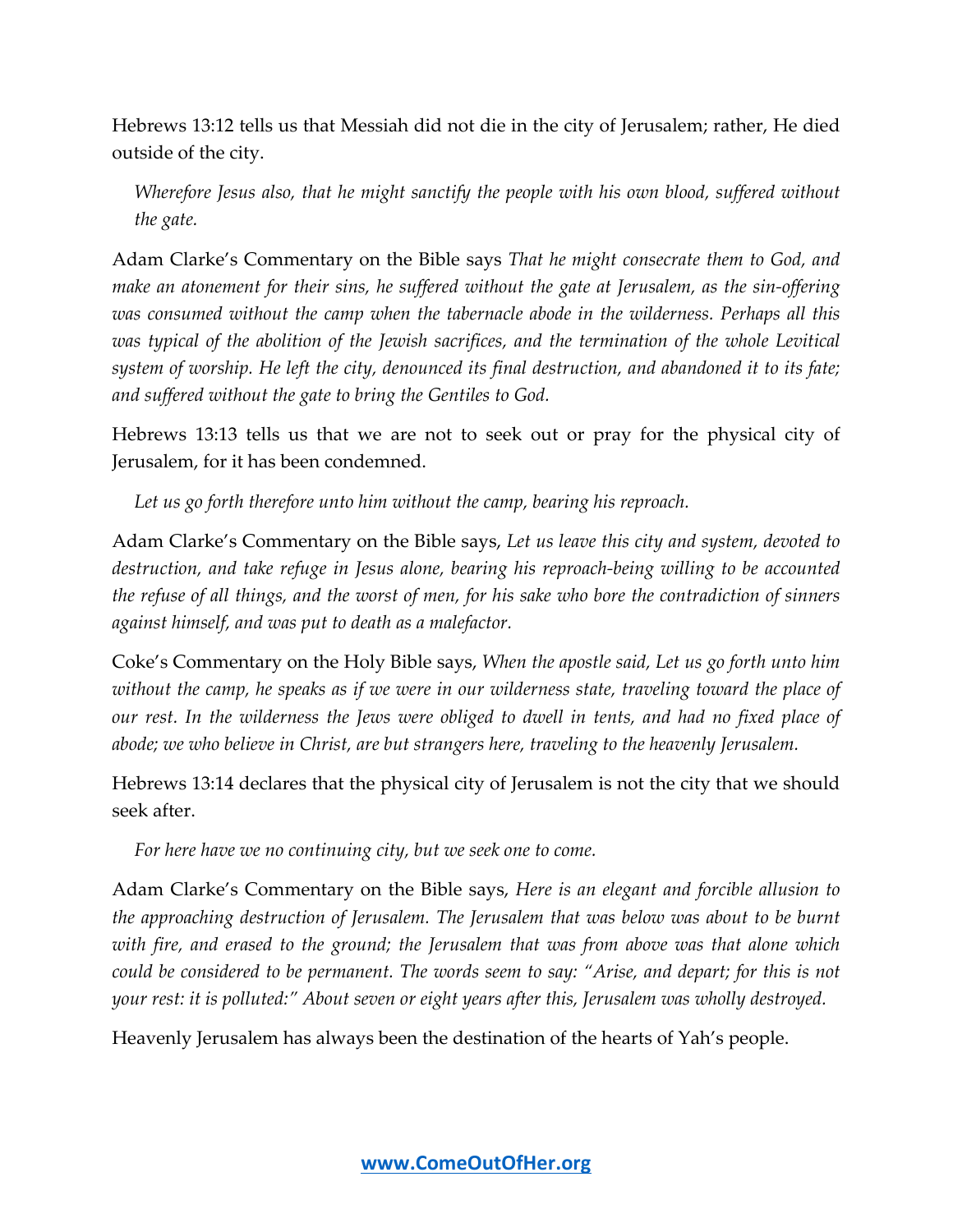### **Messiah and the saints form the temple in which Yah the Heavenly Father dwells, as He does not dwell in a temple made with hands.**

*Howbeit the most High dwelleth not in temples made with hands; as saith the prophet, Heaven is my throne, and earth is my footstool: what house will ye build me? saith the Lord: or what is the place of my rest?* Acts 7:48-49

*God that made the world and all things therein, seeing that he is Lord of heaven and earth, dwelleth not in temples made with hands.* Acts 17:24

The true temple is made by His hands.

*Now, therefore, you are no longer strangers and foreigners, but fellow citizens with the saints and members of the household of God, having been built on the foundation of the apostles and prophets, Jesus Christ Himself being the chief corner stone, in whom the whole building, being joined together, grows into a holy temple in the Lord, in whom you also are being built together for a dwelling place of God in the Spirit.* Ephesians 2:19-22

The followers of Messiah are the stones that build up the walls.

*Ye also, as lively stones, are built up a spiritual house, an holy priesthood, to offer up spiritual*  sacrifices, acceptable to God by Jesus Christ. Wherefore also it is contained in the scripture, *Behold, I lay in Sion a chief corner stone, elect, precious: and he that believeth on him shall not be confounded. Unto you therefore which believe he is precious: but unto them which be disobedient, the stone which the builders disallowed, the same is made the head of the corner.* 1 Peter 2:4-7

The light of the Father and Son illuminates the temple from within so that their light shines through the clear walls to illuminate all around it.

*And the city had no need of the sun, neither of the moon, to shine in it: for the glory of God did lighten it, and the Lamb is the light thereof.* Revelation 21:23

Messiah became the High Priest of His temple.

*Now of the things which we have spoken this is the sum: We have such an high priest, who is set on the right hand of the throne of the Majesty in the heavens. A minister of the sanctuary, and of the true tabernacle, which the Lord pitched, and not man.* Hebrews 8:1-2

*But Christ being come an high priest of good things to come, by a greater and more perfect tabernacle, not made with hands, that is to say, not of this building; Neither by the blood of goats and calves, but by his own blood he entered in once into the holy place, having obtained eternal redemption for us.* Hebrews 9:11-12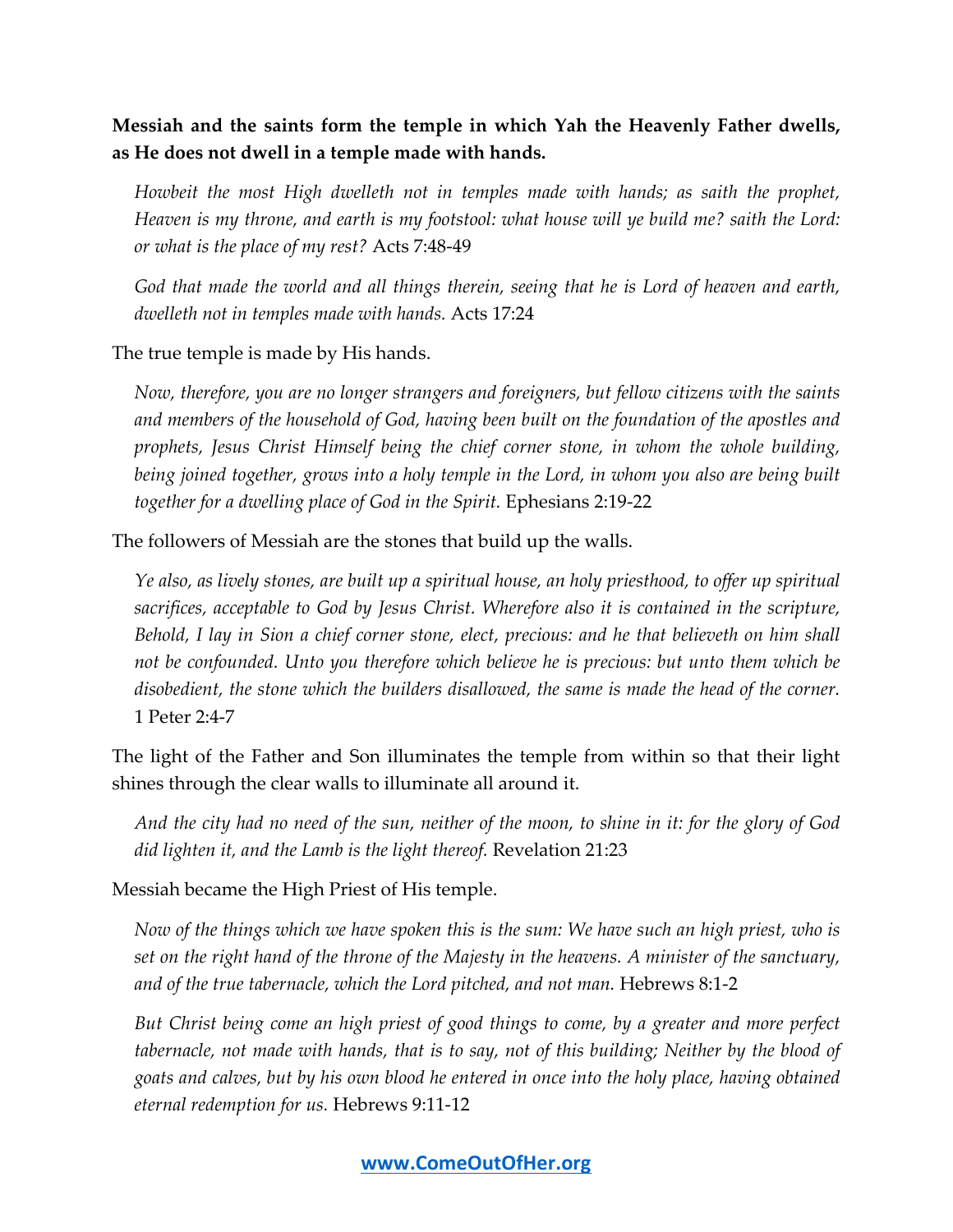*For Christ is not entered into the holy places made with hands, which are the figures of the true; but into heaven itself, now to appear in the presence of God for us.* Hebrews 9:24

The saints are the priests of Messiah's kingdom.

*But ye are a chosen generation, a royal priesthood, an holy nation, a peculiar people; that ye should shew forth the praises of him who hath called you out of darkness into his marvelous light.* 1 Peter 2:9

The early believers were rewarded for their faithful service, even unto death.

*And hath made us kings and priests unto God and his Father; to him be glory and dominion for ever and ever. Amen.* Revelation 1:6

Lest you think that I am teaching dispensationalism or replacement theology, I am simply declaring that the true fulfillment of Yah's plans began in the 1st century; when the true High Priest (Messiah) setup the true kingdom of heavenly Jerusalem, the true temple of Yah and the true priests.

Many Jews believed in Messiah and were saved, and they played a huge role in the Early Church. But many rejected Him and delivered Him up to be killed, and they were desolated and removed from power.

Romans 2:28-29 tells us that a Jew is one inwardly whose heart is circumcised.

*For he is not a Jew who is one outwardly, nor is circumcision that which is outward in the flesh; but he is a Jew who is one inwardly; and circumcision is that of the heart, in the Spirit, not in the letter; whose praise is not from men but from God.*

Romans 9:6-8 declares that Abraham's fleshly descendants are not the children of Yah.

*For they are not all Israel who are of Israel, nor are they all children because they are the seed of Abraham; but, "In Isaac your seed shall be called." That is, those who are the children of the flesh, these are not the children of God; but the children of the promise are counted as the seed.*

Romans 9:27 declares that true Israel is made up of the believing remnant.

*Esaias also crieth concerning Israel, Though the number of the children of Israel be as the sand of the sea, a remnant shall be saved.*

Galatians 3:7 tells us that ONLY those of faith are the children of Yah.

*Therefore know that only those who are of faith are sons of Abraham.*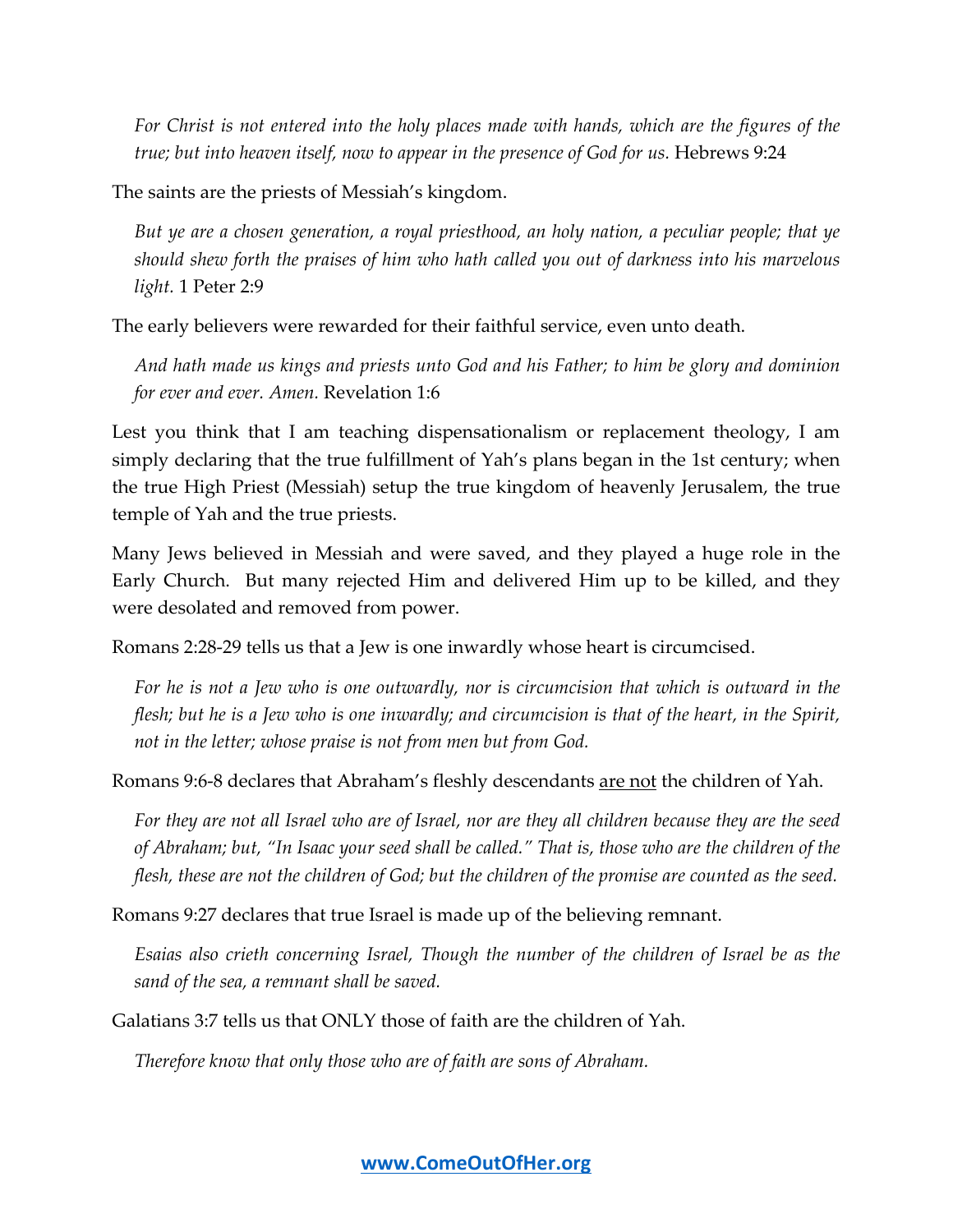Galatians 3:16 tells us that the seed of Abraham is Messiah.

*Now to Abraham and his Seed were the promises made. He does not say,"And to seeds," as of many, but as of one, "and to your Seed," who is Christ.*

Galatians 3:28-29 tells us that followers of Messiah (Jew and Gentile) are Abraham's seed who receive the promises made to Abraham.

*There is neither Jew nor Greek, there is neither slave nor free, there is neither male nor female; for you are all one in Christ Jesus. And if you are Christ's, then you are Abraham's seed, and heirs according to the promise.*

Paul is telling us that a *true Israelite* believes by faith and inherits the promises made to father Abraham. Everyone who believes in Messiah by faith are the *Chosen People of God*.

Sadly, the witness of Christians caused Jews to stumble, as they're celebrating Roman man-made holidays, which are based on the worship of pagan gods, rather than celebrating the Heavenly Father's Holy Feast Days.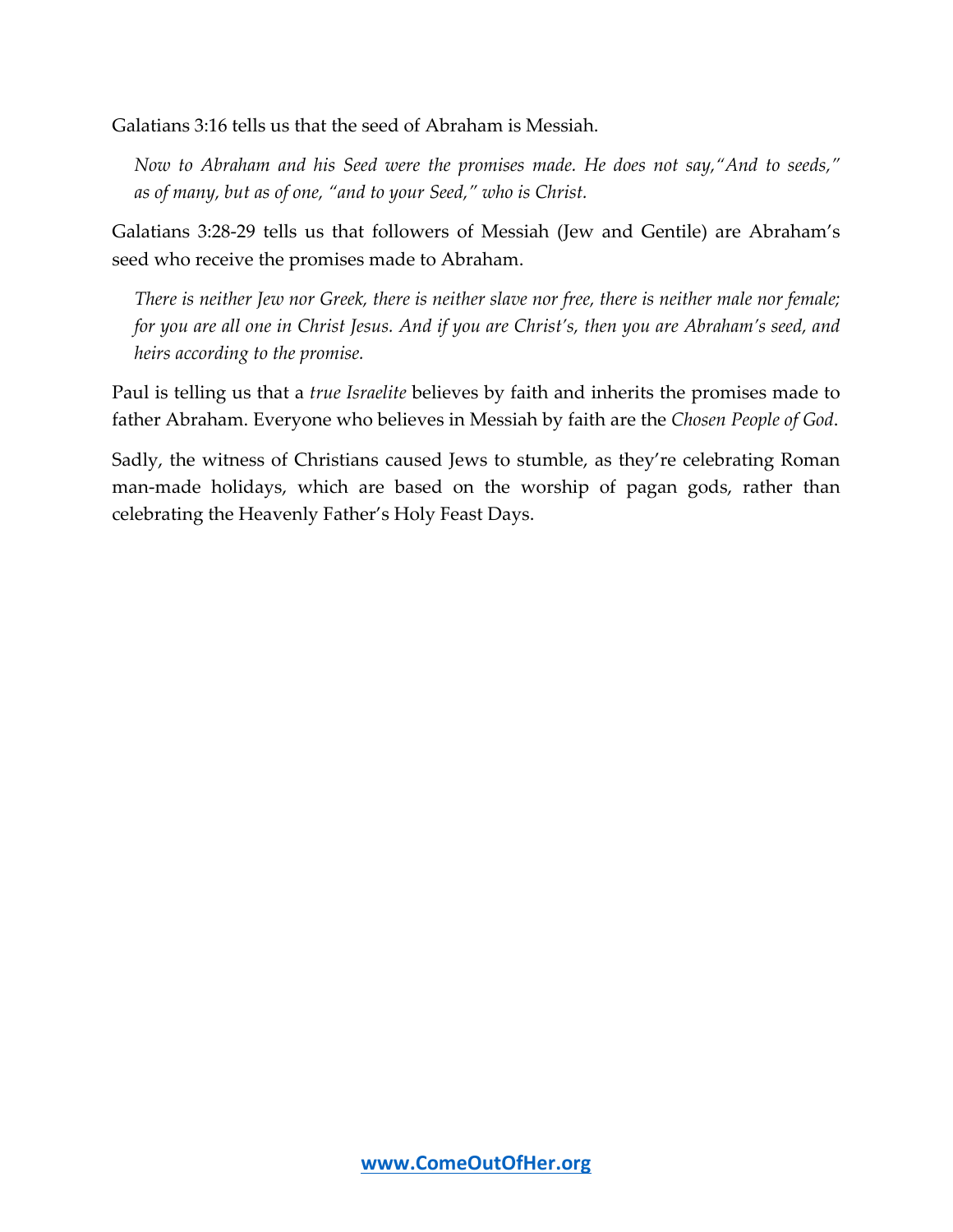## **THE FEAST OF PASSOVER**

The Feast of Passover takes place on the fourteenth day of the first month of the Scriptural calendar, which is in spring. It points to Messiah as our Spotless Passover Lamb whose blood was shed for our sins.

Recall the story of Abraham, who took Isaac up to sacrifice him as part of a test of faithfulness by Yah the Heavenly Father.

*And Isaac spake unto Abraham his father, and said, My father: and he said, Here am I, my son. And he said, Behold the fire and the wood: but where is the lamb for a burnt offering? And Abraham said, My son, God will provide himself a lamb for a burnt offering: so they went both of them together.* Genesis 22:7-8

Abraham and Isaac understood that Yah would send a Spotless Lamb to atone for their sins. They looked forward to that day; we look back on that event.

Leviticus 23 gives the most comprehensive record of how Yah commanded the Israelites to observe seven feasts. They remind the Israelites of what He did for them in the past.

*These are the feasts of the LORD, even holy convocations, which ye shall proclaim in their seasons. In the fourteenth day of the first month at even is the LORD'S passover.* Leviticus 23:4-5

*And in the fourteenth day of the first month is the passover of the LORD.* Numbers 28:16

For example, when the Israelites were in bondage in Egypt, Yah had them put the blood of a sacrificed lamb over the lintel and doorposts of their home on the day of Passover.

Exodus 12:1-14 records the narrative of finding a spotless lamb on the tenth day of the first Scriptural month, inspecting it over the next few days, and then sacrificing it for the atonement of their sins.

*And the LORD spake unto Moses and Aaron in the land of Egypt, saying, This month shall be unto you the beginning of months: it shall be the first month of the year to you. Speak ye unto all the congregation of Israel, saying, In the tenth day of this month they shall take to them every man a lamb, according to the house of their fathers, a lamb for an house:*

*And if the household be too little for the lamb, let him and his neighbour next unto his house take it according to the number of the souls; every man according to his eating shall make your count for the lamb. Your lamb shall be without blemish, a male of the first year: ye shall*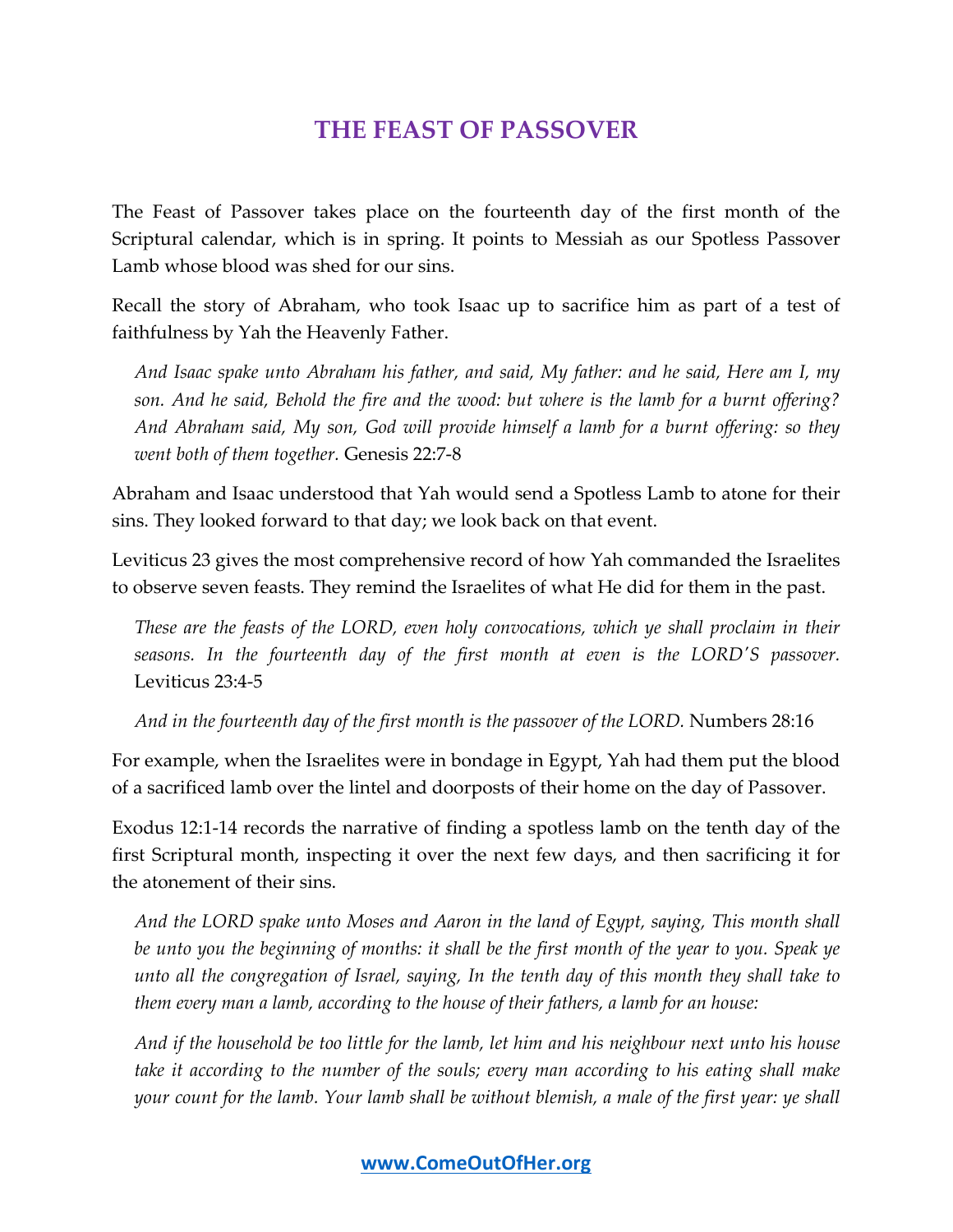*take it out from the sheep, or from the goats: And ye shall keep it up until the fourteenth day of the same month: and the whole assembly of the congregation of Israel shall kill it in the evening.*

*And they shall take of the blood, and strike it on the two side posts and on the upper door post of the houses, wherein they shall eat it. And they shall eat the flesh in that night, roast with fire, and unleavened bread; and with bitter herbs they shall eat it. Eat not of it raw, nor sodden at all with water, but roast with fire; his head with his legs, and with the purtenance thereof. And ye shall let nothing of it remain until the morning; and that which remaineth of it until the morning ye shall burn with fire.*

*And thus shall ye eat it; with your loins girded, your shoes on your feet, and your staff in your hand; and ye shall eat it in haste: it is the LORD'S passover. For I will pass through the land of Egypt this night, and will smite all the firstborn in the land of Egypt, both man and beast; and against all the gods of Egypt I will execute judgment: I am the LORD. And the blood shall be to you for a token upon the houses where ye are: and when I see the blood, I will*  pass over you, and the plague shall not be upon you to destroy you, when I smite the land of *Egypt. And this day shall be unto you for a memorial; and ye shall keep it a feast to the LORD throughout your generations; ye shall keep it a feast by an ordinance for ever.*

The narrative continues as Passover was observed in Egyptian captivity.

*Then Moses called for all the elders of Israel, and said unto them, Draw out and take you a lamb according to your families, and kill the passover. And ye shall take a bunch of hyssop, and dip it in the blood that is in the bason, and strike the lintel and the two side posts with the blood that is in the bason; and none of you shall go out at the door of his house until the morning. For the LORD will pass through to smite the Egyptians; and when he seeth the blood upon the lintel, and on the two side posts, the LORD will pass over the door, and will not suffer the destroyer to come in unto your houses to smite you.*

*And ye shall observe this thing for an ordinance to thee and to thy sons for ever. And it shall come to pass, when ye be come to the land which the LORD will give you, according as he hath promised, that ye shall keep this service. And it shall come to pass, when your children shall say unto you, What mean ye by this service? That ye shall say, It is the sacrifice of the LORD'S passover, who passed over the houses of the children of Israel in Egypt, when he smote the Egyptians, and delivered our houses. And the people bowed the head and worshipped.*

*And the children of Israel went away, and did as the LORD had commanded Moses and Aaron, so did they. And it came to pass, that at midnight the LORD smote all the firstborn in*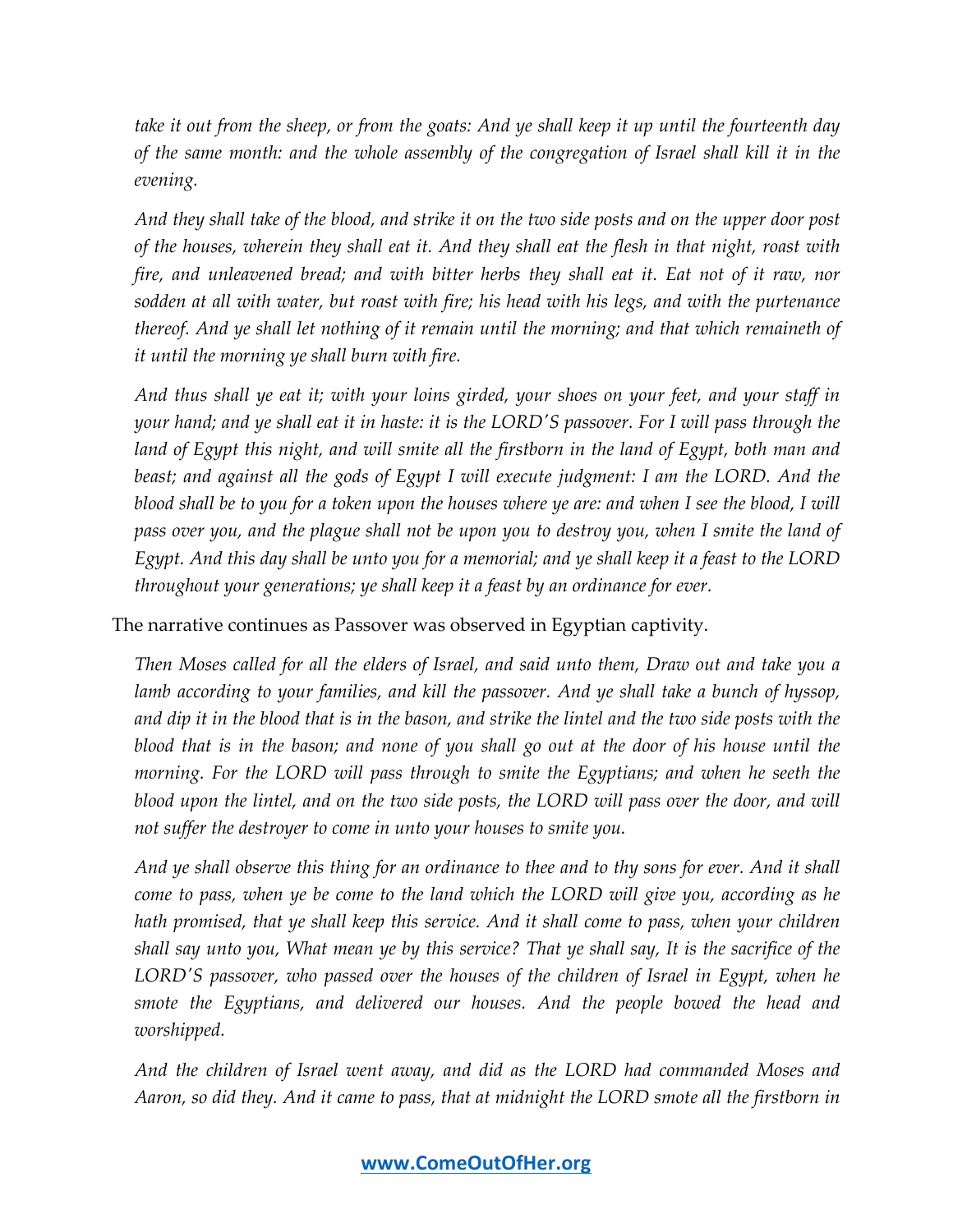*the land of Egypt, from the firstborn of Pharaoh that sat on his throne unto the firstborn of the captive that was in the dungeon; and all the firstborn of cattle. And Pharaoh rose up in the night, he, and all his servants, and all the Egyptians; and there was a great cry in Egypt; for there was not a house where there was not one dead. And he called for Moses and Aaron by night, and said, Rise up, and get you forth from among my people, both ye and the children of Israel; and go, serve the LORD, as ye have said.* Exodus 12:21-31

The Israelites' homes that had this *mark* were passed over, but on the homes without the *sign*, the firstborn of each family was killed by the wrath of Yah.

By this, they understood that the promised Messiah would come and atone for their sins so that the wrath of the Heavenly Father against sinful people would pass over them.

Look at what Yah declares in Exodus 12:14:

*And this day shall be unto you for a memorial; and ye shall keep it a feast to the LORD throughout your generations; ye shall keep it a feast by an ordinance for ever.*

The Strong's Hebrew Dictionary word for *memorial* is 2146 *zikrown* which means; *a memento (or memorable thing, day or writing):—memorial, record.*

The Strong's Hebrew Dictionary word for *ordinance* is 2708 *chuqqah* which means; *appointed, custom, manner, ordinance, site, statute.*

It's an appointed time that the Israelites of Yah are to celebrate forever!

#### **Isaiah 53 foretold Messiah the Passover Lamb being afflicted to pay for our sins.**

*Who hath believed our report? and to whom is the arm of the LORD revealed? For he shall grow up before him as a tender plant, and as a root out of a dry ground: he hath no form nor comeliness; and when we shall see him, there is no beauty that we should desire him.*

*He is despised and rejected of men; a man of sorrows, and acquainted with grief: and we hid as it were our faces from him; he was despised, and we esteemed him not Surely he hath borne our griefs, and carried our sorrows: yet we did esteem him stricken, smitten of God, and afflicted.*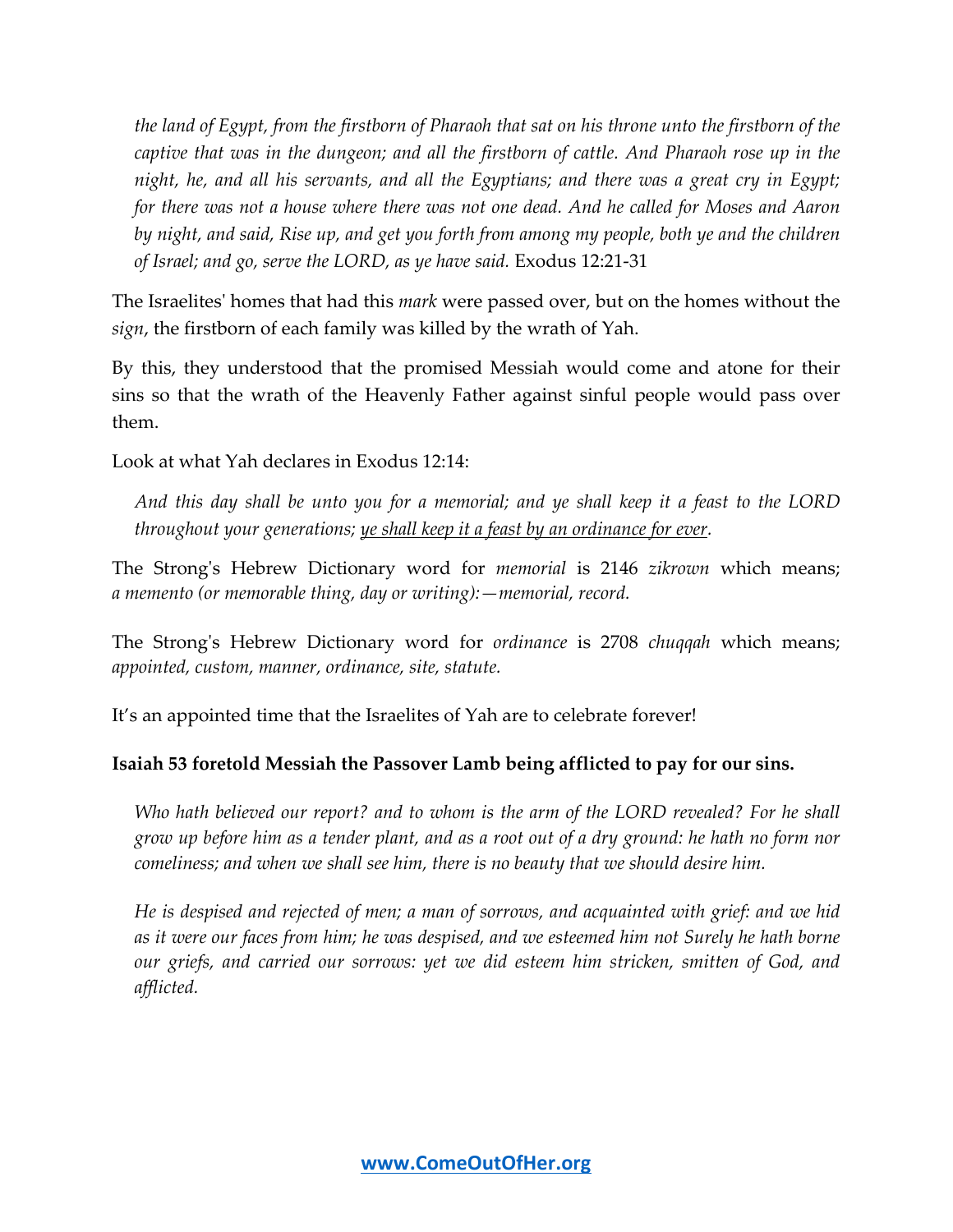*But he was wounded for our transgressions, he was bruised for our iniquities: the chastisement of our peace was upon him; and with his stripes we are healed. All we like sheep have gone astray; we have turned every one to his own way; and the LORD hath laid on him the iniquity of us all.*

*He was oppressed, and he was afflicted, yet he opened not his mouth: he is brought as a lamb to the slaughter, and as a sheep before her shearers is dumb, so he openeth not his mouth. He was taken from prison and from judgment: and who shall declare his generation? for he was cut off out of the land of the living: for the transgression of my people was he stricken.*

*And he made his grave with the wicked, and with the rich in his death; because he had done no violence, neither was any deceit in his mouth. Yet it pleased the LORD to bruise him; he hath put him to grief: when thou shalt make his soul an offering for sin, he shall see his seed, he shall prolong his days, and the pleasure of the LORD shall prosper in his hand.*

*He shall see of the travail of his soul, and shall be satisfied: by his knowledge shall my righteous servant justify many; for he shall bear their iniquities. Therefore will I divide him a portion with the great, and he shall divide the spoil with the strong; because he hath poured out his soul unto death: and he was numbered with the transgressors; and he bare the sin of many, and made intercession for the transgressors.*

## **Daniel 9:27 foretold that Messiah would come to** *confirm* **the covenant made to Father Abraham, which needed to be ratified by His blood.**

*And he shall confirm the covenant with many for one week: and in the midst of the week he shall cause the sacrifice and the oblation to cease.*

The need for temple animal sacrifices ceased to be needed, as Messiah's one-time sacrifice on Passover paid the price for all of our sins.

This was the answer to Daniel's prayer in Daniel 9:4 when he referred to the everlasting covenant of mercy.

*And I prayed unto the LORD my God, and made my confession, and said, O Lord, the great and dreadful God, keeping the covenant and mercy to them that love him, and to them that keep his commandments.*

Romans 15:8 says: *Now I say that Jesus Christ was a minister of the circumcision for the truth of God, to confirm the promises made unto the fathers.*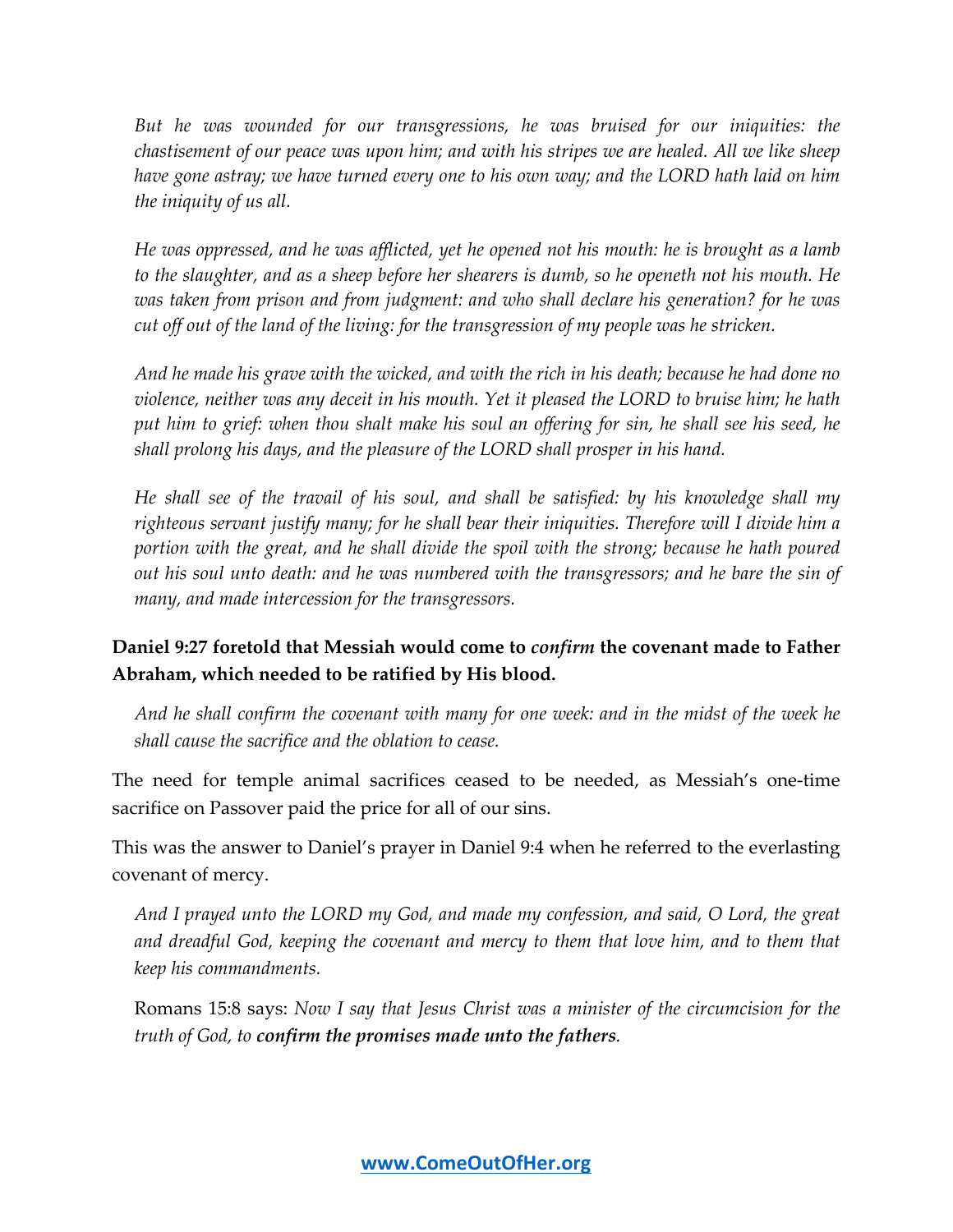The everlasting covenant was given to Father Abraham and believed by Isaac, Jacob/Israel, David, etc. They all looked to Messiah coming to confirm the everlasting covenant of faith with His blood.

Galatians 3:17 says: *And this I say, that the law, which was four hundred and thirty years later, cannot annul the covenant that was confirmed before by God in Christ, that it should make the promise of no effect.*

In that verse, we see that Messiah came to *confirm the covenant* that existed before the Sinai Covenant, the everlasting covenant made to Abraham. We see the exact language of Daniel 9:27, that *he*, *Messiah*, *confirmed* the *covenant*.

In Hebrews 9:15-17, the covenant delivered to Abraham is identified as the *everlasting covenant* that Messiah mediated and *confirmed*.

*And for this cause he is the mediator of the (re)new(ed) testament, that by means of death, for the redemption of the transgressions that were under the first testament, they which are called might receive the promise of eternal inheritance. For where a testament is, there must also of necessity be the death of the testator. For a testament is of force after men are dead: otherwise it is of no strength at all while the testator liveth.*

Messiah is the testator of the everlasting covenant, the One who made it and agreed to *ratify/confirm* it with His blood as the Spotless Lamb. As the testator, it only came into full effect when He died.

It's like making a will that gives promises to those who will inherit them, but it's not put into effect until the will-maker dies.

The writer of Hebrews says that Messiah is not only the One who validated that covenant but also was its author!

Hebrews 12:2 says: *Looking unto Jesus the author (originator) and finisher of our faith, who for the joy that was set before Him endured the cross, despising the shame, and has sat down at the right hand of the throne of God.*

As the author of the covenant, He needed to *finish (confirm, complete, ratify*) the *everlasting covenant* with His blood to put it into full effect.

Hebrews 12:24 says: *And to Jesus the mediator of the (re)new(ed) covenant, and to the blood of sprinkling, that speaketh better things than that of Abel.*

It's saying that Messiah is the mediator of the everlasting covenant, who agreed to come and ratify it with His blood as the Spotless Lamb.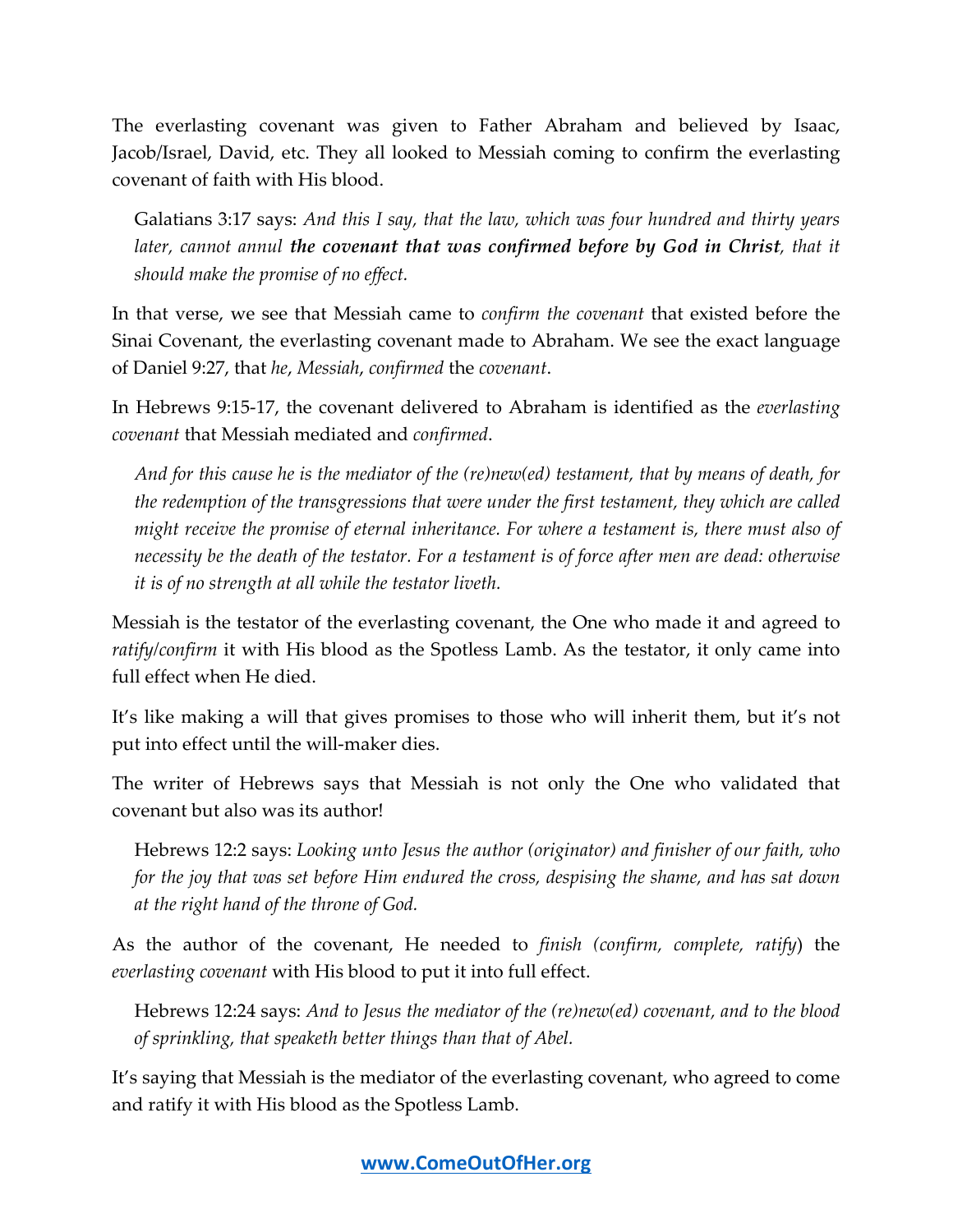Hebrews 13:20 says: *Now may the God of peace who brought up our Lord Jesus from the dead, that great Shepherd of the sheep, through the blood of the everlasting covenant.*

And there we see that Messiah came to shed His blood to *confirm the everlasting covenant*.

When you read the Gospels, you see that Messiah spent most of His time in Galilee and only came into Jerusalem for His Father's holy feast days.

*Now his parents went to Jerusalem every year at the feast of the passover.* Luke 2:41

John the Baptist identified the Passover Lamb of Yah who would die for our sins.

*The next day John seeth Jesus coming unto him, and saith, Behold the Lamb of God, which taketh away the sin of the world.* John 1:29

*And looking upon Jesus as he walked, he saith, Behold the Lamb of God!* John 1:36

The Apostle John records Messiah's visits to Jerusalem to observe Passover.

John 2:23 records: *Now when he was in Jerusalem at the passover, in the feast day, many believed in his name, when they saw the miracles which he did.*

John 6:4 documents another Passover: *And the passover, a feast of the Jews, was nigh.*

John 11:55-57 points to His last Passover: *And the passover was nigh at hand: and many went out of the country up to Jerusalem before the passover, to purify themselves. Then sought they for Jesus, and spake among themselves, as they stood in the temple, What think ye, that he will not come to the feast? Now both the chief priests and the Pharisees had given a commandment, that, if any man knew where he were, he should shew it, that they might take him.*

Messiah came into Jerusalem at His *appointed time* to die for the sins of the set-apart saints.

You can read the story of Messiah eating communion with His disciples, being betrayed by Judas Iscariot, being captured and interrogated, scourged and crucified in Matthew 26-27, Mark 14-15, Luke 22-23, and John 18-19.

**Yah commanded the Israelites that they should select a male lamb without blemish on the tenth day of the first Scriptural month, which was to be sacrificed on the fourteenth day to atone for their sins. They were to inspect the lamb during this time to confirm that it was without blemish.**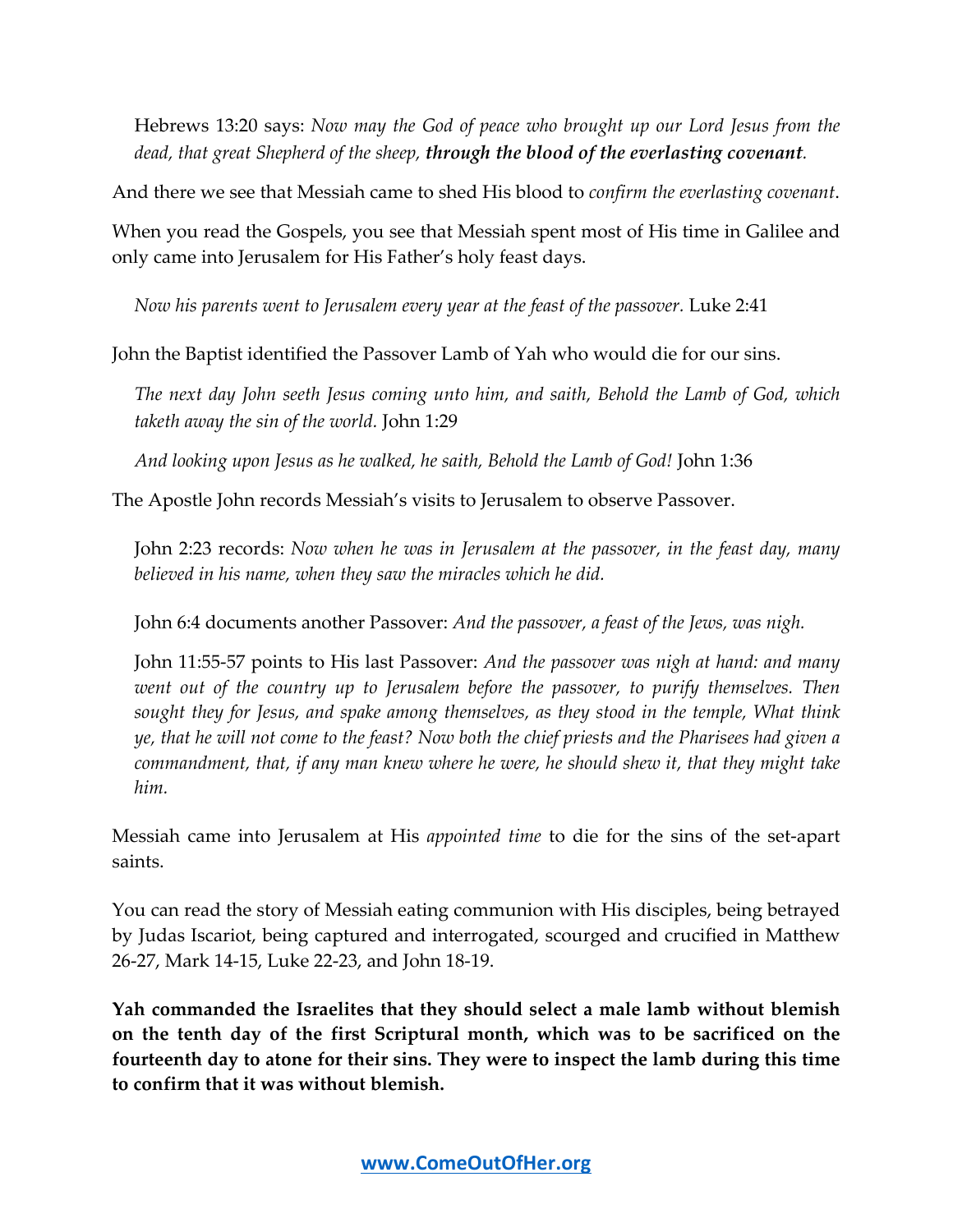*Speak ye unto all the congregation of Israel, saying, In the tenth day of this month they shall take to them every man a lamb, according to the house of their fathers, a lamb for an house: Your lamb shall be without blemish, a male of the first year: ye shall take it out from the sheep, or from the goats: And ye shall keep it up until the fourteenth day of the same month: and the whole assembly of the congregation of Israel shall kill it in the evening.* Exodus 12:3-5

Just as the Israelites selected the spotless lamb on the tenth day of the first Scriptural month, Messiah, the Spotless Lamb of Yah, rode into Jerusalem on a donkey.

*All this was done, that it might be fulfilled which was spoken by the prophet, saying, Tell ye the daughter of Sion, Behold, thy King cometh unto thee, meek, and sitting upon an ass, and a colt the foal of an ass.* Matthew 21:4-5

*And a very great multitude spread their garments in the way; others cut down branches from the trees, and strawed them in the way. And the multitudes that went before, and that followed, cried, saying, Hosanna to the Son of David: Blessed is he that cometh in the name of the Lord; Hosanna in the highest.* Matthew 21:8-9

Messiah was presented to the Jewish high priest for inspection.

Matthew 26:59-60 says that the Jewish high priest didn't find fault in Messiah. *Now the chief priests, and elders, and all the council, sought false witness against Jesus, to put him to death; But found none: yea, though many false witnesses came, yet found they none.* 

So the Jewish leaders sought to get Pilate to convict Messiah of a crime.

*Then said Pilate to the chief priests and to the people, I find no fault in this man.* Luke 23:4

*And Pilate, when he had called together the chief priests and the rulers and the people, Said unto them, Ye have brought this man unto me, as one that perverteth the people: and, behold, I, having examined him before you, have found no fault in this man touching those things whereof ye accuse him: No, nor yet Herod: for I sent you to him; and, lo, nothing worthy of death is done unto him.* Luke 23:13-15

When Pilate found out that Messiah was a Galilean, which is Herod's jurisdiction, he sent Messiah to Herod. Luke 23:14 records his assessment.

*Said unto them, Ye have brought this man unto me, as one that perverteth the people: and, behold, I, having examined him before you, have found no fault in this man touching those things whereof ye accuse him.*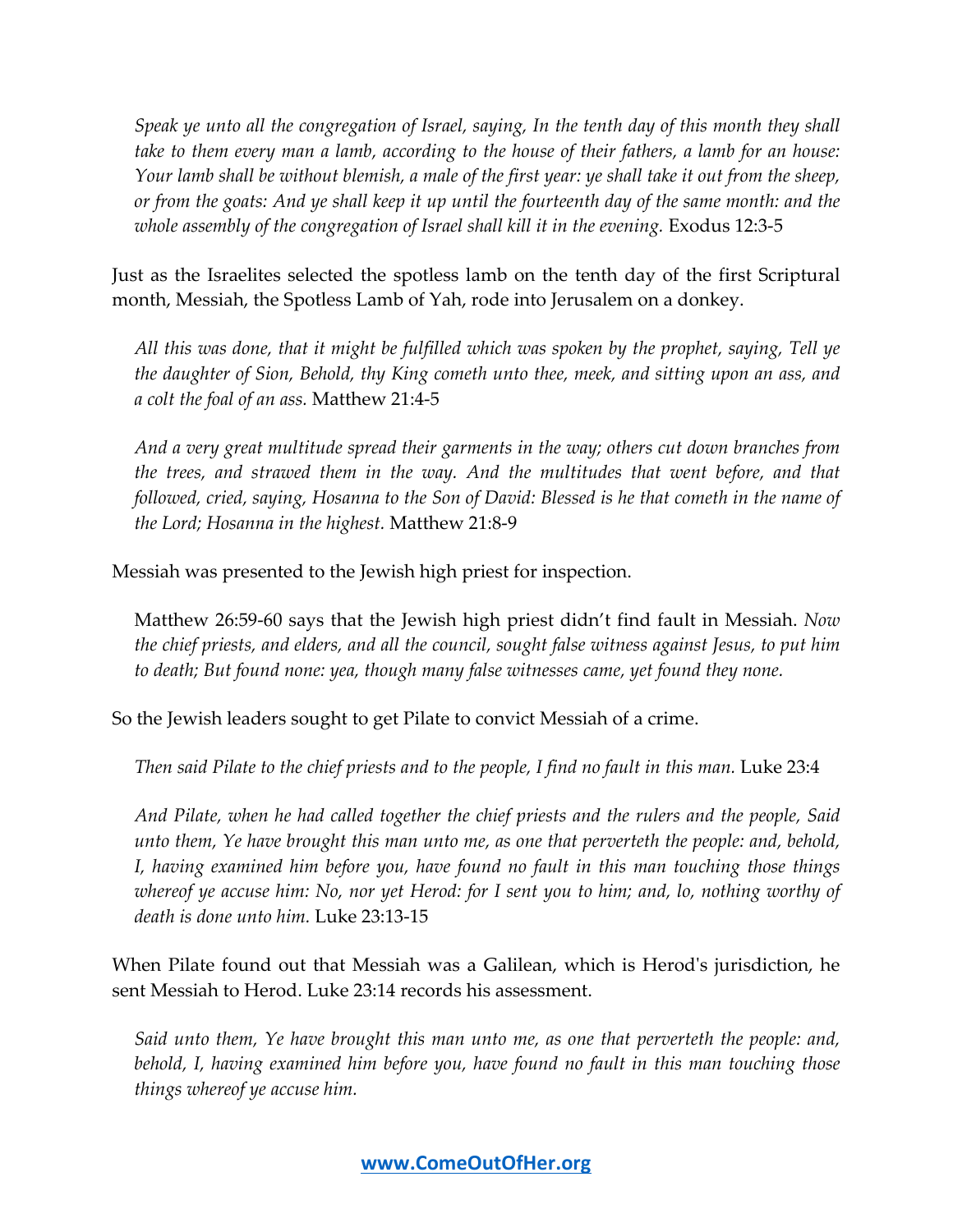By the witness of Scripture, we see that the Jewish high priest, Pilate, and Herod all inspected Messiah and found Him to be without accusation, without blemish.

**Just as the blood of the sacrificed spotless lamb was applied over the door and lintels while the Israelites were captive in Egypt, to save themselves from the wrath of Yah which was poured out on the Egyptians; so too does the blood of the Spotless Lamb of Yah** *mark* **us so that the wrath of Yah is not against us.**

Paul still observed the feast of Passover.

*But bade them farewell, saying, I must by all means keep this feast that cometh in Jerusalem: but I will return again unto you, if God will. And he sailed from Ephesus.* Acts 18:21

1 Corinthians 5:7 points to Messiah, our Passover Lamb who was sacrificed for our sins.

*Purge out therefore the old leaven, that ye may be a new lump, as ye are unleavened. For even Christ our passover is sacrificed for us.*

1 Peter 1:19 proclaims *But with the precious blood of Christ, as of a lamb without blemish and without spot.*

Ephesians 1:3-7 says, *Blessed be the God and Father of our Lord Jesus Christ, who hath blessed us with all spiritual blessings in heavenly places in Christ: According as he hath chosen us in him before the foundation of the world, that we should be holy and without blame before him in love: Having predestinated us unto the adoption of children by Jesus Christ to himself, according to the good pleasure of his will, To the praise of the glory of his grace, wherein he hath made us accepted in the beloved. In whom we have redemption through his blood, the forgiveness of sins, according to the riches of his grace.*

Hebrews 9:13-16 says, *For if the blood of bulls and of goats, and the ashes of an heifer sprinkling the unclean, sanctifieth to the purifying of the flesh: How much more shall the blood of Christ, who through the eternal Spirit offered himself without spot to God, purge your conscience from dead works to serve the living God? And for this cause he is the mediator of the new testament, that by means of death, for the redemption of the transgressions that were under the first testament, they which are called might receive the promise of eternal inheritance. For where a testament is, there must also of necessity be the death of the testator.*

Revelation 5:9-13 says *And they sung a new song, saying, Thou art worthy to take the book, and to open the seals thereof: for thou wast slain, and hast redeemed us to God by thy blood out of every kindred, and tongue, and people, and nation;*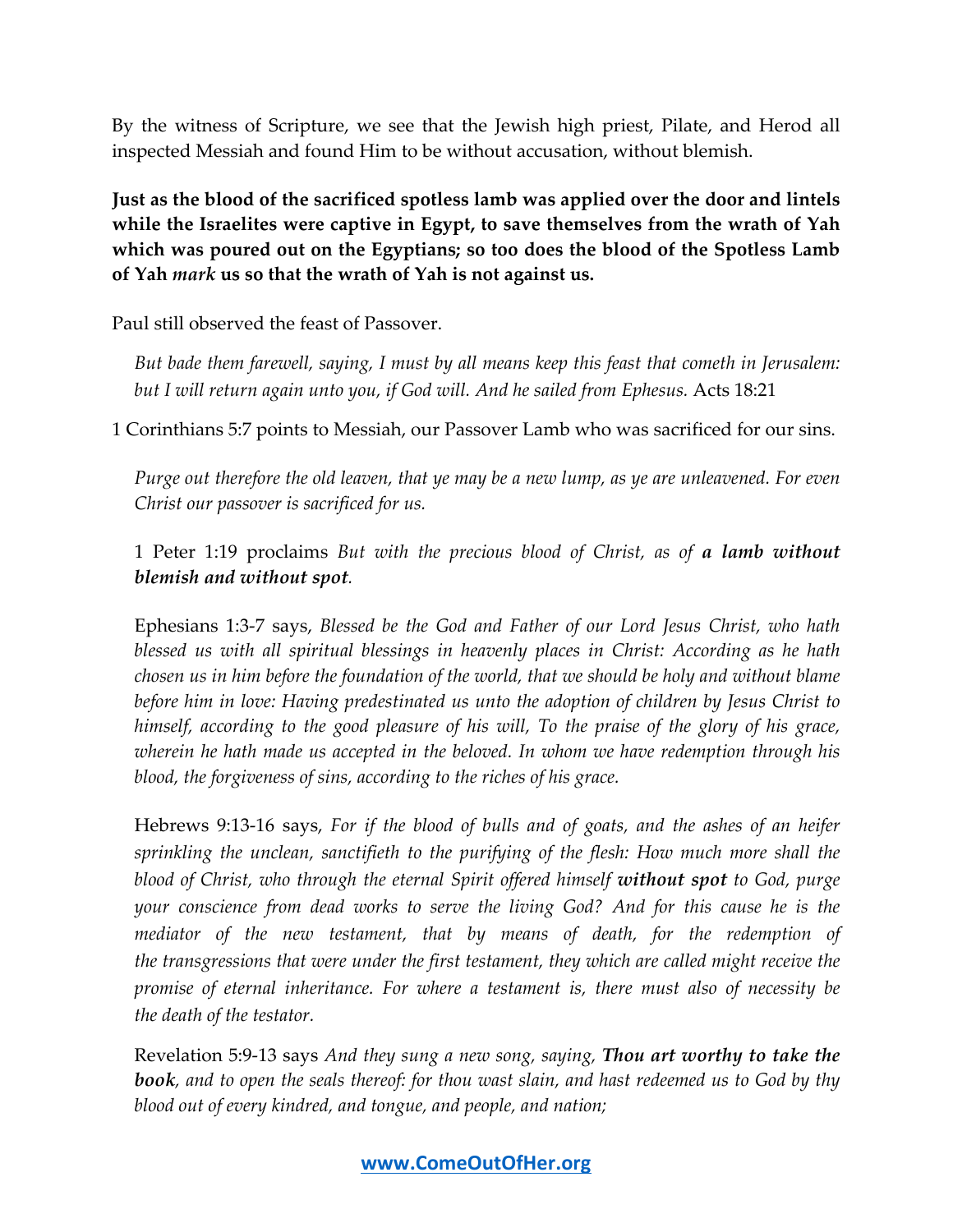*And hast made us unto our God kings and priests: and we shall reign on the earth. And I beheld, and I heard the voice of many angels round about the throne and the beasts and the elders: and the number of them was ten thousand times ten thousand, and thousands of thousands;*

*Saying with a loud voice, Worthy is the Lamb that was slain to receive power, and riches, and wisdom, and strength, and honor, and glory, and blessing. And every creature which is in heaven, and on the earth, and under the earth, and such as are in the sea, and all that are in them, heard I saying, Blessing, and honor, and glory, and power, be unto Him that sitteth upon the throne, and unto the Lamb for ever and ever.*

Revelation 12:11 says, *And they overcame him by the blood of the Lamb, and by the word of their testimony; and they loved not their lives unto the death.*

Revelation 13:8 says, *And all that dwell upon the earth shall worship him, whose names are not written in the book of life of the Lamb slain from the foundation of the world.*

Praise our Heavenly Father for sending His beloved Son, the Spotless Lamb, to atone for our sins on the Holy Feast Day of Passover. Let us remember what Messiah endured on this day for our salvation.

You can remove any leavened bread from your house so that you don't eat it during the seven days of observance of the Feast Day of Unleavened Bread.

Use this time to repent of sins, leaven in your life to prepare for the Holy Feast Day of Unleavened Bread.

You can chronologically remember what Messiah went through on Passover:

#### UPDATE

Messiah was impaled on the cross at 9am, three hours after the day started. He died six hours later, at the 9th hour, at 3 pm.

"And it was the third hour, and they impaled Him." Mark 15:25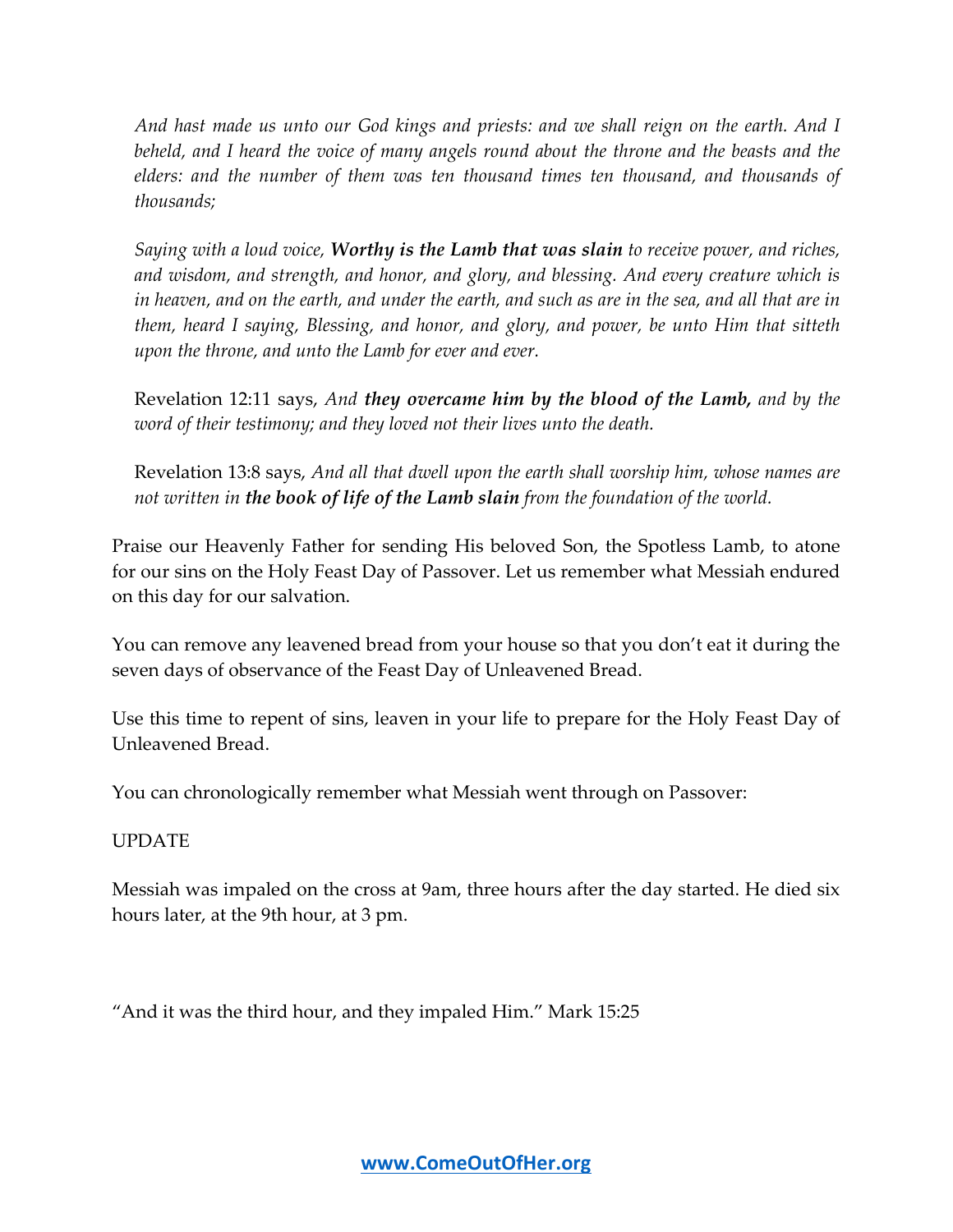"And when the sixth hour came, darkness came over all the land until the ninth hour." Mark 15:33

"And at the ninth hour Yahusha cried out with a loud voice, saying, "Ěli, Ěli, lamah sheḇaqtani?" which is translated, "My Ěl, My Ěl, why have You forsaken Me?" And Yahusha cried out with a loud voice, and breathed His last." Mark 15:34, 37

- In the early morning, He was betrayed
- He was mocked, hit, spit on, and scourged
- He was placed on the cross at 9 am
- Remember Him at 3 pm when He died.

If possible, meet with like-minded people in the evening to celebrate what Messiah did for us on Passover when He confirmed the everlasting covenant with His blood as the Spotless Lamb. Eat a normal meal beforehand. You can mimic Messiah, who humbled Himself and washed His disciples' feet.

Messiah said to remember His sacrifice with communion on Passover day.

*And he took the cup, and gave thanks, and said, Take this, and divide it among yourselves: For I say unto you, I will not drink of the fruit of the vine, until the kingdom of God shall come. And he took bread, and gave thanks, and brake it, and gave unto them, saying, This is my body which is given for you: this do in remembrance of me. Likewise also the cup after supper, saying, This cup is the new testament in my blood, which is shed for you*. Luke 22:17-20

In 1 Corinthians 11:23-29, the Apostle Paul reminds people to observe communion during Passover, not out of tradition but to do it out of reverence for Messiah

*For I have received of the Lord that which also I delivered unto you, That the Lord Jesus the same night in which he was betrayed took bread: And when he had given thanks, he brake it, and said, Take, eat: this is my body, which is broken for you: this do in remembrance of me. After the same manner also he took the cup, when he had supped, saying, This cup is the new testament in my blood: this do ye, as oft as ye drink it, in remembrance of me.*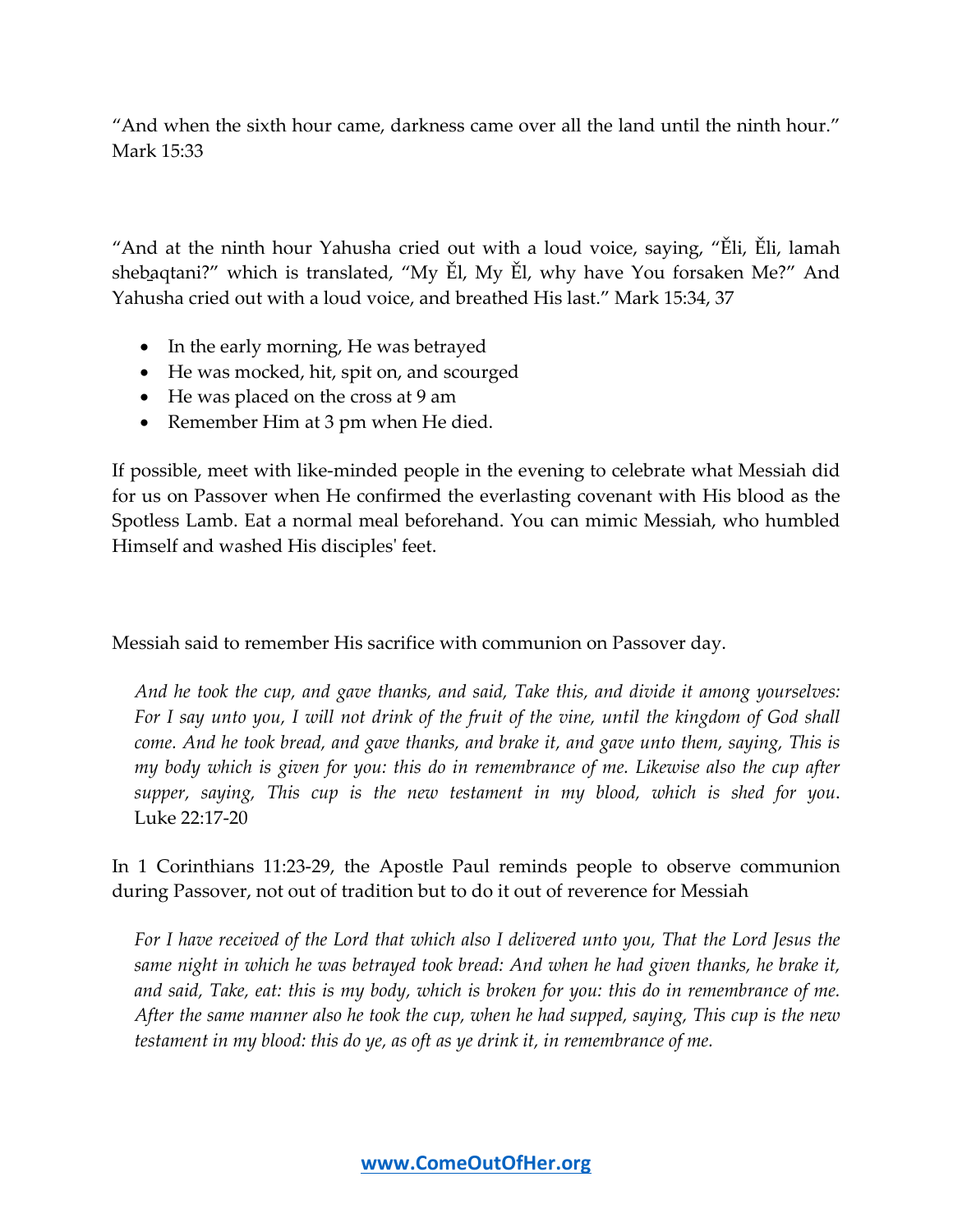*For as often as ye eat this bread, and drink this cup, ye do shew the Lord's death till he come. Wherefore whosoever shall eat this bread, and drink this cup of the Lord, unworthily, shall be guilty of the body and blood of the Lord.*

*But let a man examine himself, and so let him eat of that bread, and drink of that cup. For he that eateth and drinketh unworthily, eateth and drinketh damnation to himself, not discerning the Lord's body.*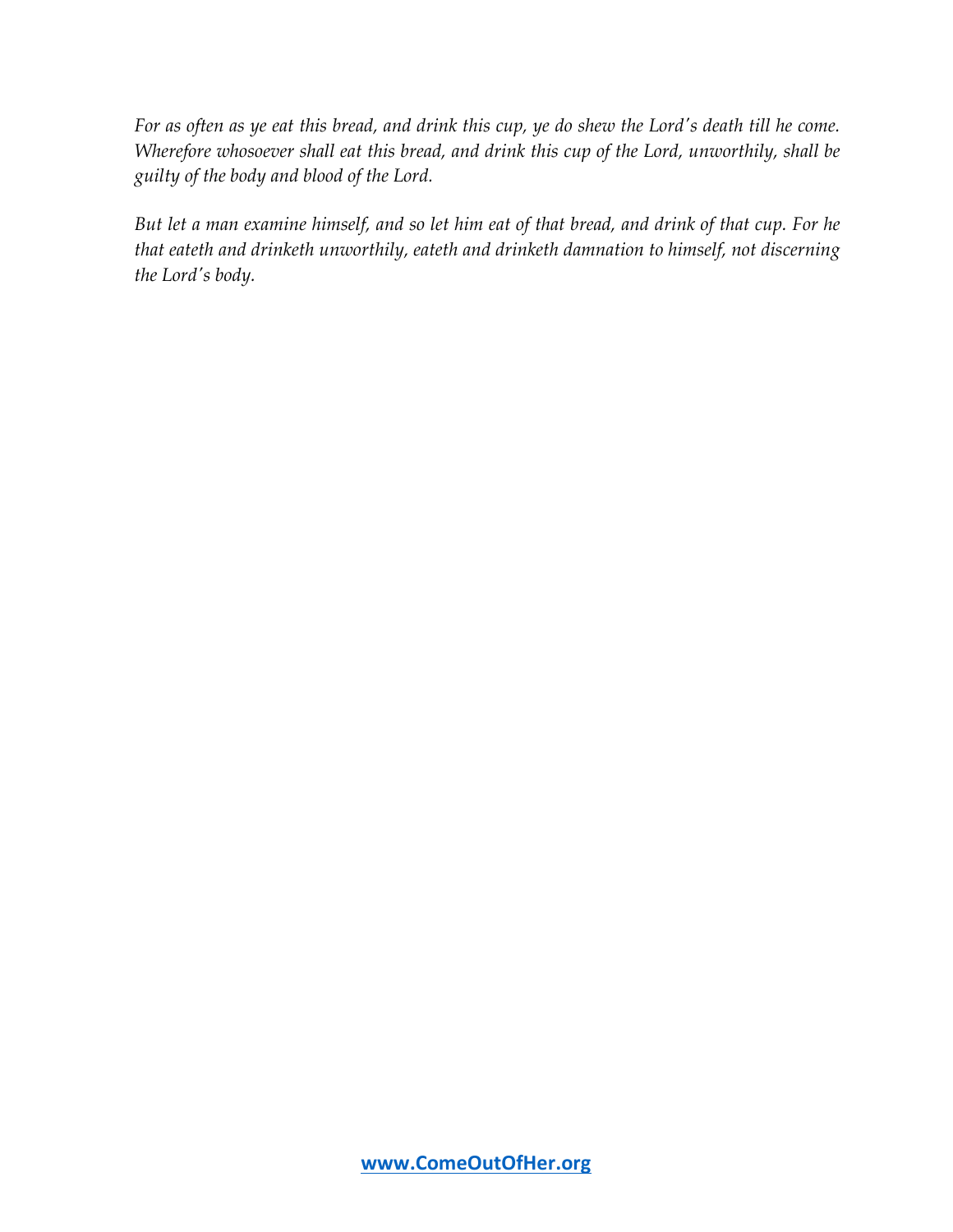## **THE FEAST OF UNLEAVENED BREAD**

The Feast of Unleavened Bread is a High Sabbath on the fifteenth day of the first Scriptural month and is celebrated for seven days. It points to Messiah's sinless life as leaven is a picture of sin in the Bible. It's a day of reflection for believers to purge transgressions from their life.

The Israelites were commanded not to add yeast to their bread when they fled Egypt. They were not to eat leavened bread during the seven-day observance, lest they be cut off. Leading up to the holy feast of Unleavened Bread, the Israelites were to clean their home and remove any leaven. This gave them time to analyze their lives, recall sins and pray for forgiveness. And the blood of the Passover Lamb atoned for their sin.

Exodus 12:15-20 says:

*Seven days shall ye eat unleavened bread; even the first day ye shall put away leaven out of your houses: for whosoever eateth leavened bread from the first day until the seventh day, that soul shall be cut off from Israel. And in the first day there shall be an holy convocation, and in the seventh day there shall be an holy convocation to you; no manner of work shall be done in them, save that which every man must eat, that only may be done of you.*

*And ye shall observe the feast of unleavened bread; for in this selfsame day have I brought your armies out of the land of Egypt: therefore shall ye observe this day in your generations by an ordinance for ever. In the first month, on the fourteenth day of the month at even, ye shall eat unleavened bread, until the one and twentieth day of the month at even.*

*Seven days shall there be no leaven found in your houses: for whosoever eateth that which is leavened, even that soul shall be cut off from the congregation of Israel, whether he be a stranger, or born in the land. Ye shall eat nothing leavened; in all your habitations shall ye eat unleavened bread.*

Leviticus 23:6-8, 15 says:

*And on the fifteenth day of the same month is the feast of unleavened bread unto the LORD: seven days ye must eat unleavened bread. In the first day ye shall have an holy convocation: ye shall do no servile work therein. But ye shall offer an offering made by fire unto the LORD seven days: in the seventh day is an holy convocation: ye shall do no servile work therein. And in the fifteenth day of this month is the feast: seven days shall unleavened bread be eaten.*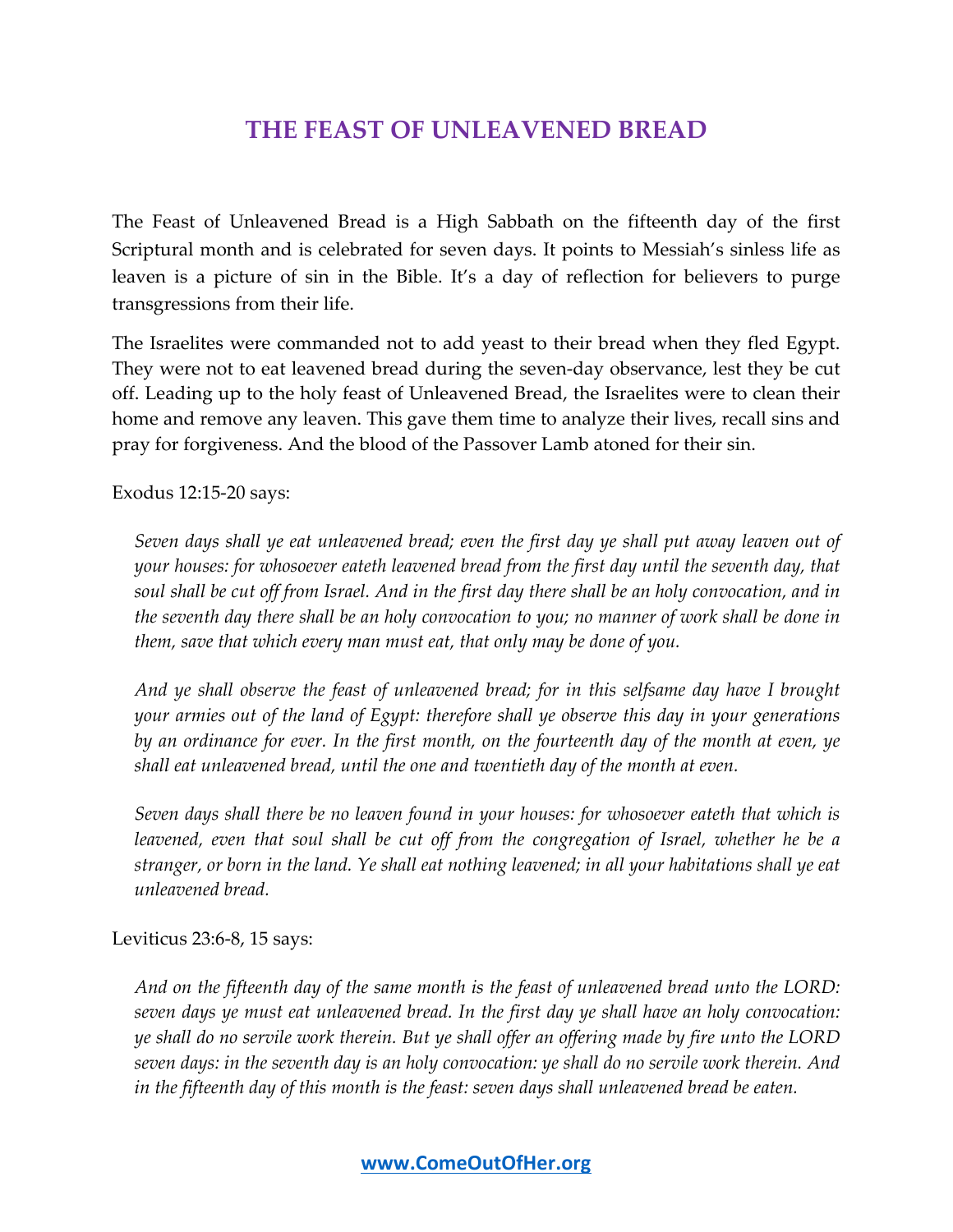Numbers 28:18-19, 25 says:

*In the first day shall be an holy convocation; ye shall do no manner of servile work therein: But ye shall offer a sacrifice made by fire for a burnt offering unto the LORD; two young bullocks, and one ram, and seven lambs of the first year: they shall be unto you without blemish: And on the seventh day ye shall have an holy convocation; ye shall do no servile work.*

#### **Yah, the Heavenly Father, has aligned many events with His Holy Feast Days.**

Messiah was born on the fall Holy Feast Day of Tabernacles, which is on the fifteenth of the seventh month, as He came to *dwell among us*. The Gospels make a point of declaring that John the Baptist was born six months before Messiah.

I suspect that John the Baptist was born on the Holy Feast day of Unleavened Bread, which is on the fifteenth of the first month, as his role was to prepare the way for Messiah by convicting people of their sins (leaven), preaching repentance, and pointing to the Spotless Lamb who would atone for their sins.

*And thou, child, shalt be called the prophet of the Highest: for thou shalt go before the face of the Lord to prepare his ways; To give knowledge of salvation unto his people by the remission of their sins.* Luke 1:76-77

Early in Messiah's ministry, when He came to Jerusalem for the spring Holy Feast Days, He cleaned out the *leaven* from His Father's house.

*And the Jews' Passover was at hand, and Jesus went up to Jerusalem, And found in the temple those that sold oxen and sheep and doves, and the changers of money sitting: And when he had made a scourge of small cords, he drove them all out of the temple, and the sheep, and the oxen; and poured out the changers' money, and overthrew the tables; And said unto them that sold doves, Take these things hence; make not my Father's house an house of merchandise. And his disciples remembered that it was written, The zeal of thine house hath eaten me up.* John 2:13-17

Messiah used *leaven* as a picture of sin and its corrupting nature on a few occasions.

*Then Jesus said unto them, Take heed and beware of the leaven of the Pharisees and of the Sadducees.* Matthew 16:6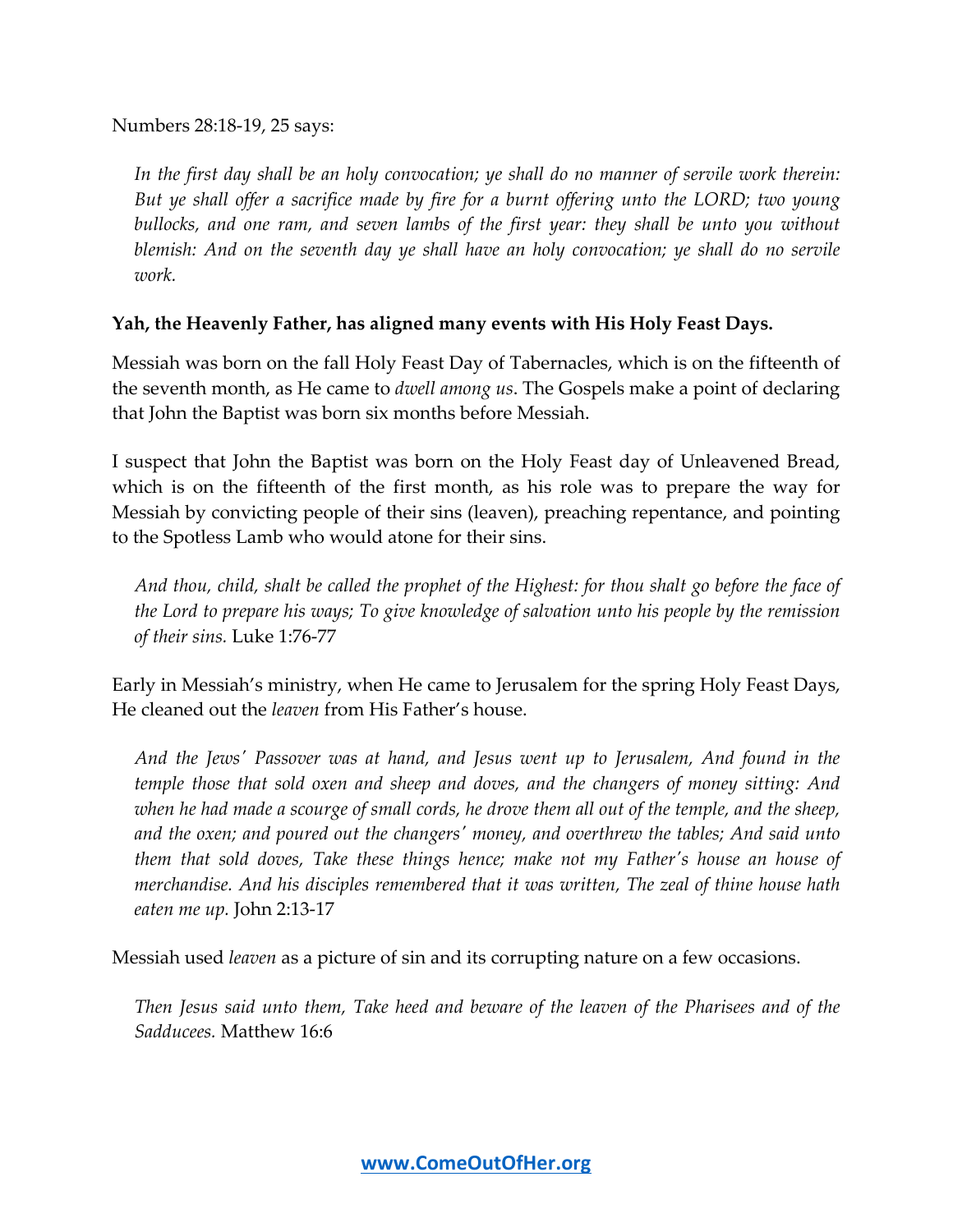*How is it that ye do not understand that I spake it not to you concerning bread, that ye should beware of the leaven of the Pharisees and of the Sadducees? Then understood they how that he bade them not beware of the leaven of bread, but of the doctrine of the Pharisees and of the Sadducees.* Matthew 16:11-12

*And he cautioned them, saying, "Watch out; beware of the leaven of the Pharisees and the leaven of Herod."* Mark 8:15

When Messiah entered Jerusalem for the last time, He cleansed the temple again to remove the leaven.

*And Jesus went into the temple of God, and cast out all them that sold and bought in the temple, and overthrew the tables of the moneychangers, and the seats of them that sold doves, And said unto them, It is written, My house shall be called the house of prayer; but ye have made it a den of thieves. And the blind and the lame came to him in the temple; and he healed them. And when the chief priests and scribes saw the wonderful things that he did, and the children crying in the temple, and saying, Hosanna to the Son of David; they were sore displeased.* Matthew 21:12-15

## **These passages proclaim the sinlessness of our beloved Messiah, which made him the perfect sacrifice for our sins.**

*He was taken from prison and from judgment: and who shall declare his generation? for he was cut off out of the land of the living: for the transgression of my people was he stricken.*  And he made his grave with the wicked, and with the rich in his death; because **he had done** *no violence, neither was any deceit in his mouth.* Isaiah 53:8-9

*To wit, that God was in Christ, reconciling the world unto himself, not imputing their trespasses unto them; and hath committed unto us the word of reconciliation. Now then we are ambassadors for Christ, as though God did beseech you by us: we pray you in Christ's stead, be ye reconciled to God. For he hath made him to be sin for us, who knew no sin; that we might be made the righteousness of God in him.* 2 Corinthians 5:19-21

*Forasmuch as ye know that ye were not redeemed with corruptible things, as silver and gold, from your vain conversation received by tradition from your fathers; But with the precious blood of Christ, as of a lamb without blemish and without spot.* 1 Peter 1:18-19

*For even hereunto were ye called: because Christ also suffered for us, leaving us an example, that ye should follow his steps: Who did no sin, neither was guile found in his mouth: Who, when he was reviled, reviled not again; when he suffered, he threatened not; but committed himself to him that judgeth righteously: Who his own self bare our sins in his own*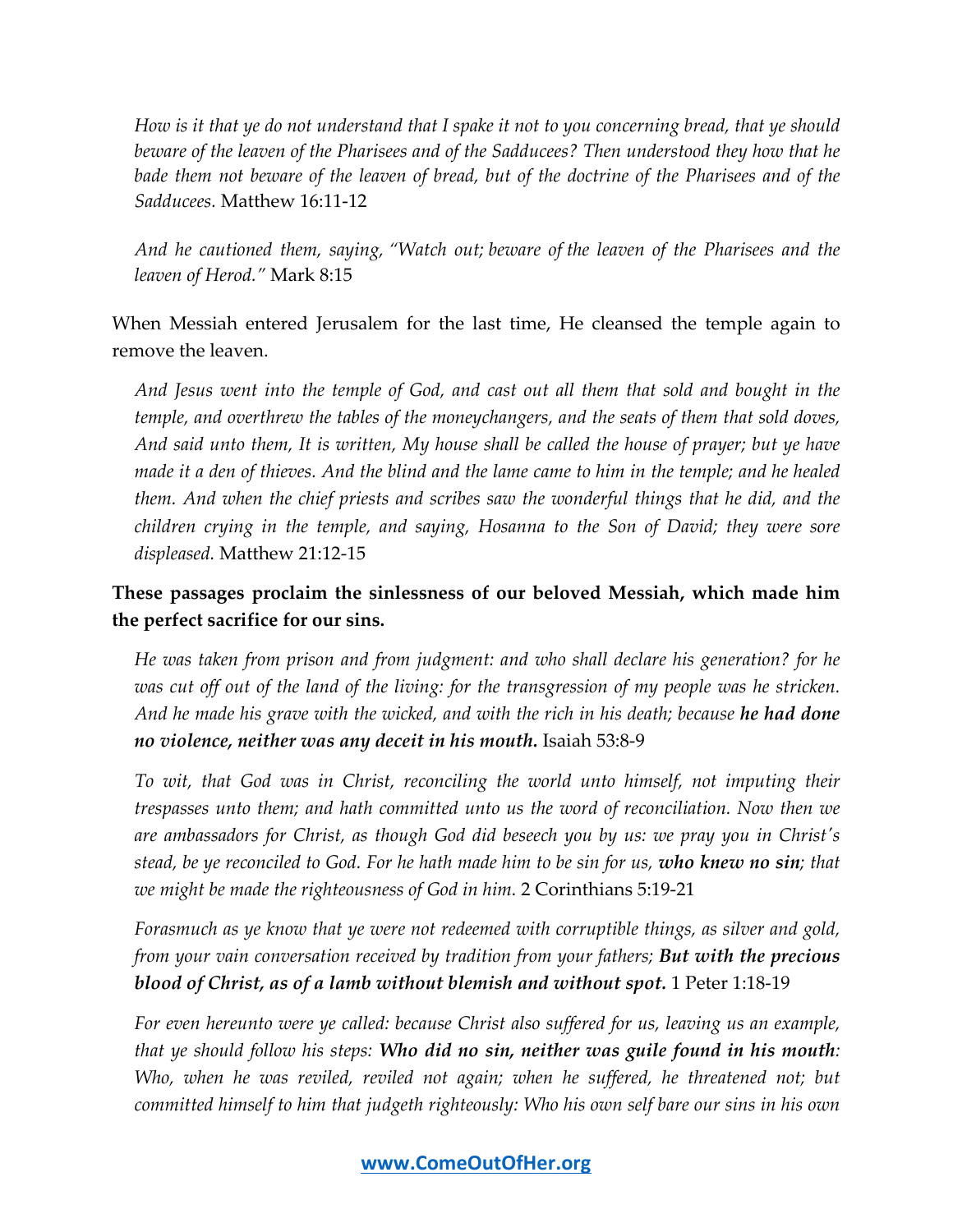*body on the tree, that we, being dead to sins, should live unto righteousness: by whose stripes ye were healed.* 1 Peter 2:21-24

*Seeing then that we have a great high priest, that is passed into the heavens, Jesus the Son of God, let us hold fast our profession. For we have not an high priest which cannot be touched with the feeling of our infirmities; but was in all points tempted like as we are, yet without sin. Let us therefore come boldly unto the throne of grace, that we may obtain mercy, and find grace to help in time of need.* Hebrews 4:14-16

#### **Messiah declared that He is the Bread of Life.**

*I am that bread of life. Your fathers did eat manna in the wilderness, and are dead. Your fathers did eat manna in the wilderness, and are dead. This is the bread which cometh down from heaven, that a man may eat thereof, and not die. I am the living bread which came down from heaven: if any man eat of this bread, he shall live for ever: and the bread that I will give is my flesh, which I will give for the life of the world.* John 6:48-51

#### **The Apostle Paul celebrated the Feast of Unleavened Bread.**

*And we sailed away from Philippi after the days of unleavened bread, and came unto them to Troas in five days; where we abode seven days.* Acts 20:6

1 Corinthians 5:6-8 tells us to purge the leaven of sins from our lives and to keep the Holy Feast Day of Unleavened Bread.

*Your glorying is not good. Know ye not that a little leaven leaveneth the whole lump? Purge out therefore the old leaven, that ye may be a new lump, as ye are unleavened. For even Christ our passover is sacrificed for us: Therefore let us keep the feast, not with old leaven, neither with the leaven of malice and wickedness; but with the unleavened bread of sincerity and truth.*

Praise our Heavenly Father for sending His beloved Son in the flesh to have the capacity to sin, yet was without blemish when He was in the grave on the second day.

You can remember the Holy Feast of Unleavened Bread by purging leaven from your home in the days leading up to it. Then refrain from eating leavened bread during these seven days of the feast.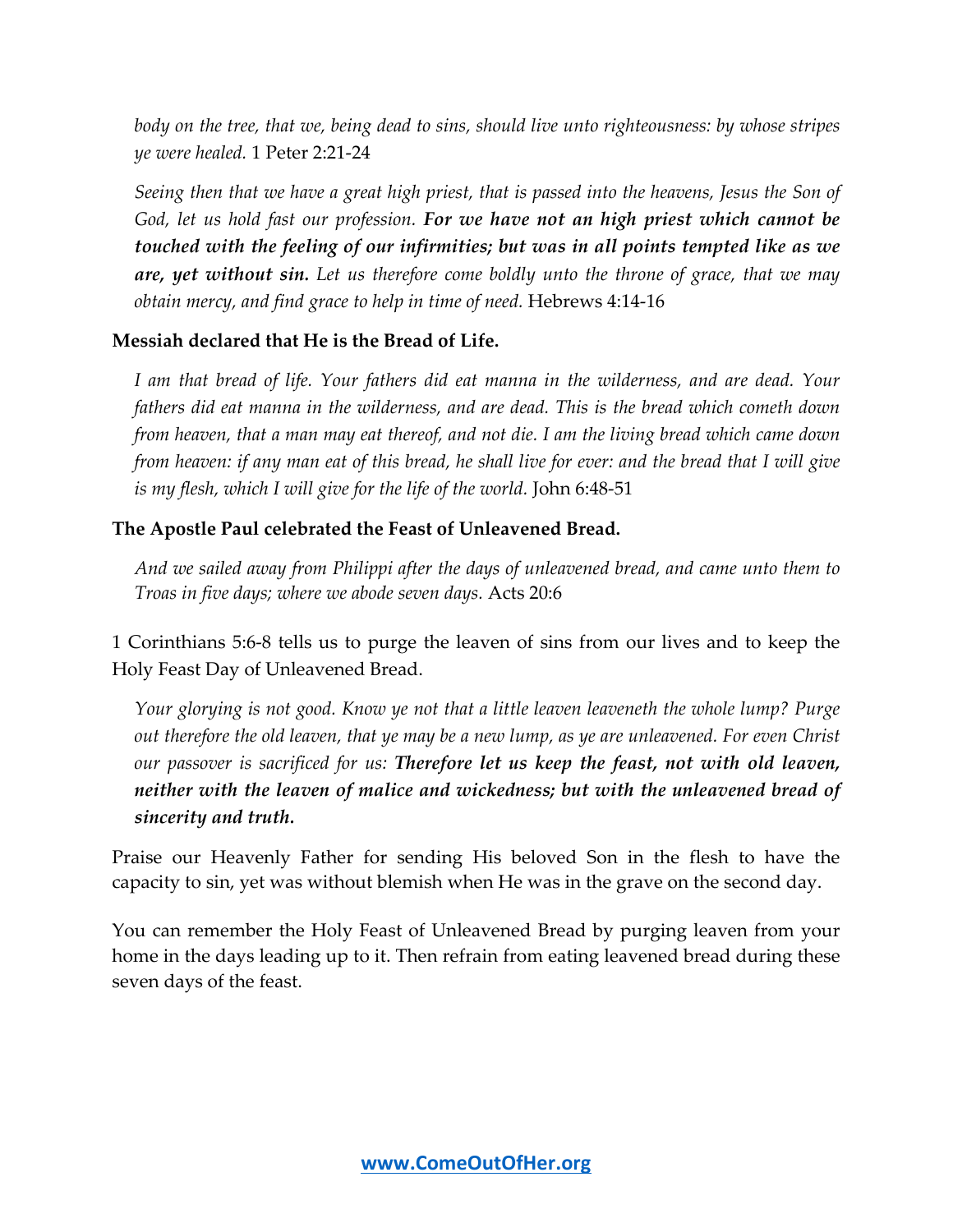More than the discipline of removing leavened bread from your house and diet is the focus of reflecting on the sin in your life and seeking to remove it.

*Forasmuch then as Christ hath suffered for us in the flesh, arm yourselves likewise with the same mind: for he that hath suffered in the flesh hath ceased from sin; That he no longer should live the rest of his time in the flesh to the lusts of men, but to the will of God.* 1 Peter 4:1-2

*Knowing this, that our old man is crucified with him, that the body of sin might be destroyed, that henceforth we should not serve sin. For he that is dead is freed from sin. Now if we be dead with Christ, we believe that we shall also live with him: Knowing that Christ being raised from the dead dieth no more; death hath no more dominion over him. For in that he died, he died unto sin once: but in that he liveth, he liveth unto God. Likewise reckon ye also yourselves to be dead indeed unto sin, but alive unto God through Jesus Christ our Lord. Let not sin therefore reign in your mortal body, that ye should obey it in the lusts thereof. Neither yield ye your members as instruments of unrighteousness unto sin: but yield yourselves unto God, as those that are alive from the dead, and your members as instruments of righteousness unto God.* Romans 6:6-13

*But God be thanked, that ye were the servants of sin, but ye have obeyed from the heart that form of doctrine which was delivered you. Being then made free from sin, ye became the servants of righteousness. I speak after the manner of men because of the infirmity of your flesh: for as ye have yielded your members servants to uncleanness and to iniquity unto iniquity; even so now yield your members servants to righteousness unto holiness. For when ye were the servants of sin, ye were free from righteousness. What fruit had ye then in those things whereof ye are now ashamed? for the end of those things is death. But now being made free from sin, and become servants to God, ye have your fruit unto holiness, and the end everlasting life. For the wages of sin is death; but the gift of God is eternal life through Jesus Christ our Lord.* Romans 6:17-23

*Flee fornication. Every sin that a man doeth is without the body; but he that committeth What? know ye not that your body is the temple of the Holy Ghost which is in you, which ye have of God, and ye are not your own? For ye are bought with a price: therefore glorify God in your body, and in your spirit, which are God's.* 1 Corinthians 6:18-20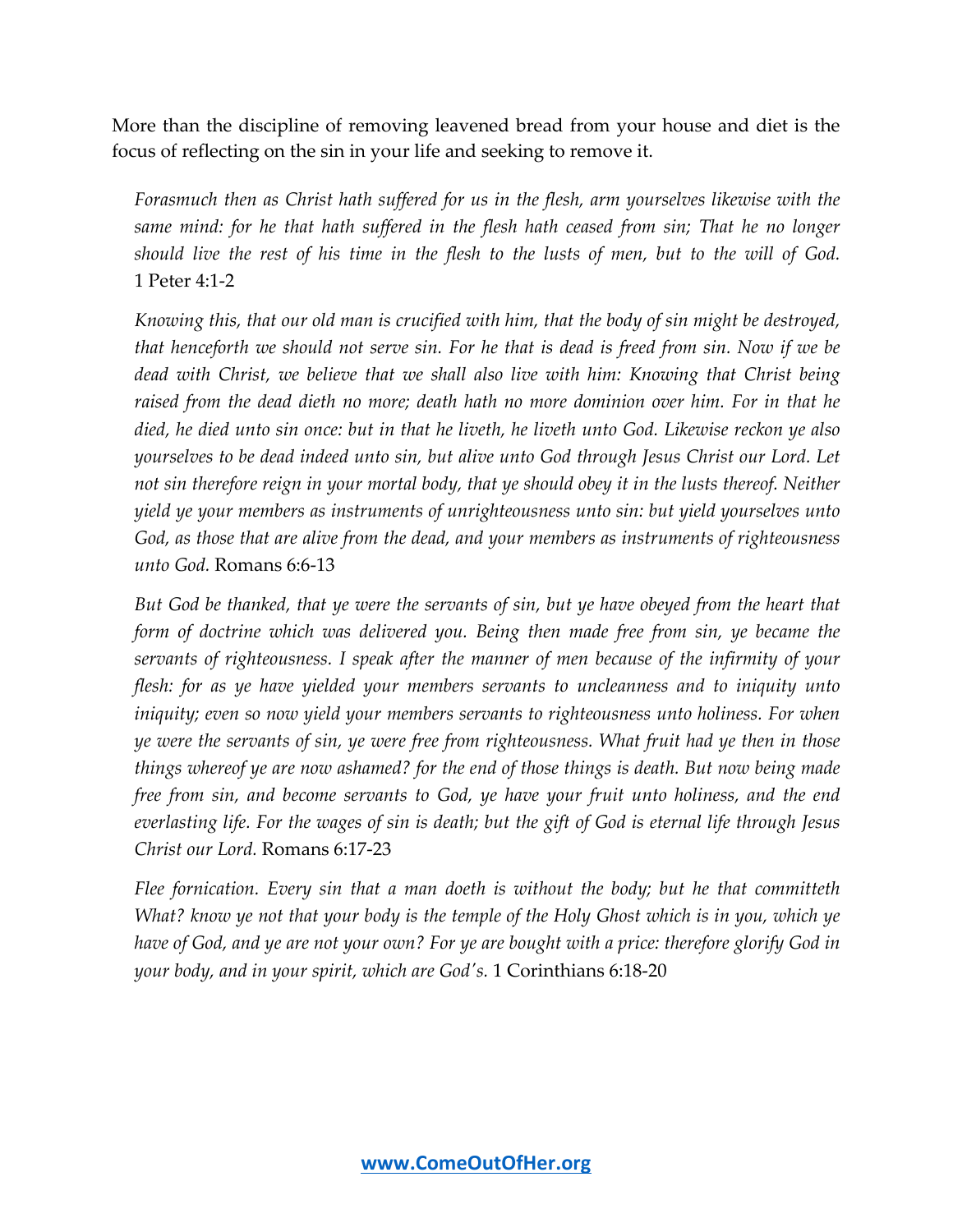*Therefore if any man be in Christ, he is a new creature: old things are passed away; behold, all things are become new. And all things are of God, who hath reconciled us to himself by Jesus Christ, and hath given to us the ministry of reconciliation; To wit, that God was in Christ, reconciling the world unto himself, not imputing their trespasses unto them; and hath committed unto us the word of reconciliation. Now then we are ambassadors for Christ, as though God did beseech you by us: we pray you in Christ's stead, be ye reconciled to God. For he hath made him to be sin for us, who knew no sin; that we might be made the righteousness of God in him.* 2 Corinthians 5:17-21

*If so be that ye have heard him, and have been taught by him, as the truth is in Jesus: That ye*  put off concerning the former conversation the old man, which is corrupt according to the *deceitful lusts; And be renewed in the spirit of your mind; And that ye put on the new man, which after God is created in righteousness and true holiness. Wherefore putting away lying, speak every man truth with his neighbour: for we are members one of another. Be ye angry, and sin not: let not the sun go down upon your wrath.* Ephesians 4:21-26

Praise our beloved Messiah who fulfilled the demands of the Sinai Covenant as no man could. He was sinless so that His blood atonement for our transgressions covers them and hides them from the Father as if they are buried in a tomb forever.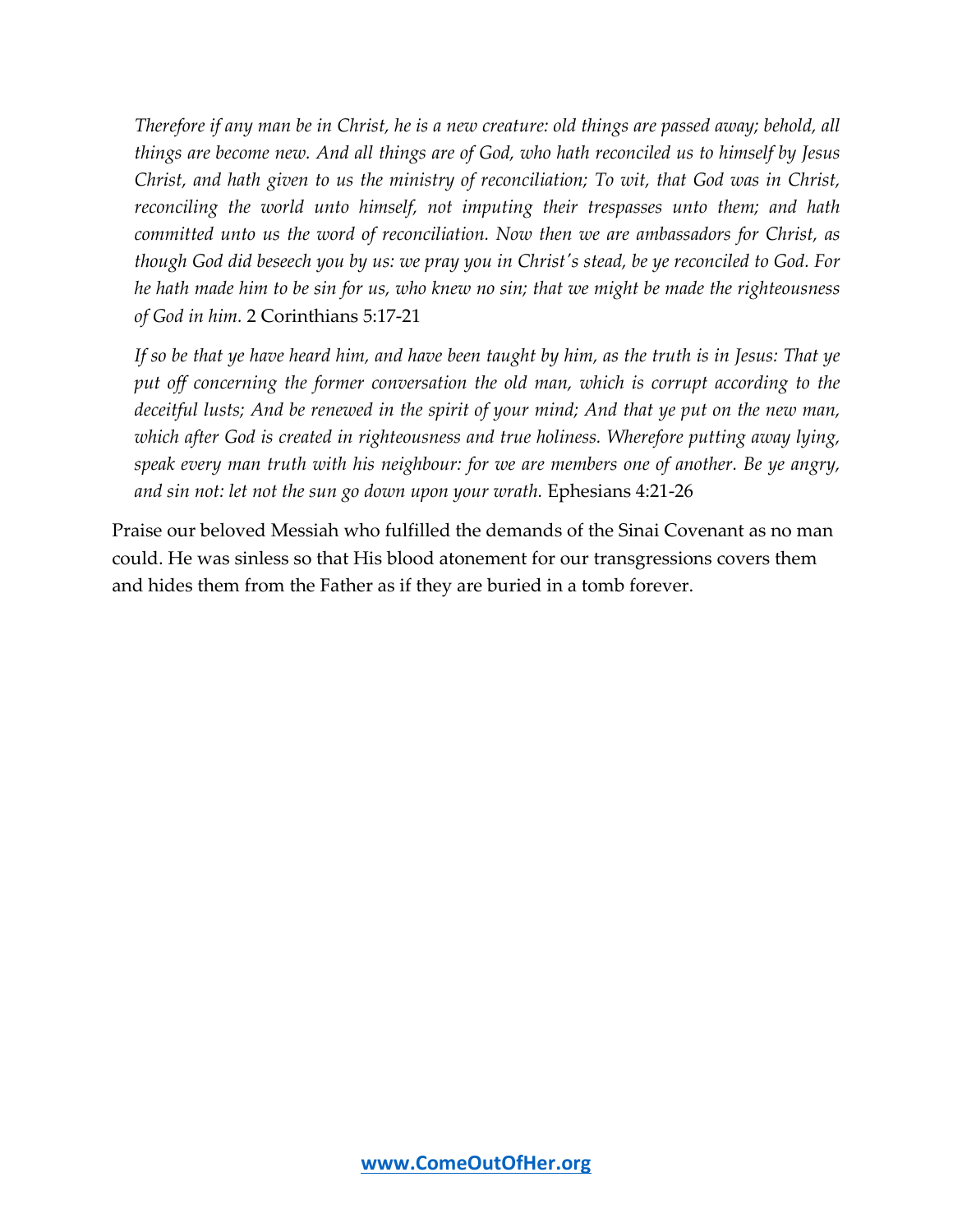## **FIRSTFRUITS**

The Feast of Firstfruits takes place on the 16th day of the first Scriptural month. It was celebrated by waving a sheaf of ripened grain before the Heavenly Father to symbolize the season's first harvest. Messiah's resurrection on the Feast of Firstfruits represents our future resurrection to be with Him forever.

*And the Lord spoke to Moses, saying, "Speak to the people of Israel and say to them, When you come into the land that I give you and reap its harvest, you shall bring the sheaf of the firstfruits of your harvest to the priest, and he shall wave the sheaf before the Lord, so that you may be accepted. On the day after the Sabbath the priest shall wave it. Leviticus 23:9-11* 

Passover is on the  $14<sup>th</sup>$  day of the first Scriptural month. The next day is the Holy Sabbath Feast of Unleavened Bread. Then the  $16<sup>th</sup>$  day is the Feast of Firstfruits.

We see how Messiah rose on the third day, just like He foretold many times. He did not say that He would rise on the fourth day, as some supposed that He had to be in the grave for three full days and three full nights. Jewish tradition assigned any part of a day to a full day.

Using the imagery of a grain of wheat going down into the ground, Messiah said:

*I tell you the truth, unless a kernel of wheat falls to the ground and dies, it remains only a single seed. But if it dies, it produces many seeds.* John 12:24

Messiah died that He might bear a harvest of redeemed souls for His Father. He was buried in a garden, which seems very fitting.

*Now in the place where he was crucified there was a garden; and in the garden a new sepulchre, wherein was never man yet laid.* John 19:41

Did Messiah wave a sheaf of wheat before the Father when He rose again? That would be amazing!

Matthew 28, Mark 16, Luke 24, and John 20 describe Messiah rising again on the third day.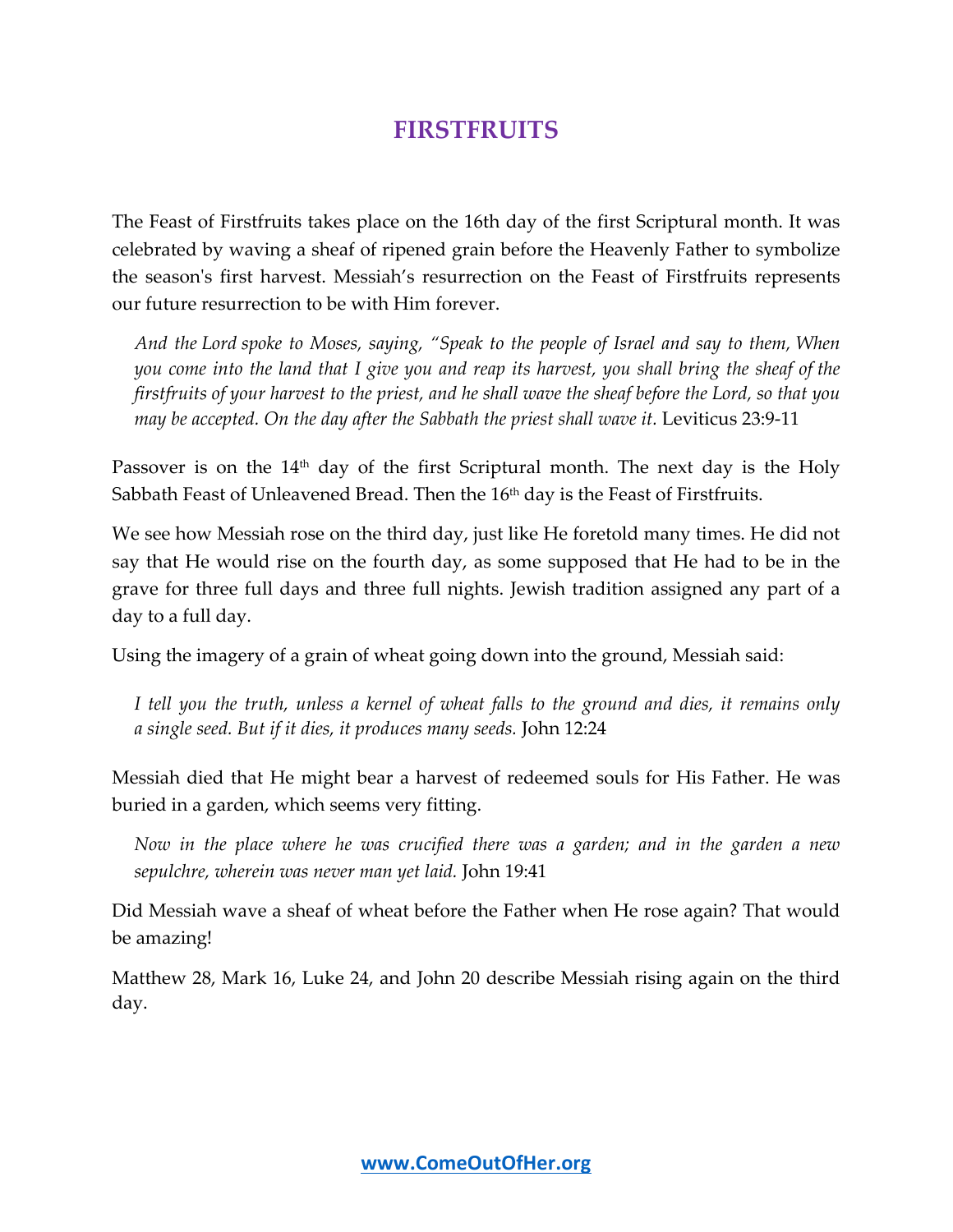Matthew 28:1-10 gives the narrative of the women finding the empty tomb.

*In the end of the sabbath, as it began to dawn toward the first day of the week, came Mary Magdalene and the other Mary to see the sepulchre. And, behold, there was a great earthquake: for the angel of the Lord descended from heaven, and came and rolled back the stone from the door, and sat upon it.* 

*His countenance was like lightning, and his raiment white as snow: And for fear of him the keepers did shake, and became as dead men. And the angel answered and said unto the women, Fear not ye: for I know that ye seek Jesus, which was crucified. He is not here: for he is risen, as he said. Come, see the place where the Lord lay.*

*And go quickly, and tell his disciples that he is risen from the dead; and, behold, he goeth before you into Galilee; there shall ye see him: lo, I have told you. And they departed quickly from the sepulchre with fear and great joy; and did run to bring his disciples word. And as they went to tell his disciples, behold, Jesus met them, saying, All hail. And they came and held him by the feet, and worshipped him. Then said Jesus unto them, Be not afraid: go tell my brethren that they go into Galilee, and there shall they see me.*

Peter and John raced to the tomb to witness that Messiah had risen.

*The first day of the week cometh Mary Magdalene early, when it was yet dark, unto the sepulchre, and seeth the stone taken away from the sepulchre. Then she runneth, and cometh to Simon Peter, and to the other disciple, whom Jesus loved, and saith unto them, They have taken away the Lord out of the sepulchre, and we know not where they have laid him.*

*Peter therefore went forth, and that other disciple, and came to the sepulchre. So they ran both together: and the other disciple did outrun Peter, and came first to the sepulchre. And he stooping down, and looking in, saw the linen clothes lying; yet went he not in.*

*Then cometh Simon Peter following him, and went into the sepulchre, and seeth the linen clothes lie, And the napkin, that was about his head, not lying with the linen clothes, but wrapped together in a place by itself. Then went in also that other disciple, which came first to the sepulchre, and he saw, and believed. For as yet they knew not the scripture, that he must rise again from the dead.* John 20:1-9

Peter and John made a profound observation about the cloth that was on Messiah's face, which was set aside by itself. First, it's proof that thieves did not take away His body in a hurry, as everything lay in such order and decency. But the setting aside of the napkin cloth has a more significant meaning.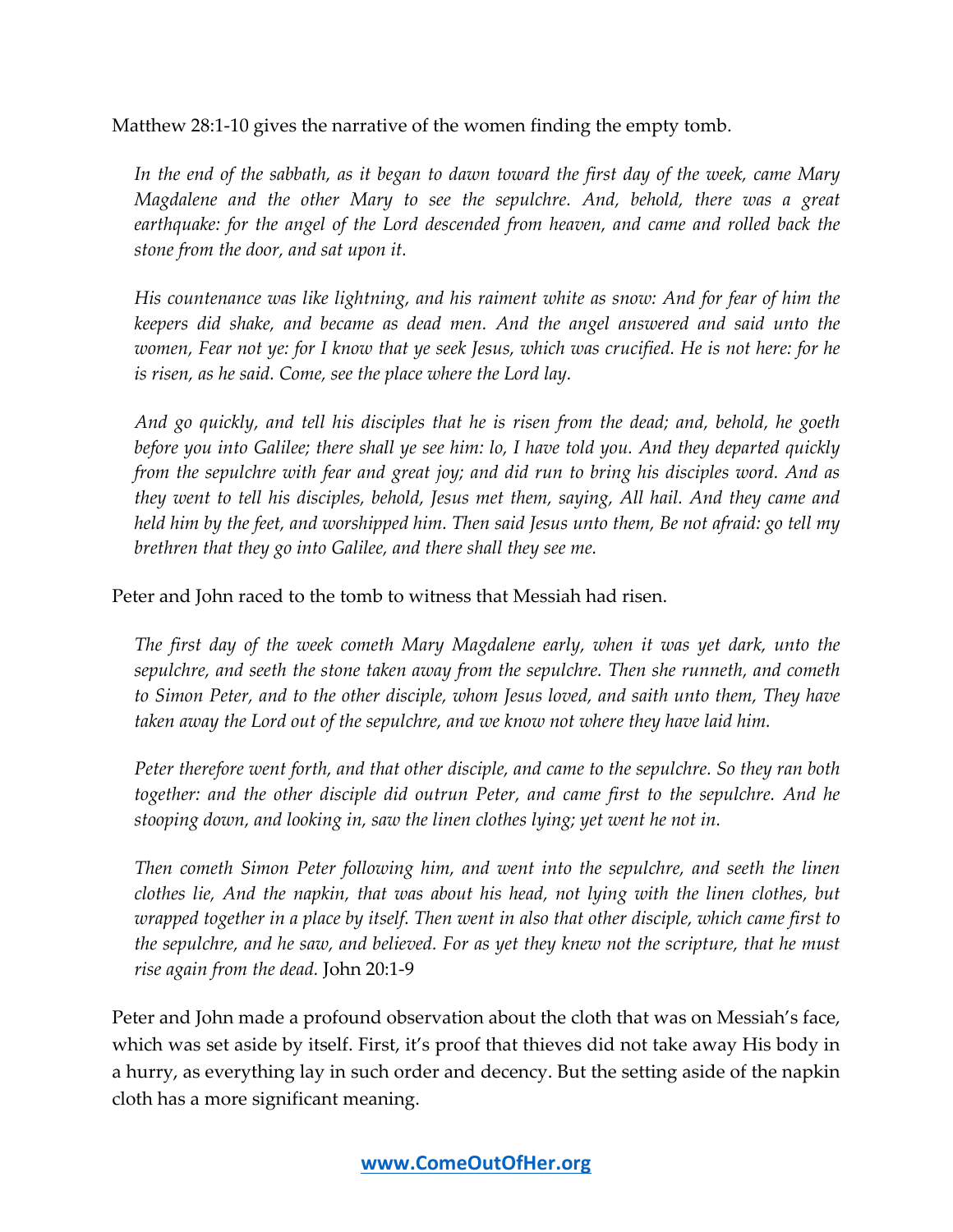In Hebrew tradition, the napkin placement was a sign to the servant so that they understood if the master was done eating or not. So the servant would wait out of sight until the master gave the signal.

If the master wadded up the napkin and tossed it on the table, it meant that he was finished; so the servant knew that it was okay to clear the table.

But if the master got up from the table, folded the napkin, and laid it beside his plate, the servant understood that the master was not finished and that he would be back.

Messiah, by placing His head napkin neatly to the side, tells us that He'll be back. HalleluYah!

#### **These verses point to Messiah victoriously rising again, which is key to our faith:**

*Whom God hath raised up, having loosed the pains of death: because it was not possible that he should be holden of it.* Acts 2:24

*This Jesus hath God raised up, whereof we all are witnesses.* Acts 2:32

*And killed the Prince of life, whom God hath raised from the dead; whereof we are witnesses.* Acts 3:15

*Unto you first God, having raised up his Son Jesus, sent him to bless you, in turning away every one of you from his iniquities.* Acts 3:26

*Be it known unto you all, and to all the people of Israel, that by the name of Jesus Christ of Nazareth, whom ye crucified, whom God raised from the dead, even by him doth this man stand here before you whole.* Acts 4:10

*The God of our fathers raised up Jesus, whom ye slew and hanged on a tree.* Acts 5:30

*Him God raised up the third day, and shewed him openly.* Acts 10:40

*God hath fulfilled the same unto us their children, in that he hath raised up Jesus again; as it is also written in the second psalm, Thou art my Son, this day have I begotten thee.* Acts 13:33

*Because he hath appointed a day, in the which he will judge the world in righteousness by that man whom he hath ordained; whereof he hath given assurance unto all men, in that he hath raised him from the dead.* Acts 17:31

*But for us also, to whom it shall be imputed, if we believe on him that raised up Jesus our Lord from the dead.* Romans 4:24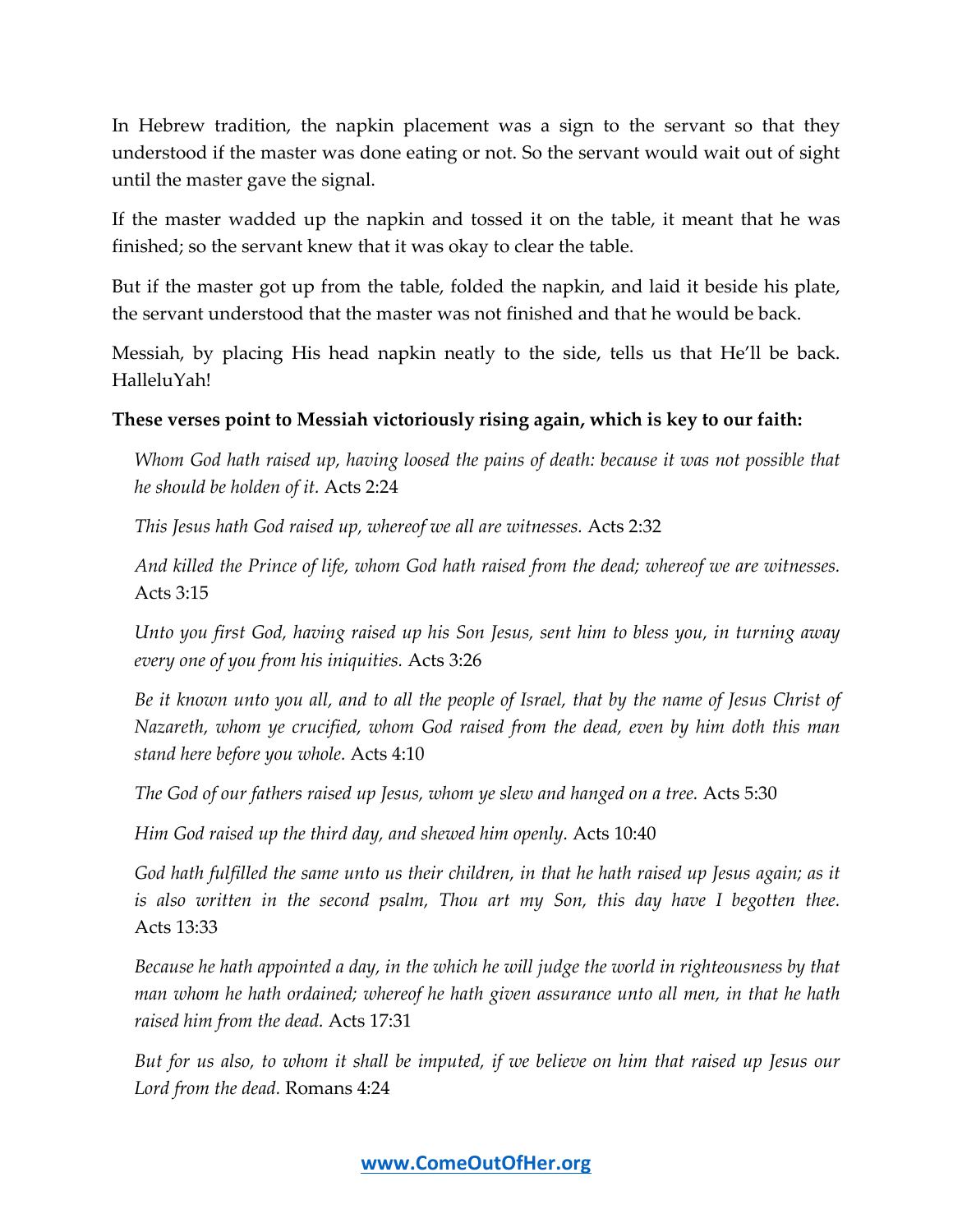*Therefore we are buried with him by baptism into death: that like as Christ was raised up from the dead by the glory of the Father, even so we also should walk in newness of life. Knowing that Christ being raised from the dead dieth no more; death hath no more dominion over him.* Romans 6:4,9

*Wherefore, my brethren, ye also are become dead to the law by the body of Christ; that ye should be married to another, even to him who is raised from the dead, that we should bring forth fruit unto God.* Romans 7:4

*But if the Spirit of him that raised up Jesus from the dead dwell in you, he that raised up Christ from the dead shall also quicken your mortal bodies by his Spirit that dwelleth in you.* Romans 8:11

*For we know that the whole creation groaneth and travaileth in pain together until now. And not only they, but ourselves also, which have the firstfruits of the Spirit, even we ourselves groan within ourselves, waiting for the adoption, to wit, the redemption of our body.* Romans 8:22-23

*That if thou shalt confess with thy mouth the Lord Jesus, and shalt believe in thine heart that God hath raised him from the dead, thou shalt be saved.* Romans 10:9

*For whether we live, we live unto the Lord; and whether we die, we die unto the Lord: whether we live therefore, or die, we are the Lord's. For to this end Christ both died, and rose, and revived, that he might be Lord both of the dead and living.* Romans 14:8-9

*And God hath both raised up the Lord, and will also raise up us by his own power.* 1 Corinthians 6:14

*Moreover, brethren, I declare unto you the gospel which I preached unto you, which also ye have received, and wherein ye stand; By which also ye are saved, if ye keep in memory what I preached unto you, unless ye have believed in vain. For I delivered unto you first of all that which I also received, how that Christ died for our sins according to the scriptures; And that he was buried, and that he rose again the third day according to the scriptures: And that he was seen of Cephas, then of the twelve: After that, he was seen of above five hundred brethren at once; of whom the greater part remain unto this present, but some are fallen asleep. After that, he was seen of James; then of all the apostles. And last of all he was seen of me also, as of one born out of due time.* 1 Corinthians 15:1-8

*But now is Christ risen from the dead, and become the firstfruits of them that slept. For since by man came death, by man came also the resurrection of the dead. For as in Adam all die, even so in Christ shall all be made alive. But every man in his own order:*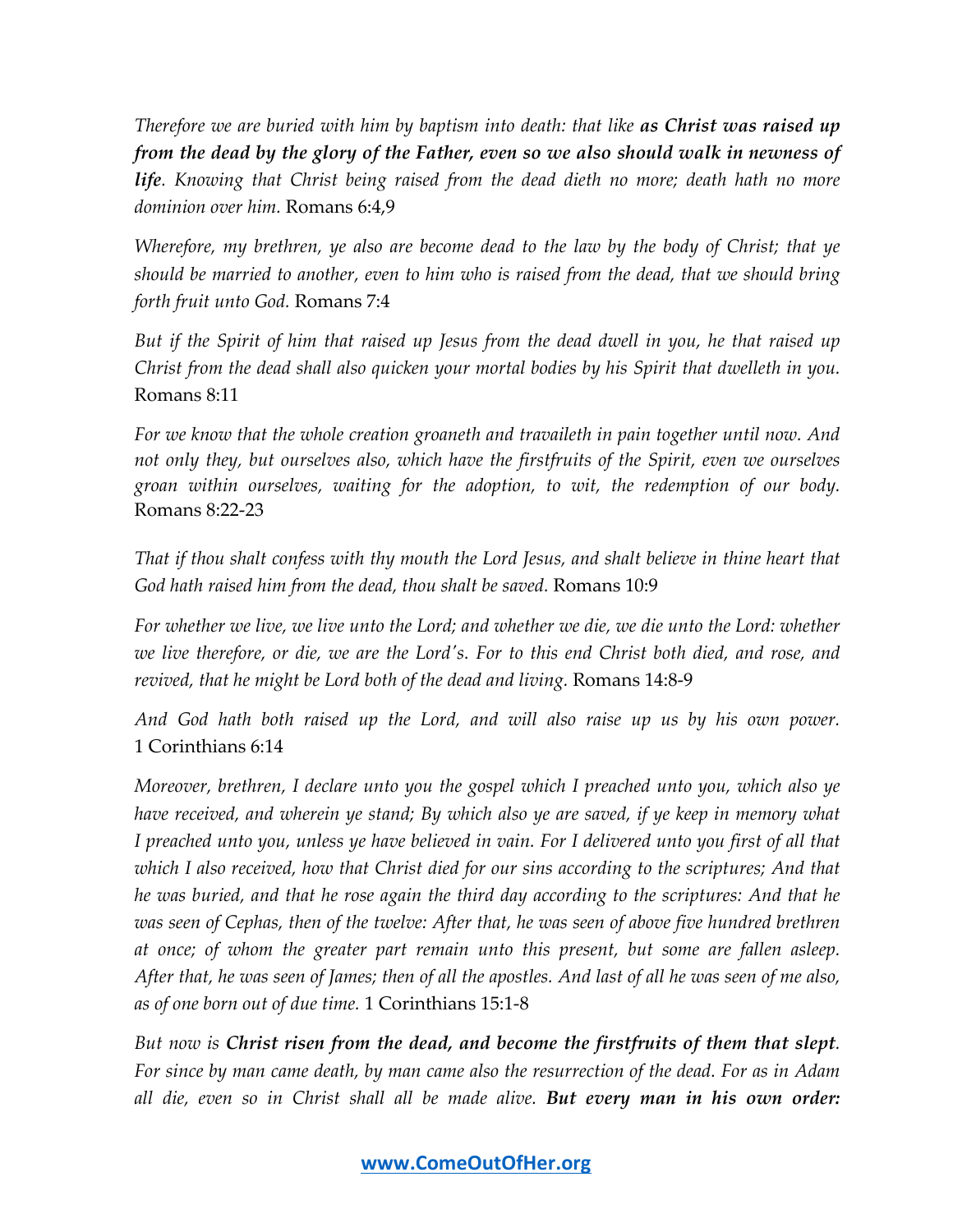*Christ the firstfruits; afterward they that are Christ's at his coming. Then cometh the end, when he shall have delivered up the kingdom to God, even the Father; when he shall have put down all rule and all authority and power. For he must reign, till he hath put all enemies under his feet. The last enemy that shall be destroyed is death.* 1 Corinthians 15:20-26

*Knowing that he which raised up the Lord Jesus shall raise up us also by Jesus, and shall present us with you.* 2 Corinthians 4:14

*And what is the exceeding greatness of his power to us-ward who believe, according to the working of his mighty power, Which he wrought in Christ, when he raised him from the dead, and set him at his own right hand in the heavenly places, Far above all principality, and power, and might, and dominion, and every name that is named, not only in this world, but also in that which is to come: And hath put all things under his feet, and gave him to be the head over all things to the church, Which is his body, the fulness of him that filleth all in all*. Ephesians 1:19-23

*Buried with him in baptism, wherein also ye are risen with him through the faith of the operation of God, who hath raised him from the dead.* Colossians 2:12

*And to wait for his Son from heaven, whom he raised from the dead, even Jesus, which delivered us from the wrath to come.* 1 Thessalonians 1:10

*Remember that Jesus Christ of the seed of David was raised from the dead according to my gospel.* 2 Timothy 2:8

*Who by him do believe in God, that raised him up from the dead, and gave him glory; that your faith and hope might be in God.* 1 Peter 1:21

*Every good gift and every perfect gift is from above, and cometh down from the Father of lights, with whom is no variableness, neither shadow of turning. Of his own will begat he us with the word of truth, that we should be a kind of firstfruits of his creatures.* James 1:17-18

*John to the seven churches which are in Asia: Grace be unto you, and peace, from him which is, and which was, and which is to come; and from the seven Spirits which are before his throne; And from Jesus Christ, who is the faithful witness, and the first begotten of the dead, and the prince of the kings of the earth. Unto him that loved us, and washed us from our sins in his own blood.* Revelation 1:4-5

Messiah is the fulfillment of the Feast of Firstfruits, and just as He was resurrected, we have the promise of being resurrected to be with Him and the Heavenly Father forever.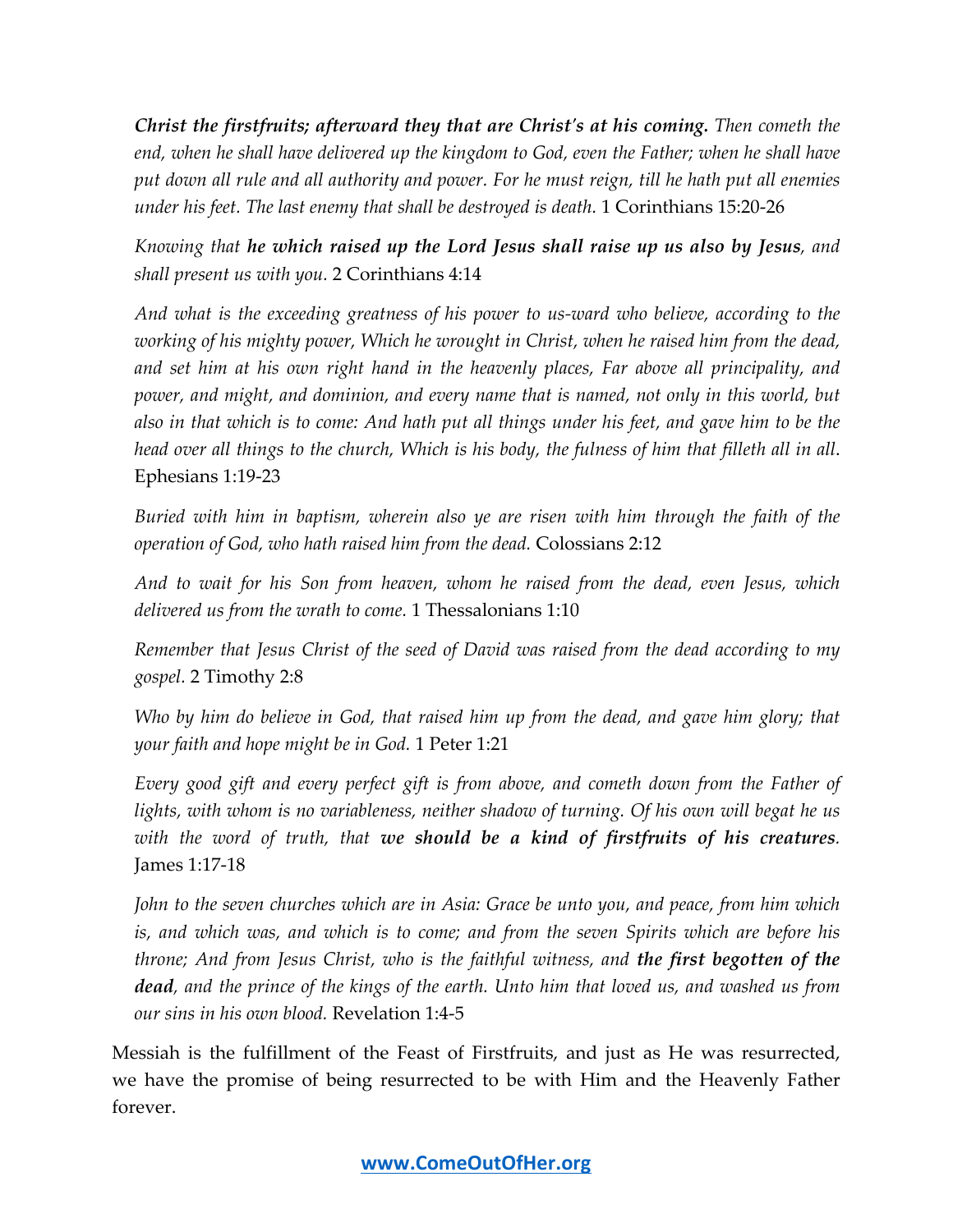## **THE DAY OF PENTECOST**

The Day of Pentecost occurs in the summer, seven Sabbaths, fifty days after the spring feasts. It points to the harvest of souls for the kingdom as Messiah sent His Father's Spirit on the disciples, which led to 3,000 Jews being redeemed for the kingdom on Pentecost.

Leviticus 23:15-22 says:

*And ye shall count unto you from the morrow after the sabbath, from the day that ye brought the sheaf of the wave offering; seven sabbaths shall be complete: Even unto the morrow after the seventh sabbath shall ye number fifty days; and ye shall offer a new meat offering unto the LORD. Ye shall bring out of your habitations two wave loaves of two tenth deals: they shall be of fine flour; they shall be baken with leaven; they are the firstfruits unto the LORD.*

*And ye shall offer with the bread seven lambs without blemish of the first year, and one young bullock, and two rams: they shall be for a burnt offering unto the LORD, with their meat offering, and their drink offerings, even an offering made by fire, of sweet savour unto the LORD. Then ye shall sacrifice one kid of the goats for a sin offering, and two lambs of the first year for a sacrifice of peace offerings.*

*And the priest shall wave them with the bread of the firstfruits for a wave offering before the LORD, with the two lambs: they shall be holy to the LORD for the priest. And ye shall proclaim on the selfsame day, that it may be an holy convocation unto you: ye shall do no servile work therein: it shall be a statute for ever in all your dwellings throughout your generations. And when ye reap the harvest of your land, thou shalt not make clean riddance of the corners of thy field when thou reapest, neither shalt thou gather any gleaning of thy harvest: thou shalt leave them unto the poor, and to the stranger: I am the LORD your God.*

#### Deuteronomy 16:9-10 commands:

*Seven weeks shalt thou number unto thee: begin to number the seven weeks from such time as thou beginnest to put the sickle to the corn. And thou shalt keep the feast of weeks unto the LORD thy God with a tribute of a freewill offering of thine hand, which thou shalt give unto the LORD thy God, according as the LORD thy God hath blessed thee:*

During His multiyear ministry, Messiah foretold that He would send the Comforter.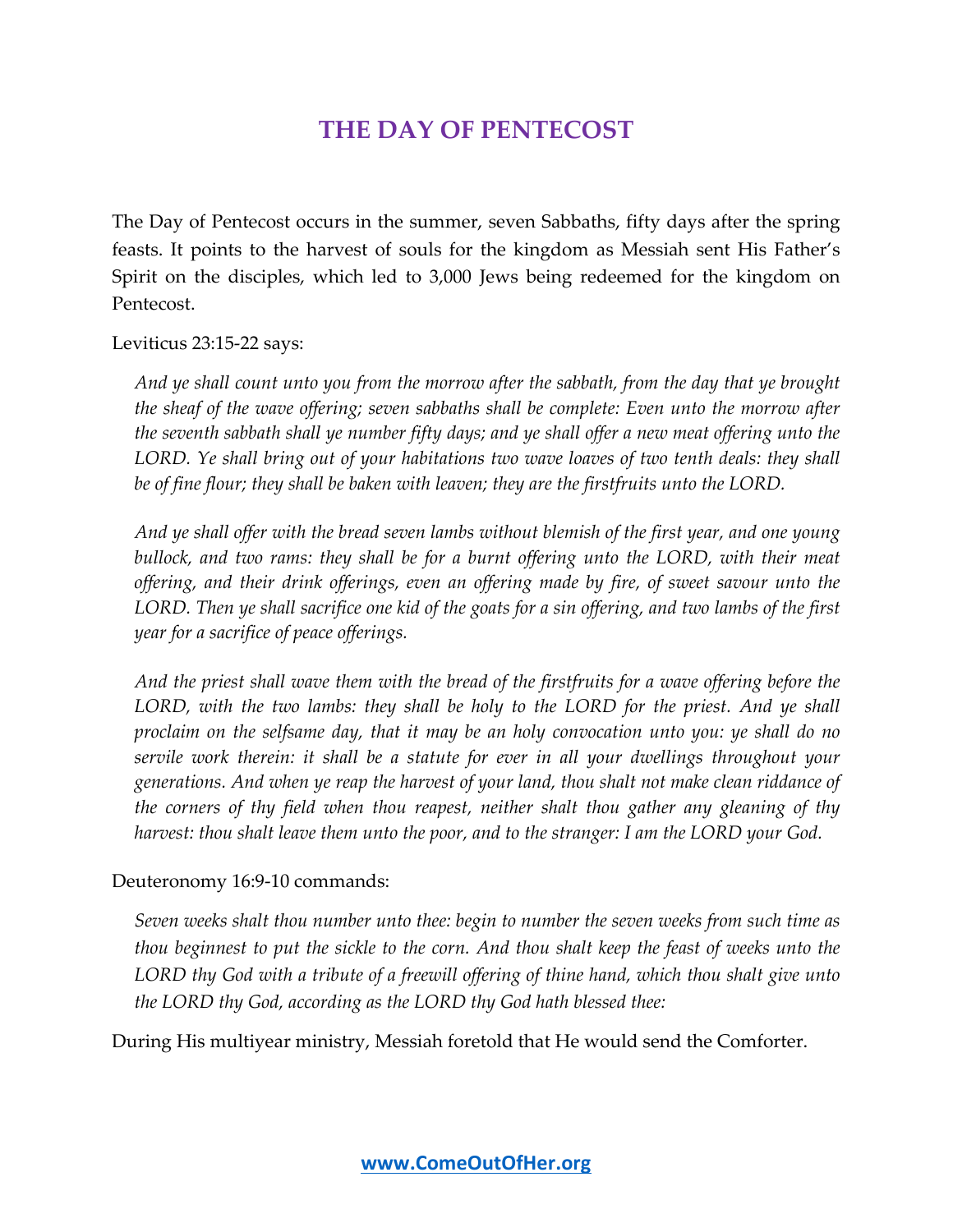*If ye then, being evil, know how to give good gifts unto your children: how much more shall your heavenly Father give the Holy Spirit to them that ask him?* Luke 11:13

*And I will pray the Father, and he shall give you another Comforter, that he may abide with you for ever; Even the Spirit of truth; whom the world cannot receive, because it seeth him not, neither knoweth him: but ye know him; for he dwelleth with you, and shall be in you. I will not leave you comfortless: I will come to you. Yet a little while, and the world seeth me no more; but ye see me: because I live, ye shall live also.* 

*At that day ye shall know that I am in my Father, and ye in me, and I in you. He that hath my commandments, and keepeth them, he it is that loveth me: and he that loveth me shall be loved of my Father, and I will love him, and will manifest myself to him. Judas saith unto him, not Iscariot, Lord, how is it that thou wilt manifest thyself unto us, and not unto the world?*

*Jesus answered and said unto him, If a man love me, he will keep my words: and my Father will love him, and we will come unto him, and make our abode with him. He that loveth me not keepeth not my sayings: and the word which ye hear is not mine, but the Father's which sent me. These things have I spoken unto you, being yet present with you. But the Comforter, which is the Holy Ghost, whom the Father will send in my name, he shall teach you all things, and bring all things to your remembrance, whatsoever I have said unto you.* John 14:16-26

*But when the Comforter is come, whom I will send unto you from the Father, even the Spirit of truth, which proceedeth from the Father, he shall testify of me: And ye also shall bear witness, because ye have been with me from the beginning.* John 15:26-27

*Nevertheless I tell you the truth; It is expedient for you that I go away: for if I go not away, the Comforter will not come unto you; but if I depart, I will send him unto you. And when he is come, he will reprove the world of sin, and of righteousness, and of judgment: Of sin, because they believe not on me; Of righteousness, because I go to my Father, and ye see me no more; Of judgment, because the prince of this world is judged.* John 16:7-11

After His resurrection, Messiah made appearances over forty days and then told His disciples not to leave Jerusalem but to wait for the day of Pentecost.

We can read in Acts 2:1-18 how the Spirit was poured out on the disciples on the Day of Pentecost and how the Gospel was preached, causing 3,000 Jews to believe in the Messiah on that day.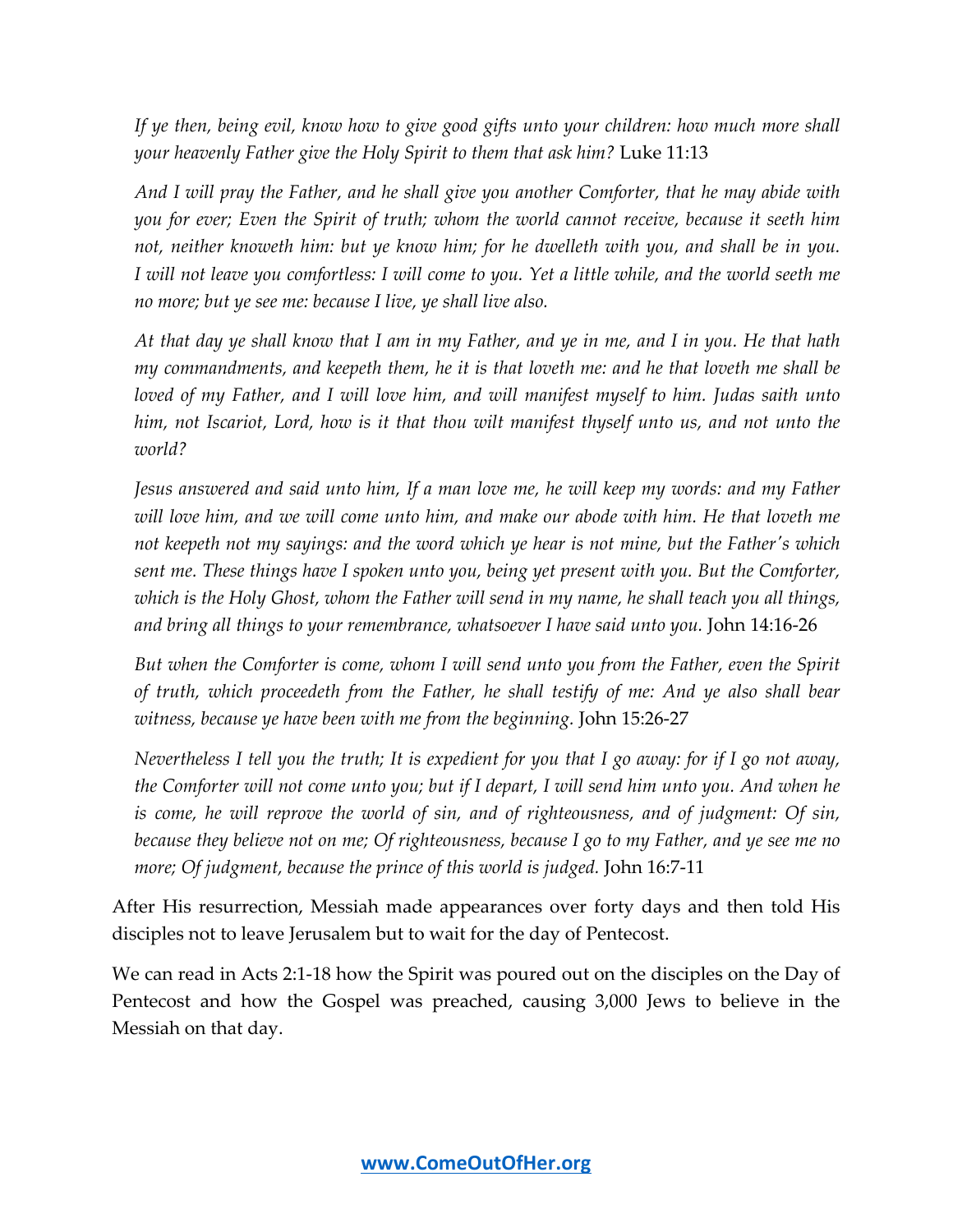*And when the day of Pentecost was fully come, they were all with one accord in one place. And suddenly there came a sound from heaven as of a rushing mighty wind, and it filled all the house where they were sitting. And there appeared unto them cloven tongues like as of fire, and it sat upon each of them. And they were all filled with the Holy Ghost, and began to speak with other tongues, as the Spirit gave them utterance.*

*And there were dwelling at Jerusalem Jews, devout men, out of every nation under heaven. Now when this was noised abroad, the multitude came together, and were confounded, because that every man heard them speak in his own language. And they were all amazed and marvelled, saying one to another, Behold, are not all these which speak Galilaeans? And how hear we every man in our own tongue, wherein we were born?*

*Parthians, and Medes, and Elamites, and the dwellers in Mesopotamia, and in Judaea, and Cappadocia, in Pontus, and Asia, Phrygia, and Pamphylia, in Egypt, and in the parts of Libya about Cyrene, and strangers of Rome, Jews and proselytes, Cretes and Arabians, we do hear them speak in our tongues the wonderful works of God.*

*And they were all amazed, and were in doubt, saying one to another, What meaneth this? Others mocking said, These men are full of new wine. But Peter, standing up with the eleven, lifted up his voice, and said unto them, Ye men of Judaea, and all ye that dwell at Jerusalem, be this known unto you, and hearken to my words: For these are not drunken, as ye suppose, seeing it is but the third hour of the day.*

*But this is that which was spoken by the prophet Joel; And it shall come to pass in the last days, saith God, I will pour out of my Spirit upon all flesh: and your sons and your daughters shall prophesy, and your young men shall see visions, and your old men shall dream dreams: And on my servants and on my handmaidens I will pour out in those days of my Spirit; and they shall prophesy.*

In Acts 20:16, Paul strove to make it to Jerusalem for the Day of Pentecost.

*For Paul had determined to sail by Ephesus, because he would not spend the time in Asia: for he hasted, if it were possible for him, to be at Jerusalem the day of Pentecost.*

Again, in 1 Corinthians 16:7-8, Paul speaks about observing the Day of Pentecost.

*For I will not see you now by the way; but I trust to tarry a while with you, if the Lord permit. But I will tarry at Ephesus until Pentecost.*

**The Holy Spirit is given to the followers of Messiah to seal them for the Heavenly Father.**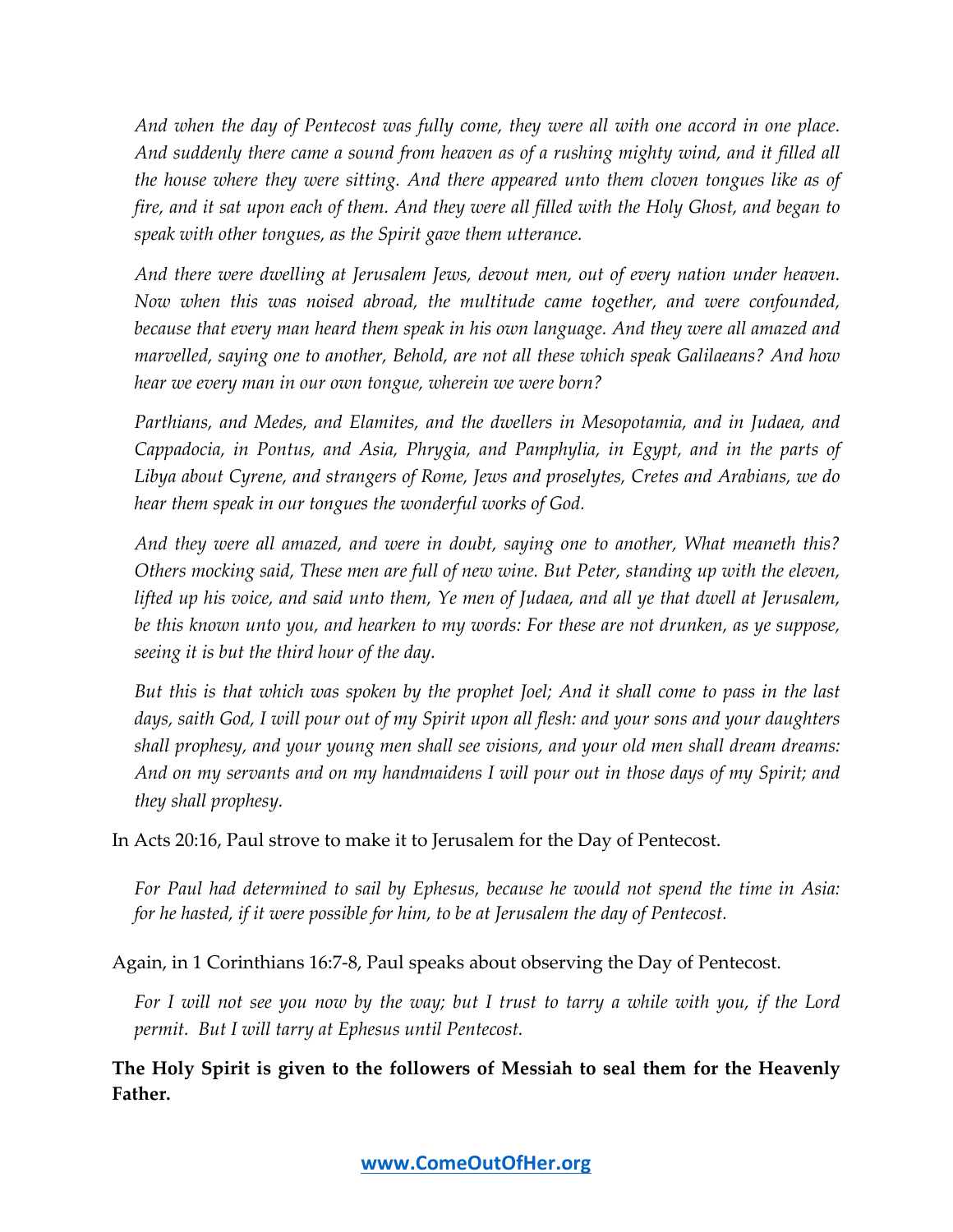*Likewise the Spirit also helpeth our infirmities: for we know not what we should pray for as we ought: but the Spirit itself maketh intercession for us with groanings which cannot be uttered.* Romans 8:26

*Know ye not that ye are the temple of God, and that the Spirit of God dwelleth in you?* 1 Corinthians 3:16

*For by one Spirit are we all baptized into one body, whether we be Jews or Gentiles, whether we be bond or free; and have been all made to drink into one Spirit.* 1 Corinthians 12:13

*Who hath also sealed us, and given the earnest of the Spirit in our hearts.* 2 Corinthians 1:22

*Forasmuch as ye are manifestly declared to be the epistle of Christ ministered by us, written not with ink, but with the Spirit of the living God; not in tables of stone, but in fleshy tables of the heart.* 2 Corinthians 3:3

*Now he that hath wrought us for the selfsame thing is God, who also hath given unto us the earnest of the Spirit.* 2 Corinthians 5:5

*Christ hath redeemed us from the curse of the law, being made a curse for us: for it is written, Cursed is every one that hangeth on a tree: That the blessing of Abraham might come on the Gentiles through Jesus Christ; that we might receive the promise of the Spirit through faith.* Galatians 3:13-14

*But when the fulness of the time was come, God sent forth his Son, made of a woman, made under the law, To redeem them that were under the law, that we might receive the adoption of sons. And because ye are sons, God hath sent forth the Spirit of his Son into your hearts, crying, Abba, Father.* Galatians 4:4-6

*That we should be to the praise of his glory, who first trusted in Christ. In whom ye also trusted, after that ye heard the word of truth, the gospel of your salvation: in whom also after that ye believed, ye were sealed with that holy Spirit of promise, Which is the earnest of our inheritance until the redemption of the purchased possession, unto the praise of his glory.* Ephesians 1:12-14

*He therefore that despiseth, despiseth not man, but God, who hath also given unto us his holy Spirit.* 1 Thessalonians 4:8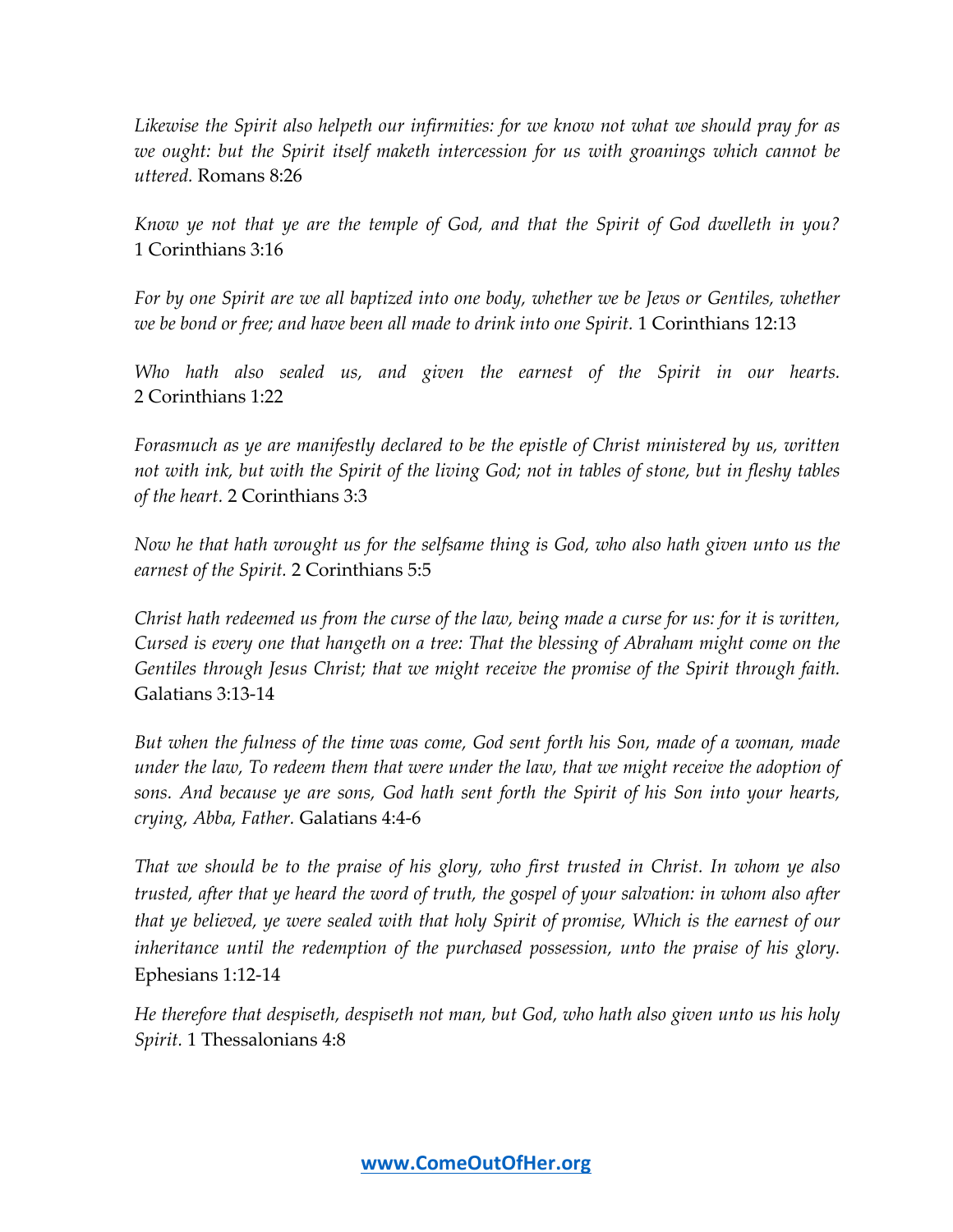*But we are bound to give thanks alway to God for you, brethren beloved of the Lord, because God hath from the beginning chosen you to salvation through sanctification of the Spirit and belief of the truth.* 2 Thessalonians 2:13

*And he that keepeth his commandments dwelleth in him, and he in him. And hereby we know that he abideth in us, by the Spirit which he hath given us.* 1 John 3:24

*Hereby know we that we dwell in him, and he in us, because he hath given us of his Spirit.* 1 John 4:13

We can celebrate the Day of Pentecost by reading these verses and giving thanks to the Ruach (*breath*) Spirit, the Spirit of Truth, our Advocate, who guides us.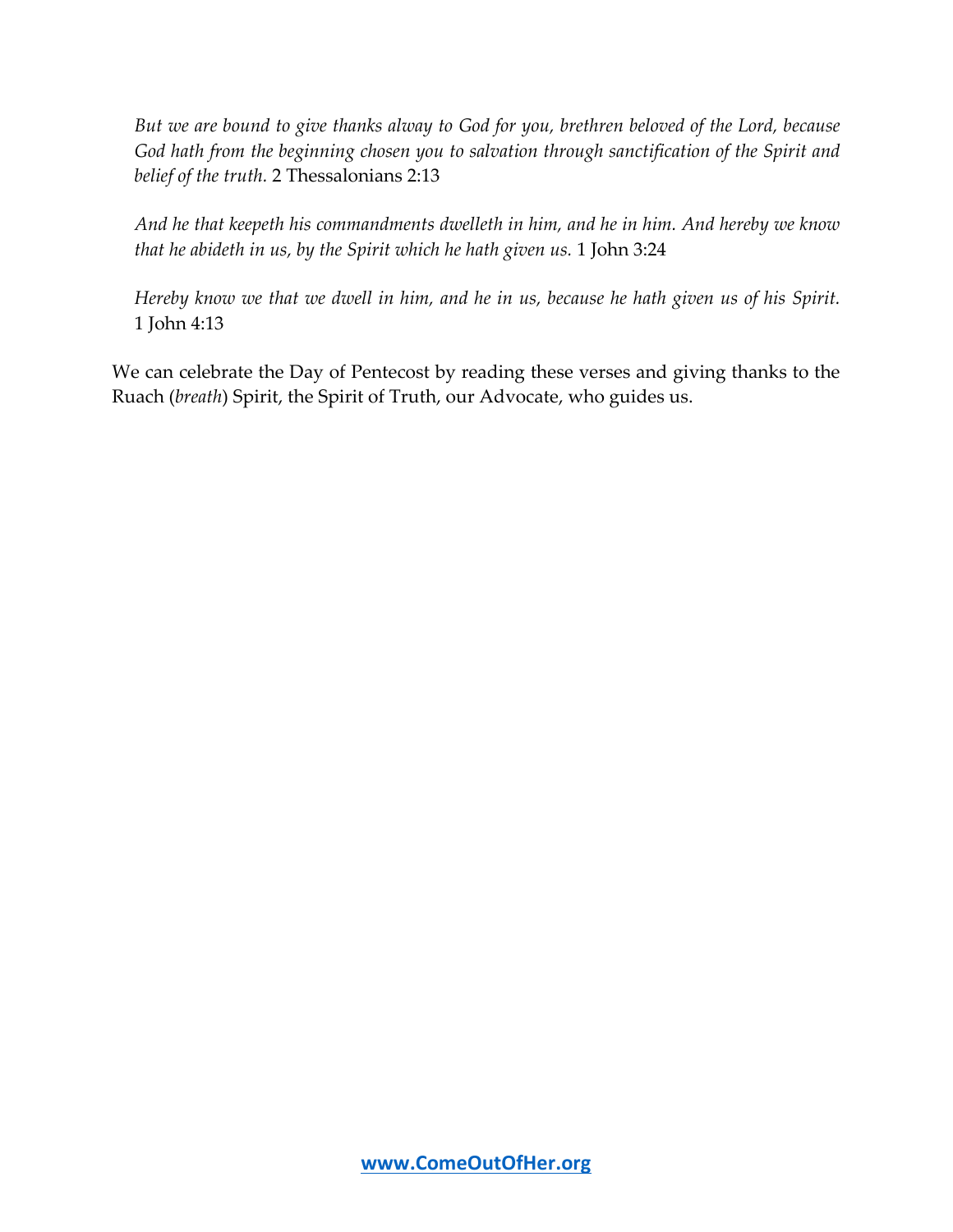## **GATHERING IN THE FRUIT OF THE HARVEST**

From Messiah's first advent when He died for our sins on the feast of Passover, was sinless in the grave on the Feast of Unleavened Bread, and rose against on Feast of Firstfruits; to His pouring out His Father's Ruach Spirit on the summer feast of Pentecost; until His return on the fall feast day of Trumpets, His judgment on the Day of Atonement and His marriage to His bride on the Holy Feast of Tabernacles; we see Messiah working to gather in a harvest of souls for His Father's kingdom.

This historical narrative is given in the book of Revelation, which speaks of what Messiah's Ekklesia of saints face from the first century until Messiah's return.

Revelation 12 describes the Roman Emperors being used by Satan to try to wipe out Messiah's Ekklesia of saints during ten persecution periods that lasted until 312 AD. That's 280 years from when Messiah died, which mimics the human gestation period, as the birth of the earth church was painful, especially the last period from 303-312 AD.

The Revelation 13 *sea beast* narrative describes the Satan-empowered *antichrist beast* Popes of Rome who banned and burned the Scriptures and persecuted the saints during the Dark Ages. They were so relentless that in May 1514, they proclaimed that all of Christendom was under their authority, and there were no *witnesses* left against them.

And then 3 ½ years later, Martin Luther posted his 95 Theses which sparked the Protestant Reformation and brought the saints back to life. The Reformers proclaimed the Gospel, and there was a great harvest of souls for the kingdom as Catholics were redeemed by faith in Messiah alone.

The harvest continued as the Reformers translated the Scriptures into English, German and other languages. The timely advent of the printing press led to the *little book* of Revelation 10, the printed Bible, which was spread around the world through Bible Societies. The harvest expanded through worldwide missions and through the time of the Great Awakening, when millions were redeemed for the kingdom.

I pray that in these end times that the truth of prophecy fulfillment is proclaimed around the world, which proves the validity of the Bible and the deity of Messiah. I pray that this casts the *antichrist beast* Pope and *false prophet* Jesuit Superior General, the white pope and the black pope, down from power; to set the captives free for a glorious harvest of souls in the end times.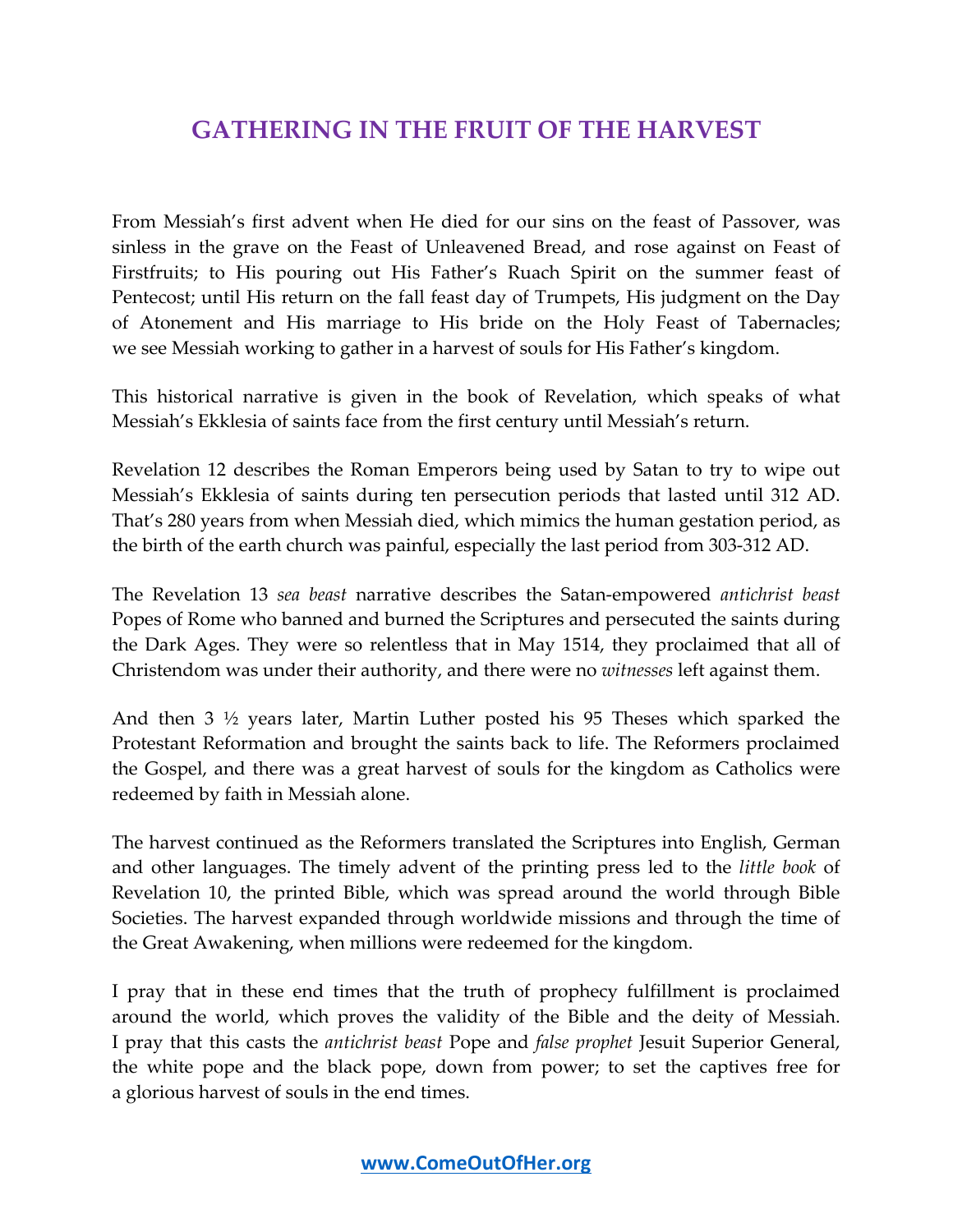## **THE FEAST OF TRUMPETS**

The Feast of Trumpets takes place on the first day of the seventh Scriptural month, which is usually in September on the Roman calendar. It represents Messiah's return for His bride when trumpets are blown and the elect is gathered to Him. We should praise Him as we eagerly await His return for us.

Leviticus 23:23-25 says,

*And the LORD spake unto Moses, saying, Speak unto the children of Israel, saying, In the seventh month, in the first day of the month, shall ye have a sabbath, a memorial of blowing of trumpets, an holy convocation. Ye shall do no servile work therein: but ye shall offer an offering made by fire unto the LORD.*

Numbers 29:1 says,

*And in the seventh month, on the first day of the month, ye shall have an holy convocation; ye shall do no servile work: it is a day of blowing the trumpets unto you.*

Messiah pointed to His return in John 6:38-40.

*For I came down from heaven, not to do mine own will, but the will of him that sent me. And this is the Father's will which hath sent me, that of all which he hath given me I should lose nothing, but should raise it up again at the last day. And this is the will of him that sent me, that every one which seeth the Son, and believeth on him, may have everlasting life: and I will raise him up at the last day.*

Paul describes Messiah's return in 1 Corinthians 15:51-57.

*Behold, I shew you a mystery; We shall not all sleep, but we shall all be changed, In a moment, in the twinkling of an eye, at the last trump: for the trumpet shall sound, and the dead shall be raised incorruptible, and we shall be changed. For this corruptible must put on incorruption, and this mortal must put on immortality.*

*So when this corruptible shall have put on incorruption, and this mortal shall have put on immortality, then shall be brought to pass the saying that is written, Death is swallowed up in victory. O death, where is thy sting? O grave, where is thy victory? The sting of death is sin; and the strength of sin is the law. But thanks be to God, which giveth us the victory through our Lord Jesus Christ.*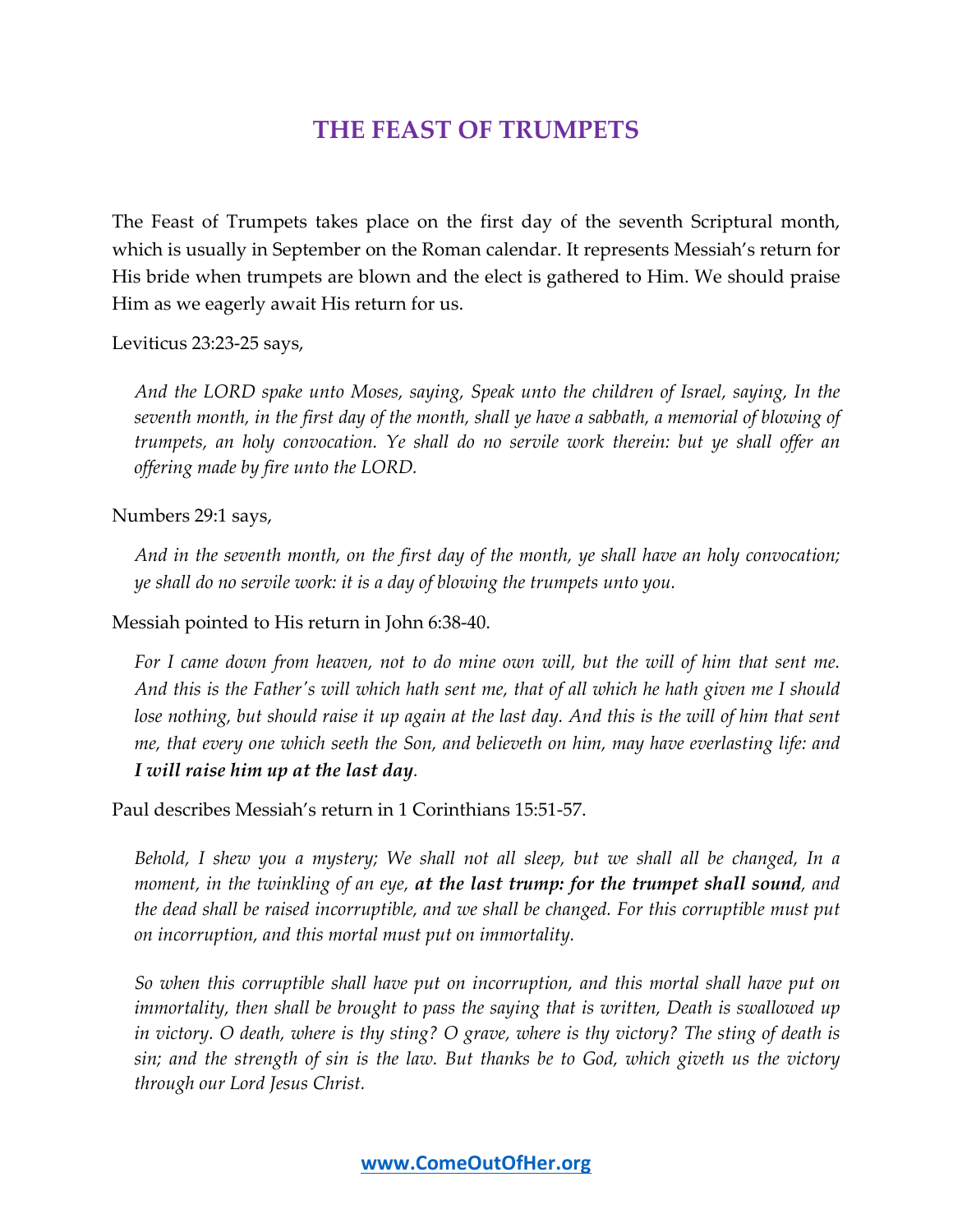Paul describes Messiah's return in 1 Thessalonians 4:13-17.

*But I would not have you to be ignorant, brethren, concerning them which are asleep, that ye sorrow not, even as others which have no hope. For if we believe that Jesus died and rose again, even so them also which sleep in Jesus will God bring with him. For this we say unto you by the word of the Lord, that we which are alive and remain unto the coming of the Lord shall not prevent them which are asleep. For the Lord himself shall descend from heaven with a shout, with the voice of the archangel, and with the trump of God: and the dead in Christ shall rise first: Then we which are alive and remain shall be caught up together with them in the clouds, to meet the Lord in the air: and so shall we ever be with the Lord. Wherefore comfort one another with these words.*

As you saw in *The Foolish Virgins* chapter, 1 Thessalonians 5:1-4 and 2 Peter 3:7-12 point to Messiah coming as a thief in the night, meaning His return will catch many people by surprise as they don't understand the proper context of His return.

Those who don't understand the context of Messiah's return, on the fall Holy Feast of Trumpets, will be caught by surprise. Those misled by the false, futuristic explanations of prophecy fulfillment, which are so popular today, don't have the oil of Scripture truth to light their way in these dark times.

Despite what the false prophecy teachers proclaim, most of the prophecies in Revelation have already been fulfilled during the last 1,900 years; and we're in the sixth vial today. In this context, Messiah reiterated this warning in the sixth vial of Revelation 16:15

*Behold, I come as a thief. Blessed is he that watcheth, and keepeth his garments, lest he walk naked, and they see his shame.*

You can request a PDF summary of the Revelation Timeline Decoded book, which shows what has already been fulfilled during the last 1,900 years, where we're at now on the fulfillment timeline, and what will happen next as we await Messiah's return on the home page of the website. **www.RevelationTimelineDecoded.com**

Do no regular work on the Feast of Trumpets and present an offering made to Yah by fire. We can celebrate it by blowing a shofar, trumpet, or making a loud shout.

We can come together to fellowship, celebrate, and praise, as it represents the fall harvest of souls in the end times.

It's a ten-day countdown, collectively called *'the days of Awe,'* a most solemn and holy time as we prepare for the Day of Atonement.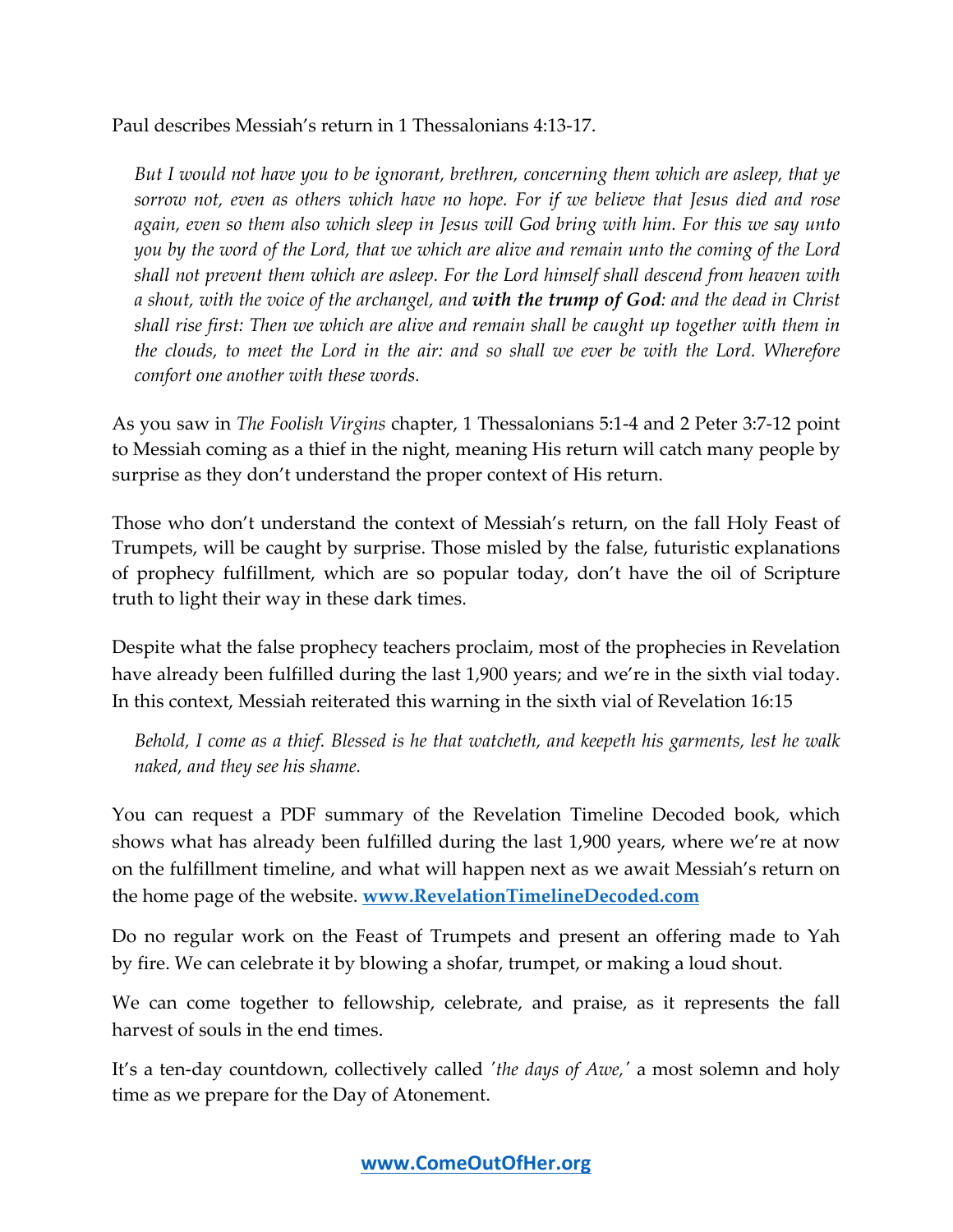## **THE DAY OF ATONEMENT**

From the Feast of Trumpets unto the Day of Atonement is the *Ten Days of Awe* to prepare our hearts for this most solemn day when we will stand before our Righteous Judge to give an account. We should most earnestly repent of our sins, the sins of our nation, and the sins of the church. We should be sorrowful at how the enemy has deceived men and pray for their salvation.

The Israelites of Yah fast and refrain from work as they live out a day of mourning for sin. After the confession of sin, all we can do is throw ourselves at the feet of our Intercessor, who paid the price for our sins.

#### Leviticus 23:26-32 says:

*And the LORD spake unto Moses, saying, Also on the tenth day of this seventh month there shall be a day of atonement: it shall be an holy convocation unto you; and ye shall afflict your souls, and offer an offering made by fire unto the LORD. And ye shall do no work in that same day: for it is a day of atonement, to make an atonement for you before the LORD your God.*

*For whatsoever soul it be that shall not be afflicted in that same day, he shall be cut off from among his people. And whatsoever soul it be that doeth any work in that same day, the same soul will I destroy from among his people. Ye shall do no manner of work: it shall be a statute for ever throughout your generations in all your dwellings. It shall be unto you a sabbath of rest, and ye shall afflict your souls: in the ninth day of the month at even, from even unto even, shall ye celebrate your sabbath.* 

#### Numbers 29:7 says:

*And ye shall have on the tenth day of this seventh month an holy convocation; and ye shall afflict your souls: ye shall not do any work therein:*

#### Messiah proclaimed in Matthew 25:31-46:

*When the Son of man shall come in his glory, and all the holy angels with him, then shall he sit upon the throne of his glory: And before him shall be gathered all nations: and he shall separate them one from another, as a shepherd divideth his sheep from the goats: And he shall set the sheep on his right hand, but the goats on the left.*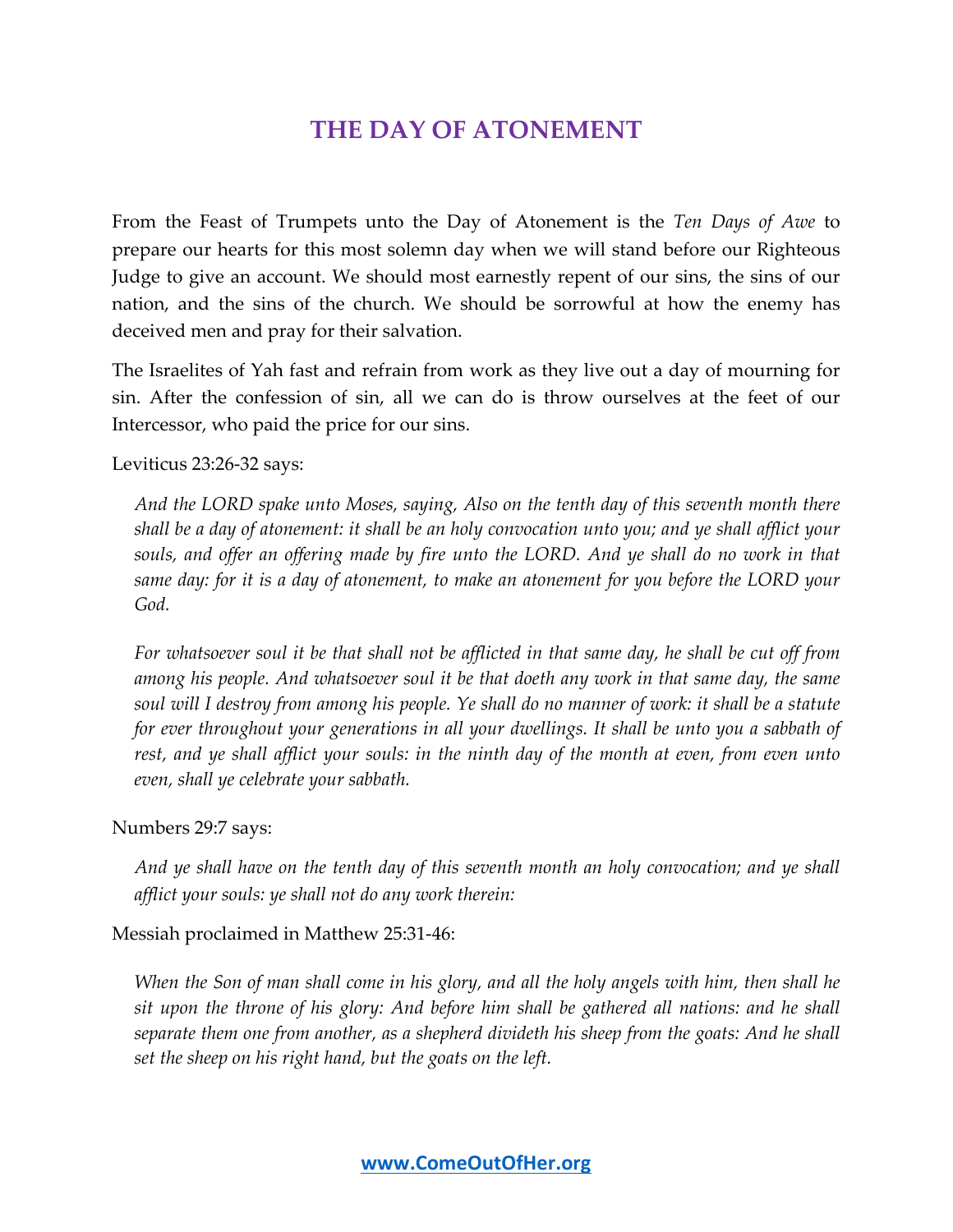*Then shall the King say unto them on his right hand, Come, ye blessed of my Father, inherit the kingdom prepared for you from the foundation of the world: For I was an hungred, and ye gave me meat: I was thirsty, and ye gave me drink: I was a stranger, and ye took me in: Naked, and ye clothed me: I was sick, and ye visited me: I was in prison, and ye came unto me.*

*Then shall the righteous answer him, saying, Lord, when saw we thee an hungred, and fed thee? or thirsty, and gave thee drink? When saw we thee a stranger, and took thee in? or naked, and clothed thee? Or when saw we thee sick, or in prison, and came unto thee?*

*And the King shall answer and say unto them, Verily I say unto you, Inasmuch as ye have done it unto one of the least of these my brethren, ye have done it unto me. Then shall he say also unto them on the left hand, Depart from me, ye cursed, into everlasting fire, prepared for the devil and his angels: For I was an hungred, and ye gave me no meat: I was thirsty, and ye gave me no drink: I was a stranger, and ye took me not in: naked, and ye clothed me not: sick, and in prison, and ye visited me not.*

*Then shall they also answer him, saying, Lord, when saw we thee an hungred, or athirst, or a stranger, or naked, or sick, or in prison, and did not minister unto thee? Then shall he answer them, saying, Verily I say unto you, Inasmuch as ye did it not to one of the least of these, ye did it not to me. And these shall go away into everlasting punishment: but the righteous into life eternal.*

Sadly, many will hear the words '*depart from me, ye cursed*.' In Matthew 5:23-26, Messiah advises us to settle with others before we're delivered to a judge. How much more important is it for us to be in right standing before the Heavenly Father before the coming day of judgment?

*Therefore if thou bring thy gift to the altar, and there rememberest that thy brother hath ought against thee; Leave there thy gift before the altar, and go thy way; first be reconciled to thy brother, and then come and offer thy gift. Agree with thine adversary quickly, whiles thou art in the way with him; lest at any time the adversary deliver thee to the judge, and the judge deliver thee to the officer, and thou be cast into prison. Verily I say unto thee, Thou shalt by no means come out thence, till thou hast paid the uttermost farthing.*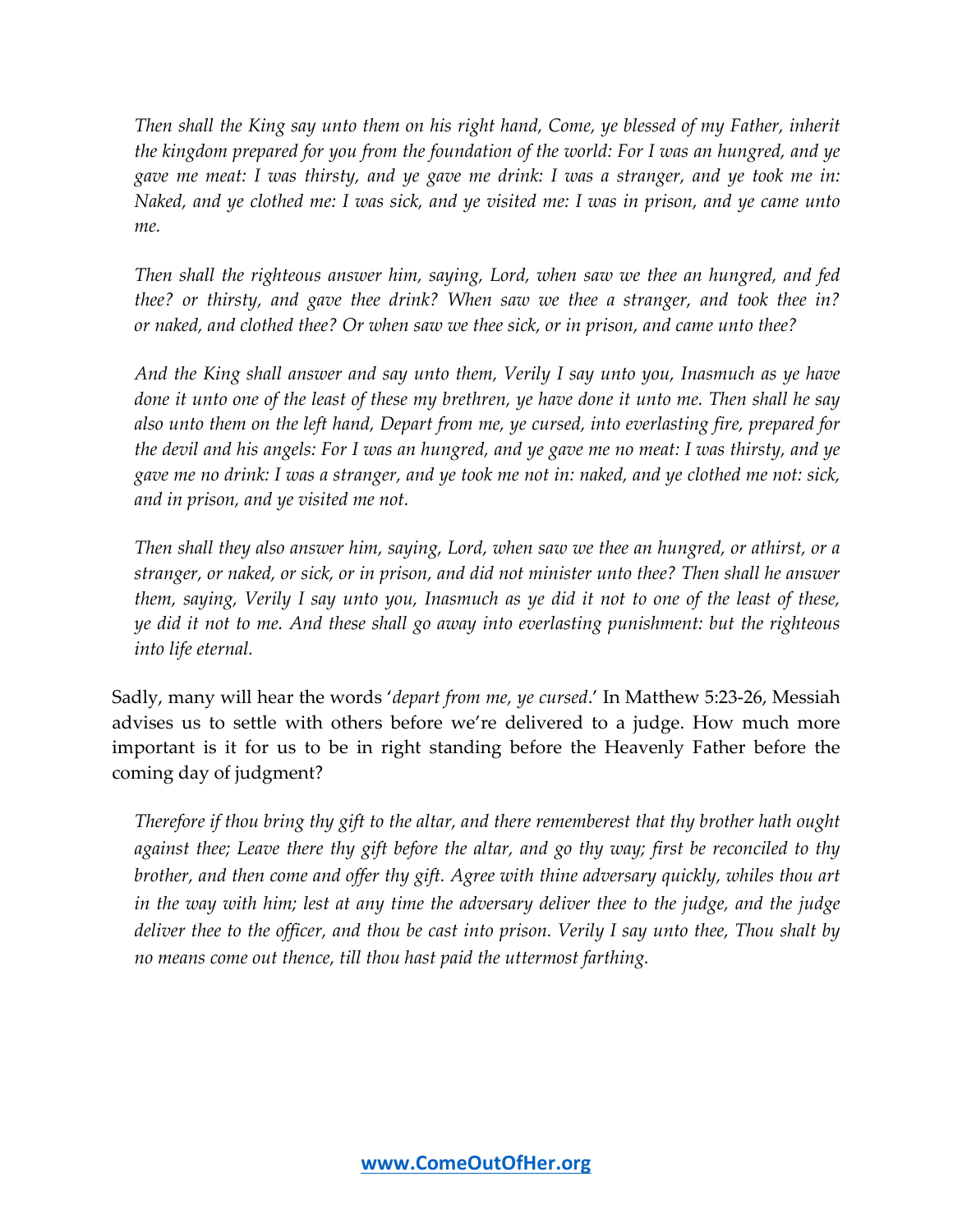Here are verses about the coming day of judgment:

*But why dost thou judge thy brother? or why dost thou set at nought thy brother? for we shall all stand before the judgment seat of Christ. For it is written, As I live, saith the Lord, every knee shall bow to me, and every tongue shall confess to God. So then every one of us shall give account of himself to God.* Romans 14:10-12

*Therefore judge nothing before the time, until the Lord come, who both will bring to light the hidden things of darkness, and will make manifest the counsels of the hearts: and then shall every man have praise of God.* 1 Corinthians 4:5

*Wherefore we labour, that, whether present or absent, we may be accepted of him. For we must all appear before the judgment seat of Christ; that every one may receive the things done in his body, according to that he hath done, whether it be good or bad.* 2 Corinthians 5:9-10

*I charge thee therefore before God, and the Lord Jesus Christ, who shall judge the quick and the dead at his appearing and his kingdom; Preach the word; be instant in season, out of season; reprove, rebuke, exhort with all longsuffering and doctrine. For the time will come when they will not endure sound doctrine; but after their own lusts shall they heap to themselves teachers, having itching ears; And they shall turn away their ears from the truth, and shall be turned unto fables. But watch thou in all things, endure afflictions, do the work of an evangelist, make full proof of thy ministry.* 2 Timothy 4:1-5

*For Christ is not entered into the holy places made with hands, which are the figures of the true; but into heaven itself, now to appear in the presence of God for us: Nor yet that he should offer himself often, as the high priest entereth into the holy place every year with blood of others; For then must he often have suffered since the foundation of the world: but now once in the end of the world hath he appeared to put away sin by the sacrifice of himself. And as it is appointed unto men once to die, but after this the judgment: So Christ was once offered to bear the sins of many; and unto them that look for him shall he appear the second time without sin unto salvation.* Hebrews 9:24-28

Revelation 20:4, 11-15 foretells the white throne judgment:

*And I saw thrones, and they sat upon them, and judgment was given unto them: and I saw the souls of them that were beheaded for the witness of Jesus, and for the word of God, and which had not worshipped the beast, neither his image, neither had received his mark upon their foreheads, or in their hands; and they lived and reigned with Christ a thousand years.*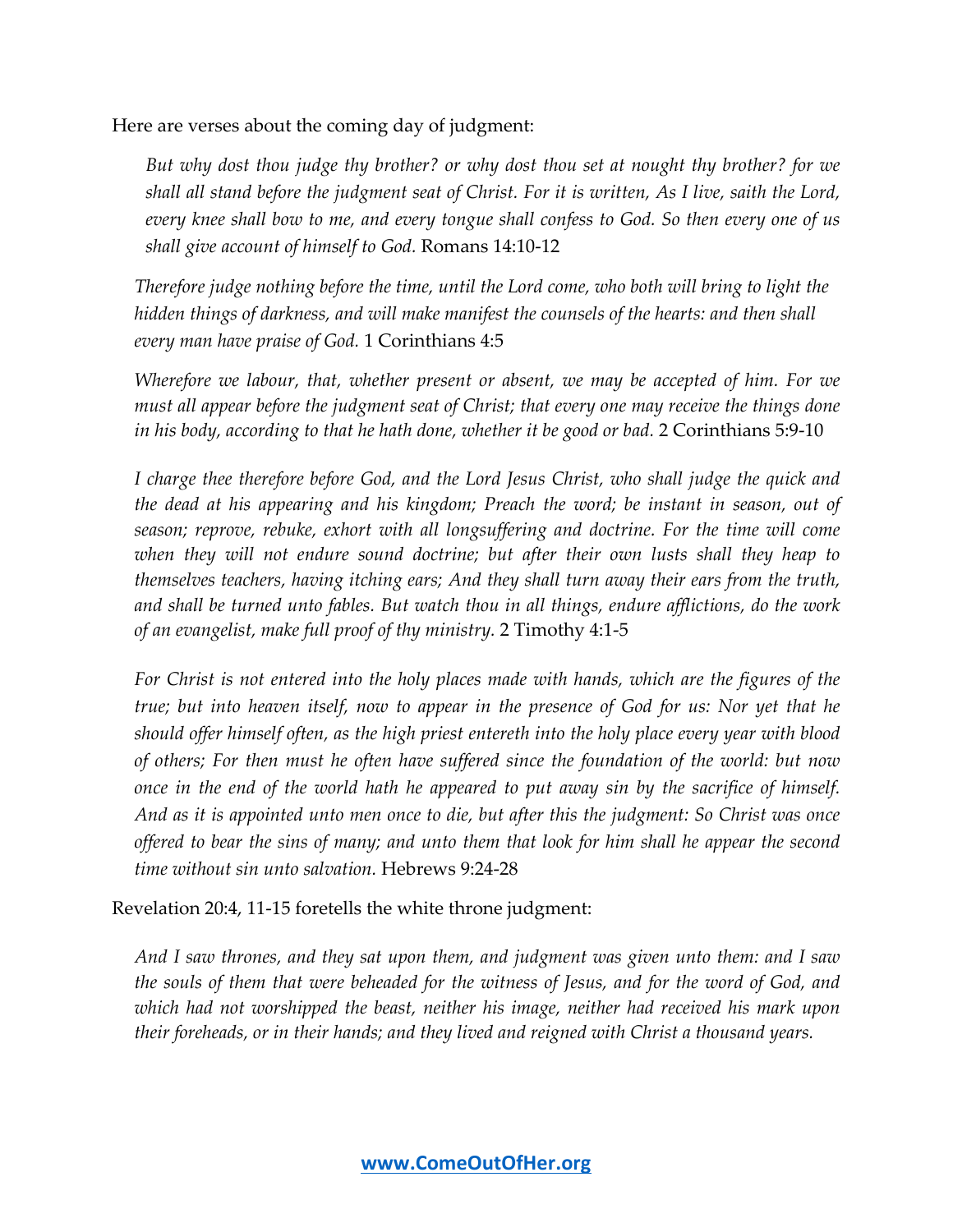*And I saw a great white throne, and him that sat on it, from whose face the earth and the heaven fled away; and there was found no place for them. And I saw the dead, small and great, stand before God; and the books were opened: and another book was opened, which is the book of life: and the dead were judged out of those things which were written in the books, according to their works. And the sea gave up the dead which were in it; and death and hell delivered up the dead which were in them: and they were judged every man according to their*  works. And death and hell were cast into the lake of fire. This is the second death. *And whosoever was not found written in the book of life was cast into the lake of fire.*

Thankfully, the written record of our sins has been nailed to the cross.

*And you, being dead in your sins and the uncircumcision of your flesh, hath he quickened together with him, having forgiven you all trespasses; Blotting out the handwriting of ordinances that was against us, which was contrary to us, and took it out of the way, nailing it to his cross; And having spoiled principalities and powers, he made a shew of them openly, triumphing over them in it.* Colossians 2:13-15

What we've done in the flesh will be burned up at the judgment. Only what is done in the Spirit for the glory of our Heavenly Father and Messiah will remain.

*For other foundation can no man lay than that is laid, which is Jesus Christ. Now if any man build upon this foundation gold, silver, precious stones, wood, hay, stubble; Every man's work shall be made manifest: for the day shall declare it, because it shall be revealed by fire; and the fire shall try every man's work of what sort it is. If any man's work abide which he hath built thereupon, he shall receive a reward. If any man's work shall be burned, he shall suffer loss: but he himself shall be saved; yet so as by fire.* 1 Corinthians 3:11-15

**Here are the crowns that will be bestowed on the saints:**

**The Imperishable Crown** - *Know ye not that they which run in a race run all, but one receiveth the prize? So run, that ye may obtain. And every man that striveth for the mastery*  is temperate in all things. Now they do it to obtain a corruptible crown; but we an *incorruptible.* 1 Corinthians 9:24-25

**The Crown of Rejoicing** - *For what is our hope, or joy, or crown of rejoicing? Are not even ye in the presence of our Lord Jesus Christ at his coming?* 1 Thessalonians 2:19

**The Crown of Righteousness** - *Henceforth there is laid up for me a crown of righteousness, which the Lord, the righteous judge, shall give me at that day: and not to me only, but unto all them also that love his appearing.* 2 Timothy 4:8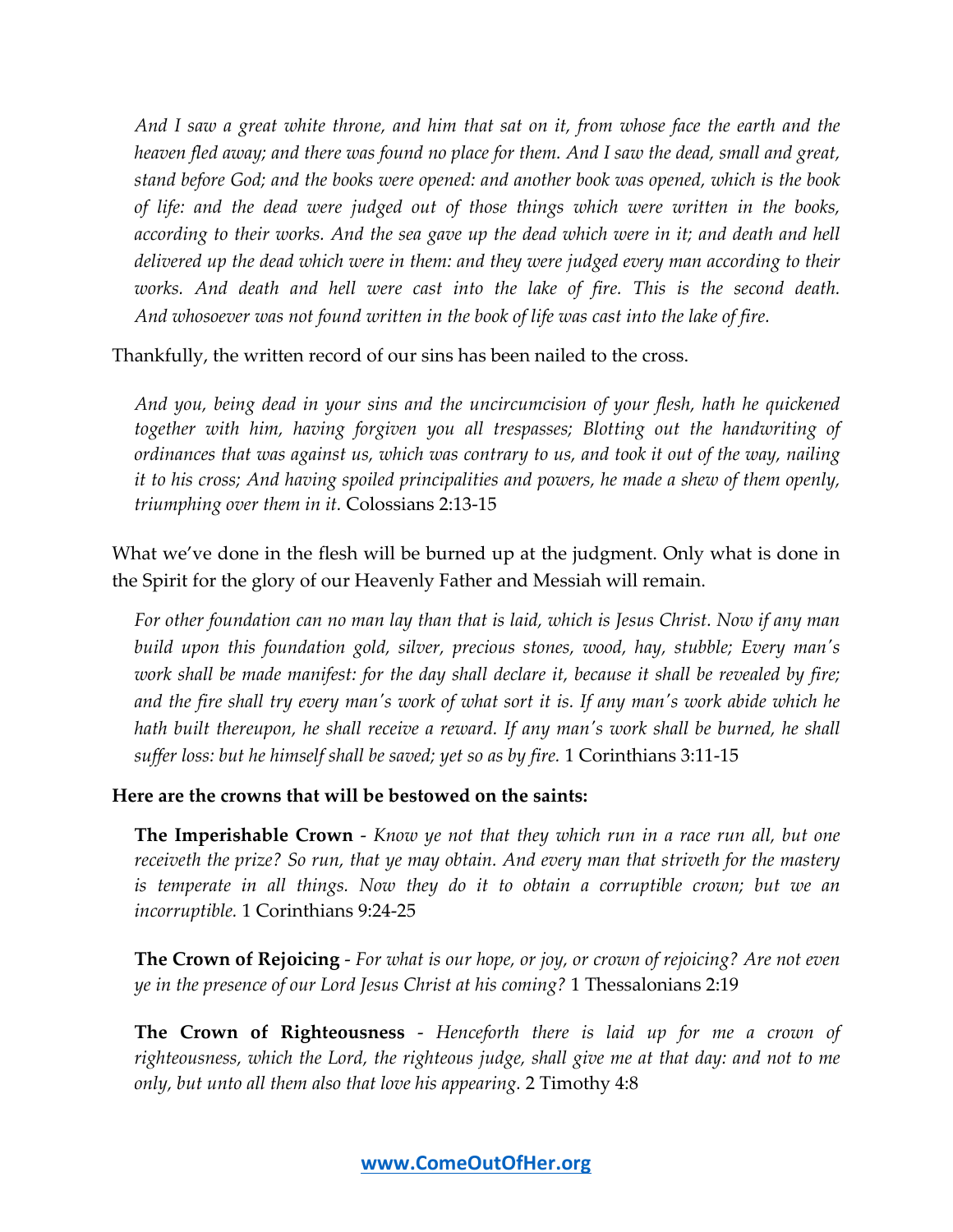**The Crown of Glory** - *And when the chief Shepherd shall appear, ye shall receive a crown of glory that fadeth not away.* 1 Peter 5:4

**The Crown of Life** - *Blessed is the man that endureth temptation: for when he is tried, he shall receive the crown of life, which the Lord hath promised to them that love him.* James 1:12

*Fear none of those things which thou shalt suffer: behold, the devil shall cast some of you into prison, that ye may be tried; and ye shall have tribulation ten days: be thou faithful unto death, and I will give thee a crown of life.* Revelation 2:10

## **The Day of Atonement is when the high priest of Israel entered the Most Holy place of the temple to apply the atoning blood of the sin offering for the whole nation.**

*And he shall take the two goats, and present them before the LORD at the door of the tabernacle of the congregation. And Aaron shall cast lots upon the two goats; one lot for the LORD, and the other lot for the scapegoat. And Aaron shall bring the goat upon which the LORD'S lot fell, and offer him for a sin offering. But the goat, on which the lot fell to be the scapegoat, shall be presented alive before the LORD, to make an atonement with him, and to let him go for a scapegoat into the wilderness.* Leviticus 16:7-10

*Then shall he kill the goat of the sin offering, that is for the people, and bring his blood within the vail, and do with that blood as he did with the blood of the bullock, and sprinkle it upon the mercy seat, and before the mercy seat: And he shall make an atonement for the holy place, because of the uncleanness of the children of Israel, and because of their transgressions in all their sins: and so shall he do for the tabernacle of the congregation, that remaineth among them in the midst of their uncleanness.* Leviticus 16:15-16

*And when he hath made an end of reconciling the holy place, and the tabernacle of the congregation, and the altar, he shall bring the live goat: And Aaron shall lay both his hands upon the head of the live goat, and confess over him all the iniquities of the children of Israel, and all their transgressions in all their sins, putting them upon the head of the goat, and shall send him away by the hand of a fit man into the wilderness: And the goat shall bear upon him all their iniquities unto a land not inhabited: and he shall let go the goat in the wilderness.* Leviticus 16:20-22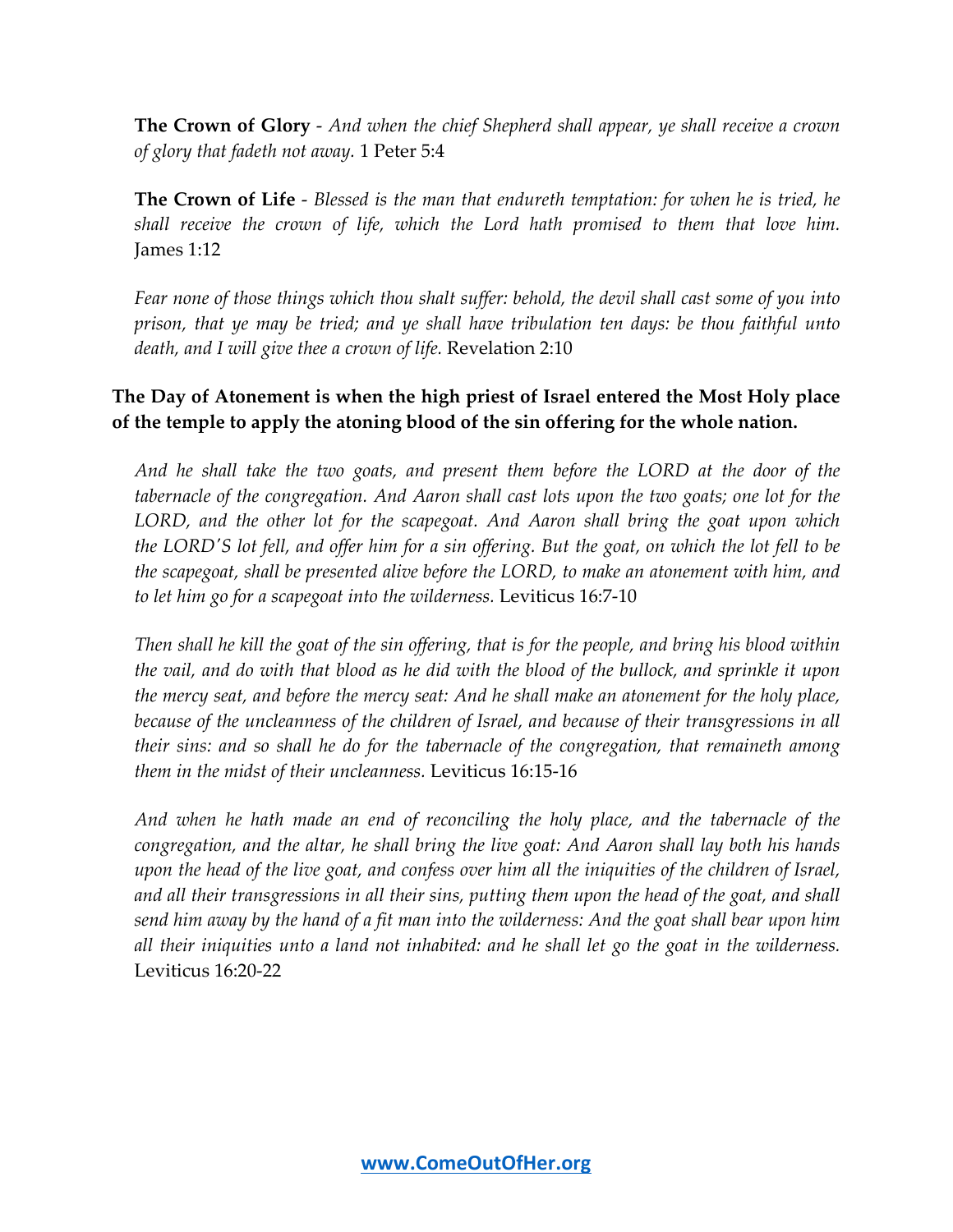Only the high priest could enter the Holy of Holies, and the other priests would wait silently. When the high priest was done offering the sacrifice for the nation, he would say, *'it is done.'* Just before Messiah died as the blood sacrifice for the nation of Israelites, those who have a covenant relationship with the Father through the Son, He proclaimed, *'it is finished.'*

So we see how Messiah fulfilled the role of the first goat, which was presented to the Heavenly Father as a perfect sacrifice. Messiah entered into the heavenly sanctuary with His blood which atones for the sins of the set-apart saints. Hebrews 9:11-14 says:

*But Christ being come an high priest of good things to come, by a greater and more perfect tabernacle, not made with hands, that is to say, not of this building; Neither by the blood of goats and calves, but by his own blood he entered in once into the holy place, having obtained eternal redemption for us. For if the blood of bulls and of goats, and the ashes of an heifer sprinkling the unclean, sanctifieth to the purifying of the flesh: How much more shall the blood of Christ, who through the eternal Spirit offered himself without spot to God, purge your conscience from dead works to serve the living God?*

We see how Messiah fulfilled the role of the scapegoat, as the sins of the people were transferred onto Him. And as those sins were sent out into the desert via the scapegoat, so has Messiah sent our sins away completely, never to be held against us again.

On this solemn occasion, the high priest wore fine white linen instead of the rich colors of gold, blue, purple, and scarlet. His white robe would appear stained with blood from the sacrifice.

In Revelation 19:11-14, we see Messiah, our high priest, wearing a white robe with blood on it, representing His blood sacrifice to atone for our sins.

*His eyes were as a flame of fire, and on his head were many crowns; and he had a name written, that no man knew, but he himself. And he was clothed with a vesture dipped in blood: and his name is called The Word of God. And the armies which were in heaven followed him upon white horses, clothed in fine linen, white and clean.*

It's a day to mourn for our sins and the people's sins; to repent so that we're dressed in fine linen, white and clean; and then to celebrate that our High Priest has paid the price for our transgressions and nailed the written record of them to the cross.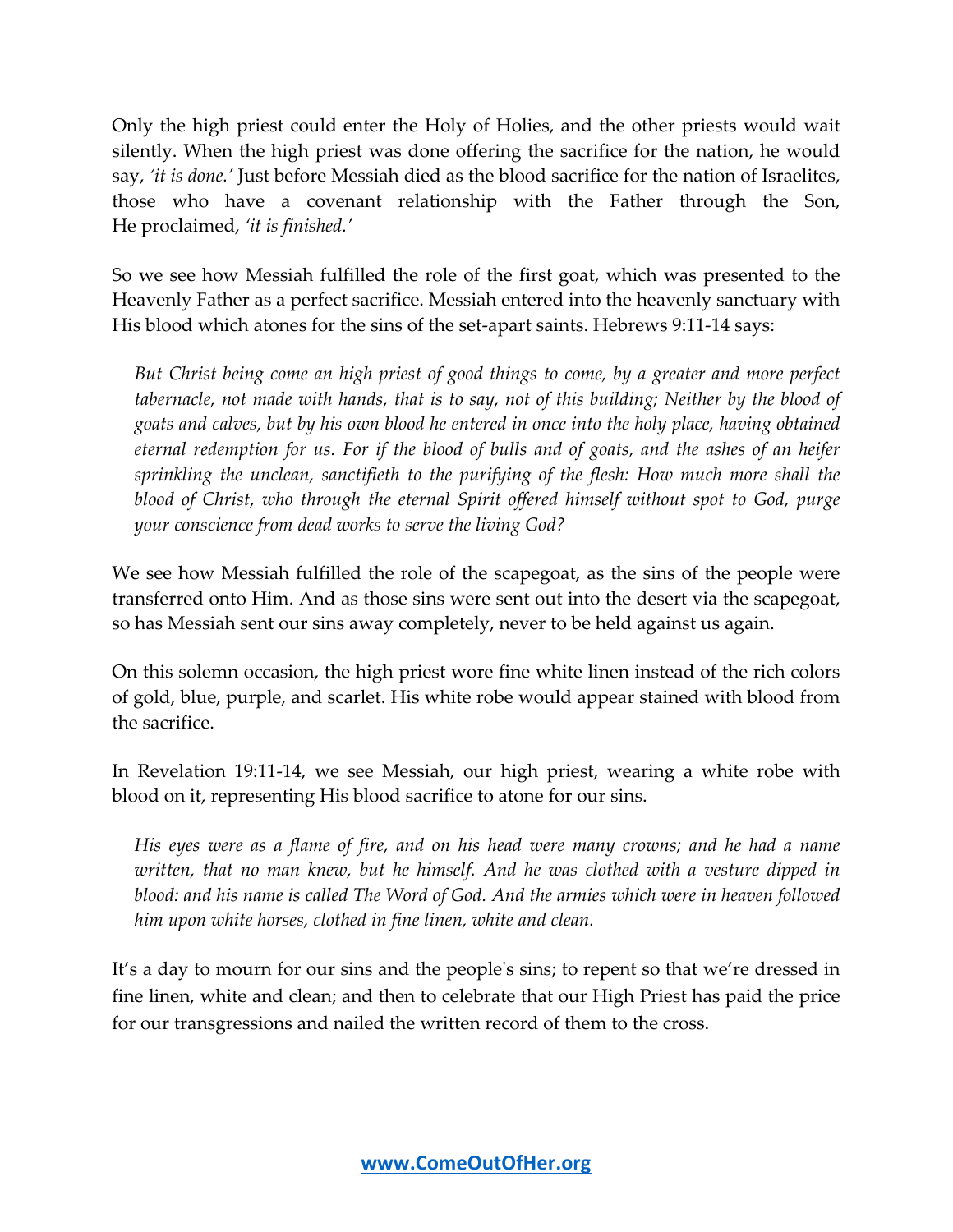## **THE FEAST OF TABERNACLES**

The Feast of Tabernacles takes place on the fifteenth day of the seventh Scriptural month and is celebrated over the next seven days until the twenty-first of the month. It points to the wedding feast of the bride to Messiah, so we should celebrate what will take place on this day when we will live with the Heavenly Father and Messiah forever.

It's a joyous feast, in stark contrast to the *Ten Days of Awe*, leading to the Day of Atonement. We celebrate the gathering of the fruit harvest and Yah's blessing in our life. It points back to when the Israelites lived in tents, *tabernacles*, when Yah brought them out of Egypt. Leviticus 23:33-55 says:

*And the LORD spake unto Moses, saying, Speak unto the children of Israel, saying, The fifteenth day of this seventh month shall be the feast of tabernacles for seven days unto the LORD. On the first day shall be an holy convocation: ye shall do no servile work therein. Seven days ye shall offer an offering made by fire unto the LORD: on the eighth day shall be an holy convocation unto you; and ye shall offer an offering made by fire unto the LORD: it is a solemn assembly; and ye shall do no servile work therein.*

*These are the feasts of the LORD, which ye shall proclaim to be holy convocations, to offer an offering made by fire unto the LORD, a burnt offering, and a meat offering, a sacrifice, and drink offerings, every thing upon his day: Beside the sabbaths of the LORD, and beside your gifts, and beside all your vows, and beside all your freewill offerings, which ye give unto the LORD.*

*Also in the fifteenth day of the seventh month, when ye have gathered in the fruit of the land, ye shall keep a feast unto the LORD seven days: on the first day shall be a sabbath, and on the eighth day shall be a sabbath. And ye shall take you on the first day the boughs of goodly trees, branches of palm trees, and the boughs of thick trees, and willows of the brook; and ye shall rejoice before the LORD your God seven days.*

*And ye shall keep it a feast unto the LORD seven days in the year. It shall be a statute for ever in your generations: ye shall celebrate it in the seventh month. Ye shall dwell in booths seven days; all that are Israelites born shall dwell in booths: That your generations may know that I made the children of Israel to dwell in booths, when I brought them out of the land of Egypt: I am the LORD your God. And Moses declared unto the children of Israel the feasts of the LORD.*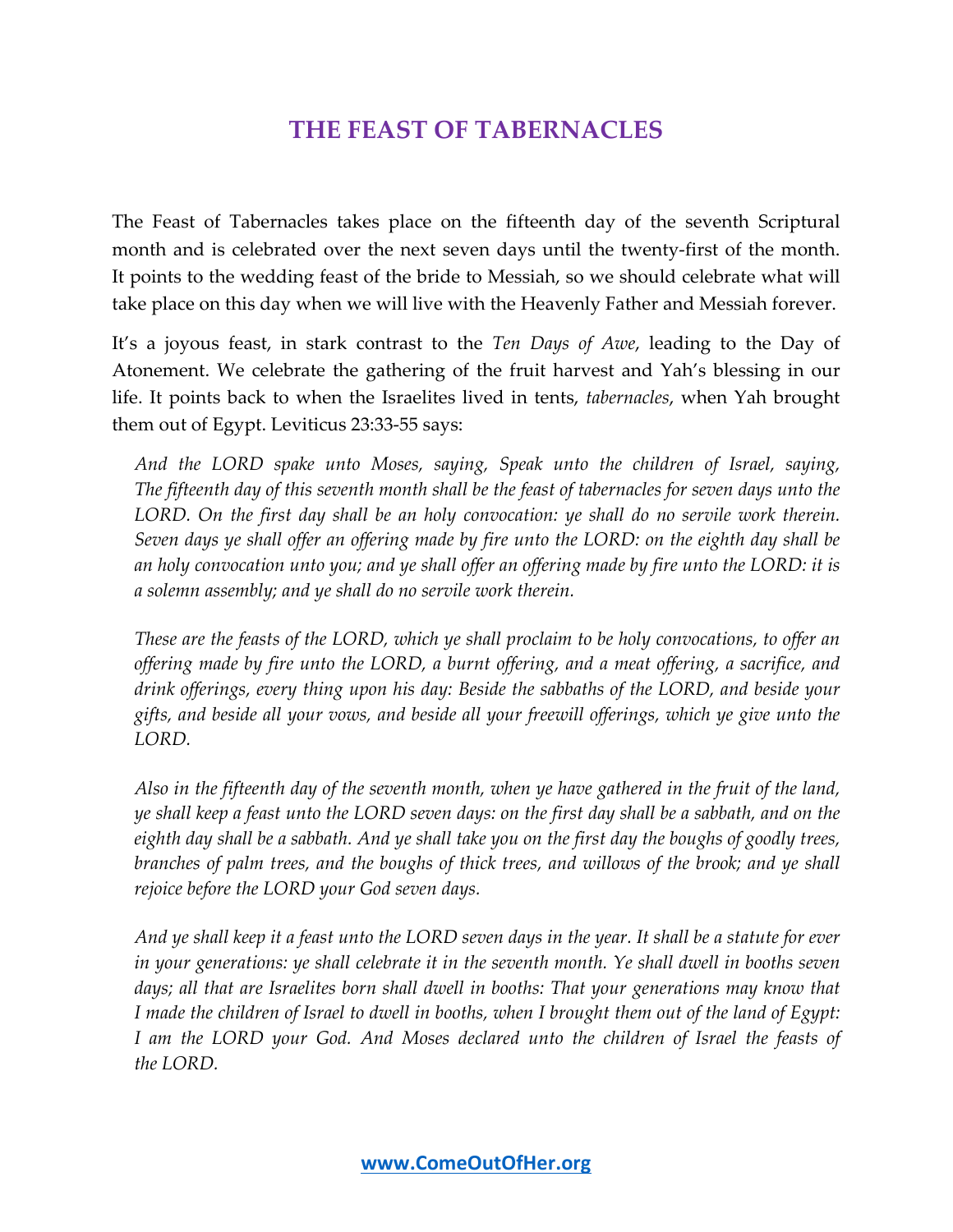Numbers 29:12 says:

*And on the fifteenth day of the seventh month ye shall have an holy convocation; ye shall do no servile work, and ye shall keep a feast unto the LORD seven days.*

It's amazing to see how the Holy Feast Days are divine appointments, not just to one event but to many. The first was that of Messiah's birth when He came to dwell among us. The word *'dwelt'* in Greek means '*to abide in a tabernacle*.'

In the beginning was the Word, and the Word was with God, and the Word was God. *The same was in the beginning with God. All things were made by him; and without him was not any thing made that was made. In him was life; and the life was the light of men. And the light shineth in darkness; and the darkness comprehended it not.* John 1:1-5

*And the Word was made flesh, and dwelt among us, (and we beheld his glory, the glory as of the only begotten of the Father,) full of grace and truth. John bare witness of him, and cried, saying, This was he of whom I spake, He that cometh after me is preferred before me: for he was before me.* John 1:14-15

Matthew 1:23 points to the deity of Messiah coming to dwell with men.

*Behold, a virgin shall be with child, and shall bring forth a son, and they shall call his name Emmanuel, which being interpreted is, God with us.*

In Luke 2:7-20, we see that Messiah was born in a booth, a *tabernacle*. The Jews would travel to Jerusalem and live in booths during the Feast of Tabernacles. But amazingly, our beloved Messiah was born in an animal booth, as He is the Spotless Lamb who was sent to atone for our sins.

*And she brought forth her firstborn son, and wrapped him in swaddling clothes, and laid him in a manger; because there was no room for them in the inn. And there were in the same country shepherds abiding in the field, keeping watch over their flock by night. And, lo, the angel of the Lord came upon them, and the glory of the Lord shone round about them: and they were sore afraid.*

*And the angel said unto them, Fear not: for, behold, I bring you good tidings of great joy, which shall be to all people. For unto you is born this day in the city of David a Saviour, which is Christ the Lord. And this shall be a sign unto you; Ye shall find the babe wrapped in swaddling clothes, lying in a manger.*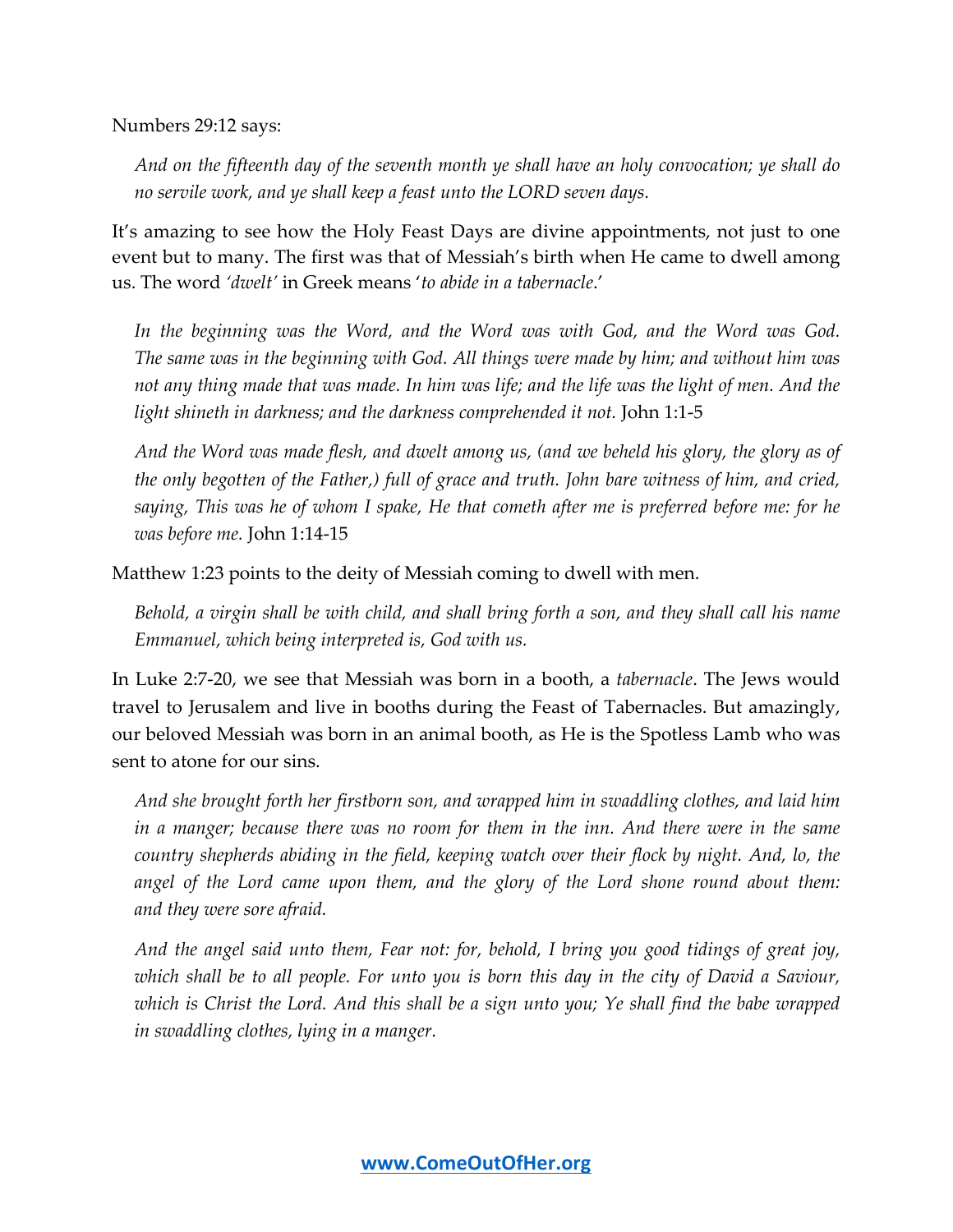*And suddenly there was with the angel a multitude of the heavenly host praising God, and saying, Glory to God in the highest, and on earth peace, good will toward men. And it came to pass, as the angels were gone away from them into heaven, the shepherds said one to another,*  Let us now go even unto Bethlehem, and see this thing which is come to pass, which the Lord *hath made known unto us.*

*And they came with haste, and found Mary, and Joseph, and the babe lying in a manger. And when they had seen it, they made known abroad the saying which was told them concerning this child. And all they that heard it wondered at those things which were told them by the shepherds. But Mary kept all these things, and pondered them in her heart. And the shepherds returned, glorifying and praising God for all the things that they had heard and seen, as it was told unto them.*

We see the observance of the seven days of the Feast of Tabernacles in that after the seven days, Messiah was circumcised on the eighth day.

*And when eight days were accomplished for the circumcising of the child, his name was called JESUS, which was so named of the angel before he was conceived in the womb. And when the days of her purification according to the law of Moses were accomplished, they brought him to Jerusalem, to present him to the Lord; (As it is written in the law of the Lord, Every male that openeth the womb shall be called holy to the Lord;) And to offer a sacrifice according to that which is said in the law of the Lord, A pair of turtledoves, or two young pigeons.* Luke 2:21-24

The name *Jesus* points back to *Joshua*, *Yeshua* in the Aramaic, which means *'Yah is salvation.'* And we see Simeon prophesy that destiny.

*And, behold, there was a man in Jerusalem, whose name was Simeon; and the same man was just and devout, waiting for the consolation of Israel: and the Holy Ghost was upon him. And it was revealed unto him by the Holy Ghost, that he should not see death, before he had seen the Lord's Christ.*

*And he came by the Spirit into the temple: and when the parents brought in the child Jesus, to do for him after the custom of the law, Then took he him up in his arms, and blessed God, and said, Lord, now lettest thou thy servant depart in peace, according to thy word:*

*For mine eyes have seen thy salvation, Which thou hast prepared before the face of all people; A light to lighten the Gentiles, and the glory of thy people Israel. And Joseph and his mother marvelled at those things which were spoken of him.* Luke 2:25-33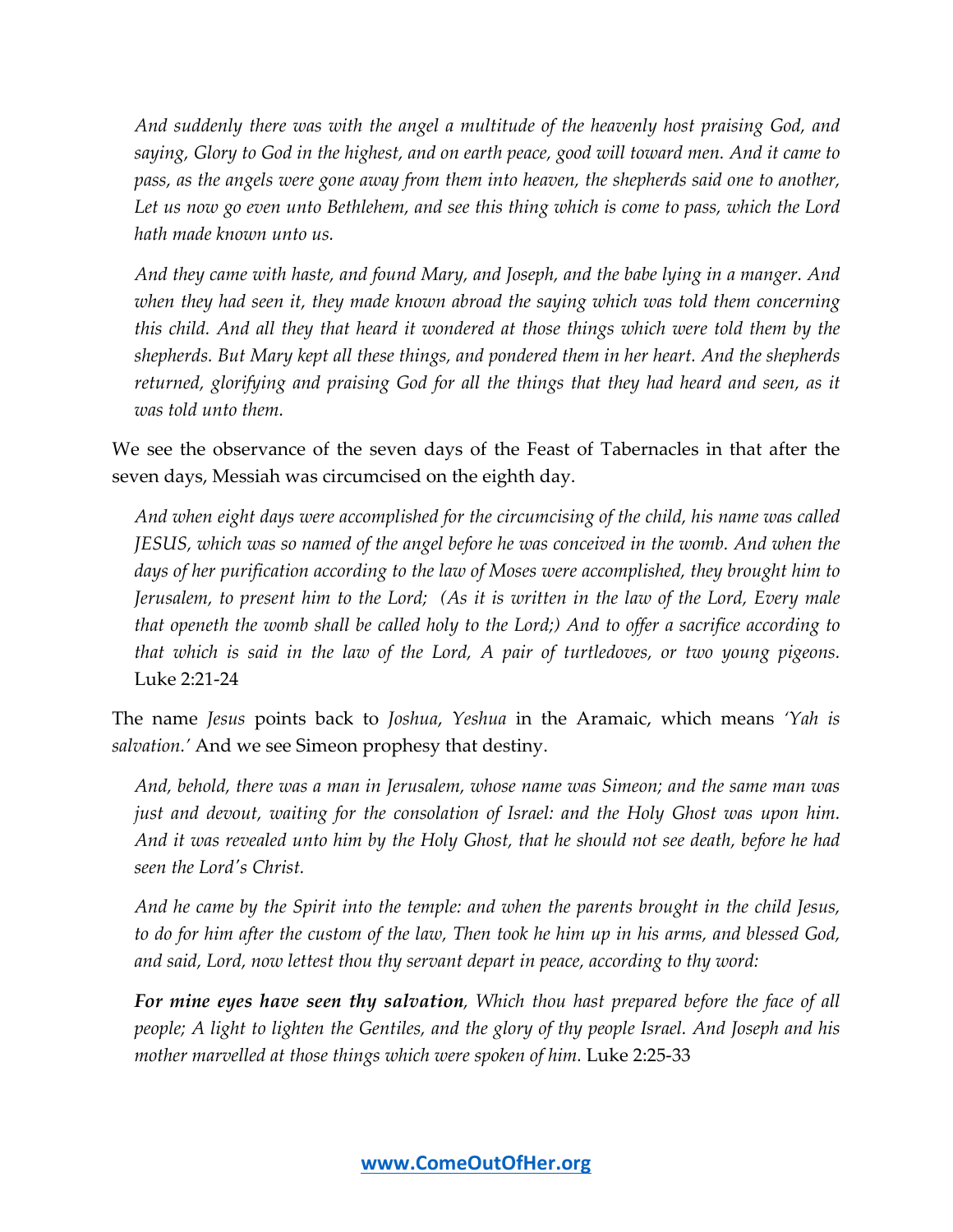John 7:1-14 describes Messiah going to the Feast of Tabernacles.

*After these things Jesus walked in Galilee: for he would not walk in Jewry, because the Jews sought to kill him. Now the Jews' feast of tabernacles was at hand. His brethren therefore said unto him, Depart hence, and go into Judaea, that thy disciples also may see the works that thou doest. For there is no man that doeth any thing in secret, and he himself seeketh to be known openly.* 

*If thou do these things, shew thyself to the world. For neither did his brethren believe in him. Then Jesus said unto them, My time is not yet come: but your time is alway ready. The world cannot hate you; but me it hateth, because I testify of it, that the works thereof are evil. Go ye up unto this feast: I go not up yet unto this feast; for my time is not yet full come. When he had said these words unto them, he abode still in Galilee.* 

*But when his brethren were gone up, then went he also up unto the feast, not openly, but as it were in secret. Then the Jews sought him at the feast, and said, Where is he? And there was much murmuring among the people concerning him: for some said, He is a good man: others said, Nay; but he deceiveth the people. Howbeit no man spake openly of him for fear of the Jews. Now about the midst of the feast Jesus went up into the temple, and taught.*

During Messiah's ministry, He sought to convey to the Jews that He is the Anointed One who fulfills the Father's Holy Feast Days. At the end of the first day of the Feast of Tabernacles, the temple was gloriously illuminated by many golden lampstands. Messiah sought to relate His fulfillment of this Holy Feast day, saying:

*I am the light of the world. Whoever follows Me will never walk in darkness, but will have the light of life.* John 8:12

On the seventh day of the Feast of Tabernacles, they praised the Heavenly Father for His bounty and asked Him to provide rain for the crops in the coming year. The first ceremony was called the *'pouring out of water'* or *the 'drawing out of water.'*

Arnold Fructenbaum writes concerning this: *In this ceremony, the priests marched from the Temple Mount down the Kidron valley to the pool of Siloam, where pitchers were filled with water. The priests marched back up the Temple Mount, singing the Psalms of Ascent, Psalms 120-134, as they ascended the fifteen steps into the Temple Compound. The priests then poured*  out the water into the large Laver in the Temple Compound. This was followed by great *rejoicing. The Jewish rabbis said 'He who has not seen the rejoicing at the pouring out of the water has not seen rejoicing in all his life'. The rabbis interpreted the pouring out of the water as a symbol of the outpouring of the Holy Spirit upon the whole nation of Israel in the last days.*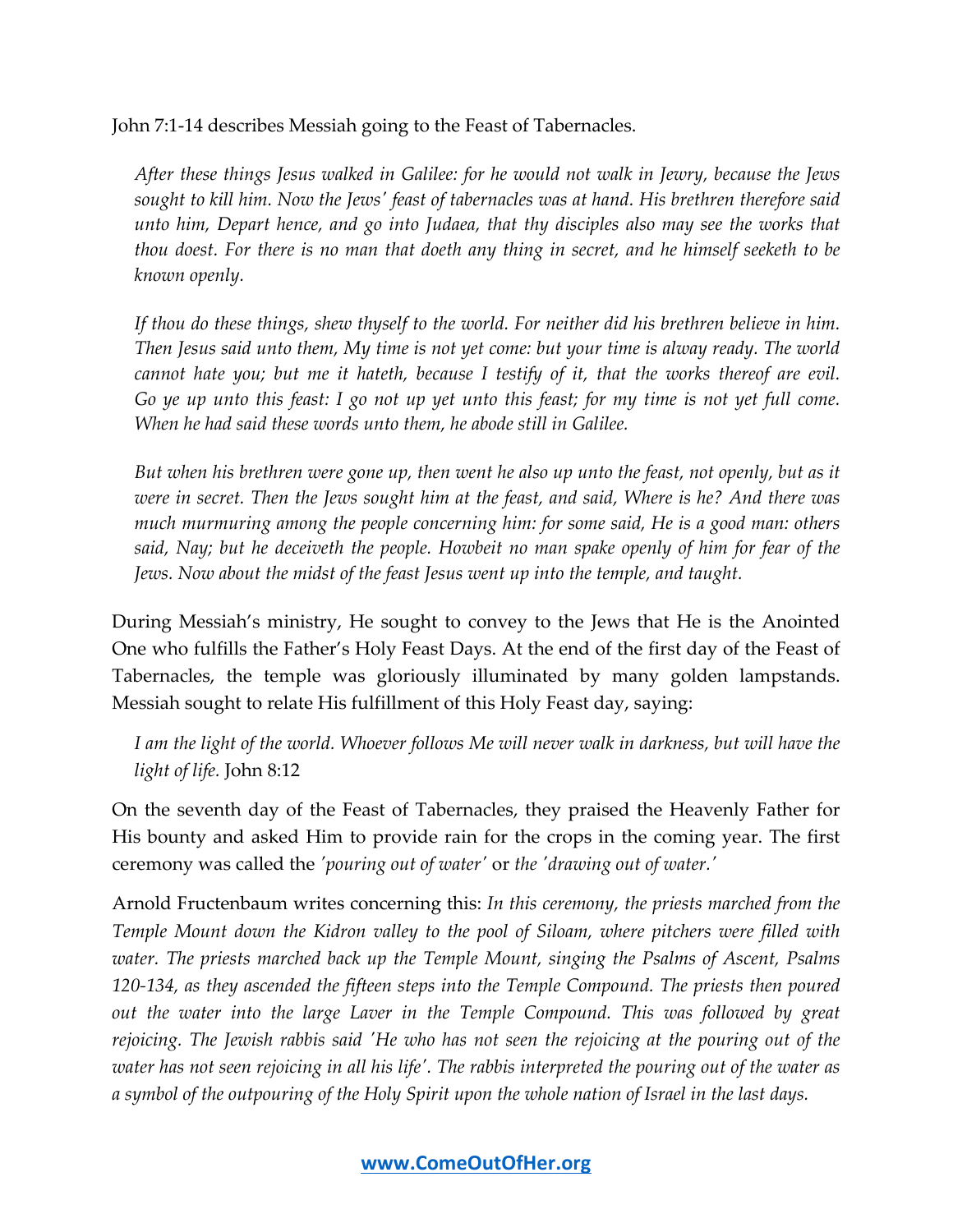Isaiah 12:2-6 points to Yah saving through Messiah:

*Behold, God is my salvation; I will trust, and not be afraid: for the LORD JEHOVAH is my strength and my song; he also is become my salvation. Therefore with joy shall ye draw water out of the wells of salvation. And in that day shall ye say, Praise the LORD, call upon his name, declare his doings among the people, make mention that his name is exalted. Sing unto the LORD; for he hath done excellent things: this is known in all the earth. Cry out and shout, thou inhabitant of Zion: for great is the Holy One of Israel in the midst of thee.*

The Jews were rejoicing about the fulfillment of the symbolism of the Feast of Tabernacles, but sadly many of them rejected the Anointed One who was sent to them as the fulfillment.

Recall Messiah's conversation with the Samaritan woman at the well in John 4.

*There cometh a woman of Samaria to draw water: Jesus saith unto her, Give me to drink. Then saith the woman of Samaria unto him, How is it that thou, being a Jew, askest drink of me, which am a woman of Samaria? for the Jews have no dealings with the Samaritans. Jesus answered and said unto her, If thou knewest the gift of God, and who it is that saith to thee, Give me to drink; thou wouldest have asked of him, and he would have given thee living water.*

*The woman saith unto him, Sir, thou hast nothing to draw with, and the well is deep: from whence then hast thou that living water? Art thou greater than our father Jacob, which gave us the well, and drank thereof himself, and his children, and his cattle?*

*Jesus answered and said unto her, Whosoever drinketh of this water shall thirst again: But whosoever drinketh of the water that I shall give him shall never thirst; but the water that I shall give him shall be in him a well of water springing up into everlasting life.*

During the time of the Feast of Tabernacles, Messiah said to the Jews:

*If anyone thirsts, let him come to Me and drink. He who believes in Me, as the Scripture has said, out of his heart will flow rivers of living water. (But this spake he of the Spirit, which they that believe on him should receive: for the Holy Ghost was not yet given; because that Jesus was not yet glorified.)* John 7:37-39

Messiah was proclaiming that He's the fulfillment of this ceremony. And He proved it out by healing the man who was born blind. He caused the man to wash in the pool of Siloam, the very place where the Jews went to get the water for their ceremony.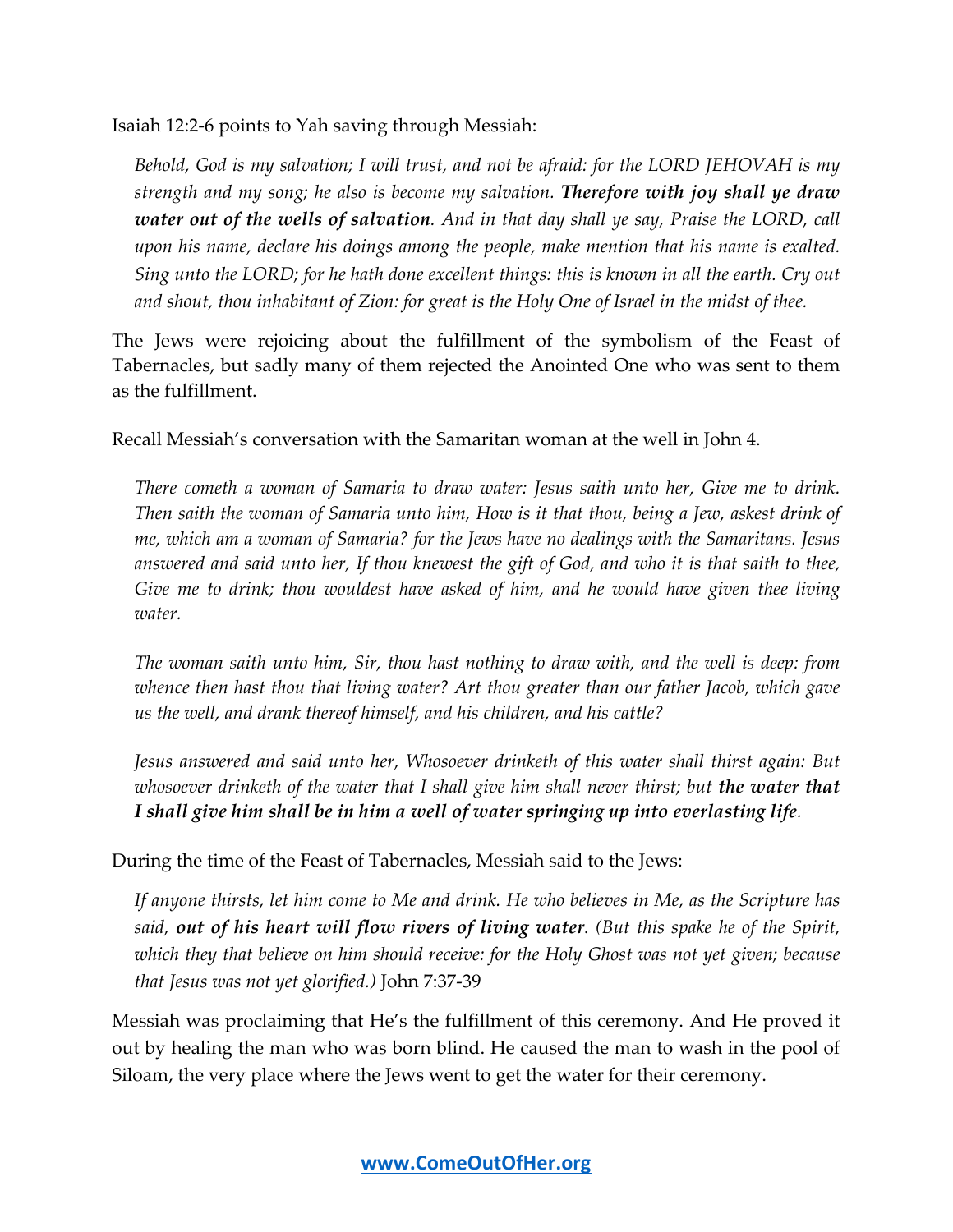*And as Jesus passed by, he saw a man which was blind from his birth. And his disciples asked him, saying, Master, who did sin, this man, or his parents, that he was born blind? Jesus answered, Neither hath this man sinned, nor his parents: but that the works of God should be made manifest in him.*

*I must work the works of him that sent me, while it is day: the night cometh, when no man can work. As long as I am in the world, I am the light of the world. When he had thus spoken, he spat on the ground, and made clay of the spittle, and he anointed the eyes of the blind man with the clay, And said unto him, Go, wash in the pool of Siloam, (which is by interpretation, Sent.) He went his way therefore, and washed, and came seeing.* John 9:1-7

In John 14:23, Messiah points to the Yah's Spirit dwelling, *tabernacling*, in us.

*Jesus answered and said unto him, If a man love me, he will keep my words: and my Father will love him, and we will come unto him, and make our abode with him.*

In Acts 18:19-21, we see Paul going to Jerusalem to observe the Feast of Tabernacles.

*And he came to Ephesus, and left them there: but he himself entered into the synagogue, and reasoned with the Jews. When they desired him to tarry longer time with them, he consented not; But bade them farewell, saying, I must by all means keep this feast that cometh in Jerusalem: but I will return again unto you, if God will. And he sailed from Ephesus.*

2 Corinthians 5:1-4 points to a future body, tabernacle. This body is a temporary tabernacle filled with the Spirit, but we will *tabernacle* with the Heavenly Father and Messiah one day.

*For we know that if our earthly house of this tabernacle were dissolved, we have a building of God, an house not made with hands, eternal in the heavens. For in this we groan, earnestly*  desiring to be clothed upon with our house which is from heaven: If so be that being clothed *we shall not be found naked. For we that are in this tabernacle do groan, being burdened: not for that we would be unclothed, but clothed upon, that mortality might be swallowed up of life.*

1 Timothy 3:16 points to Messiah coming to tabernacle in a fleshly body.

*And without controversy great is the mystery of godliness: God was manifest in the flesh, justified in the Spirit, seen of angels, preached unto the Gentiles, believed on in the world, received up into glory.*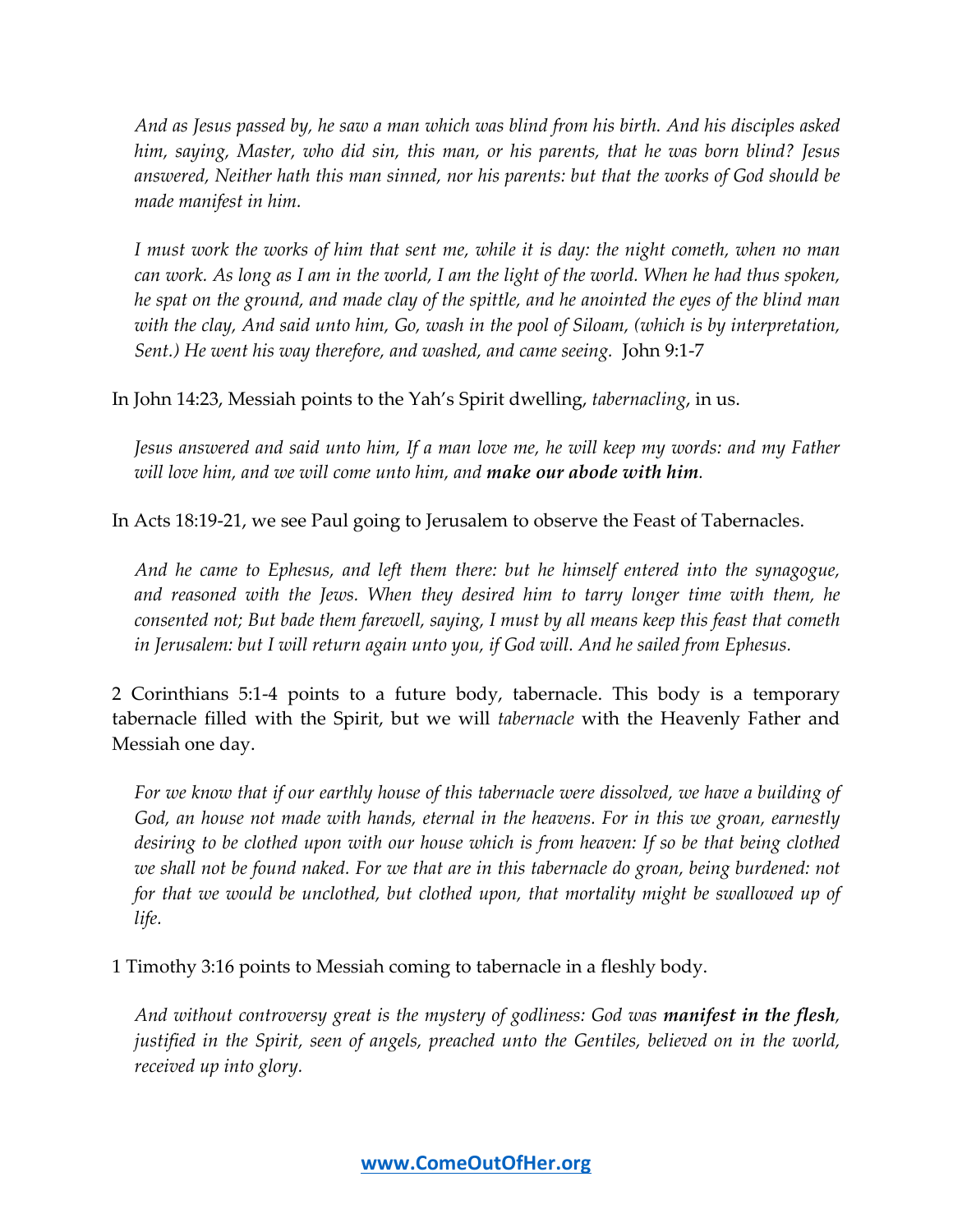2 Peter 3:12-13 points to our dwelling on a new earth.

*Looking for and hasting unto the coming of the day of God, wherein the heavens being on fire shall be dissolved, and the elements shall melt with fervent heat? Nevertheless we, according to his promise, look for new heavens and a new earth, wherein dwelleth righteousness.*

In 1 John 1:1-4, John reiterates that deity came to *dwell* in the flesh.

*That which was from the beginning, which we have heard, which we have seen with our eyes, which we have looked upon, and our hands have handled, of the Word of life; (For the life was manifested, and we have seen it, and bear witness, and shew unto you that eternal life, which was with the Father, and was manifested unto us;) That which we have seen and heard declare we unto you, that ye also may have fellowship with us: and truly our fellowship is with the Father, and with his Son Jesus Christ. And these things write we unto you, that your joy may be full.*

Revelation 19:7-9 points to the bride being made ready for the wedding to Messiah.

Let us be glad and rejoice, and give honor to him: for the marriage of the Lamb is come, and *his wife hath made herself ready. And to her was granted that she should be arrayed in fine linen, clean and white: for the fine linen is the righteousness of saints. And he saith unto me, Write, Blessed are they which are called unto the marriage supper of the Lamb. And he saith unto me, These are the true sayings of God.*

Revelation 21:1-6 points to the tabernacle of Yah.

*And I saw a new heaven and a new earth: for the first heaven and the first earth were passed away; and there was no more sea. And I John saw the holy city, new Jerusalem, coming down from God out of heaven, prepared as a bride adorned for her husband. And I heard a great voice out of heaven saying, Behold, the tabernacle of God is with men, and he will dwell with them, and they shall be his people, and God himself shall be with them, and be their God.*

*And God shall wipe away all tears from their eyes; and there shall be no more death, neither sorrow, nor crying, neither shall there be any more pain: for the former things are passed away. And he that sat upon the throne said, Behold, I make all things new. And he said unto me, Write: for these words are true and faithful. And he said unto me, It is done. I am Alpha*  and Omega, the beginning and the end. I will give unto him that is athirst of the fountain of *the water of life freely.*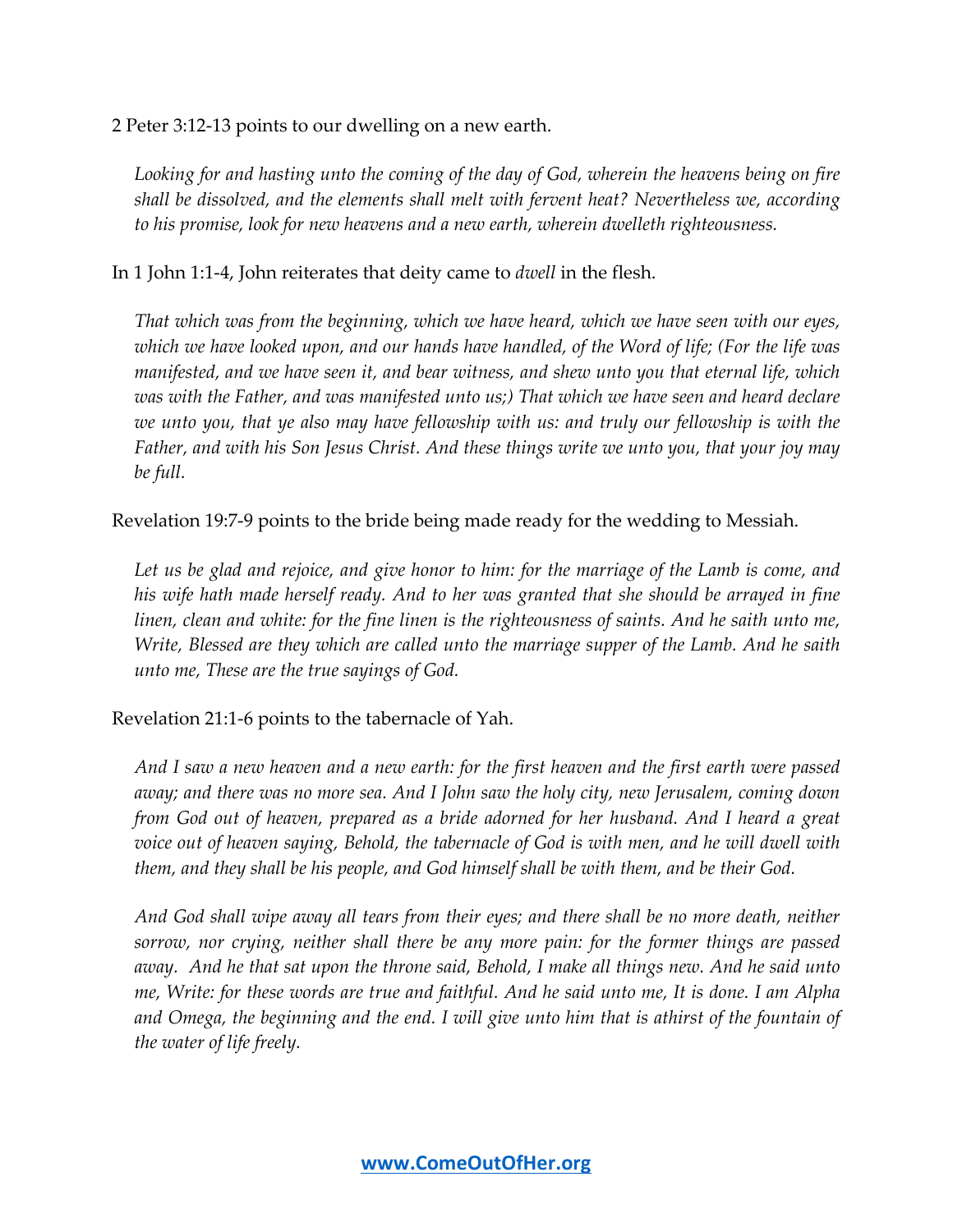Joshua (Yeshua) was the high priest that led the Israelites into the Promised Land. Now Yeshua the Messiah is taking His saints into the Promised Land. The Feast of Tabernacles points to the final harvest of souls and the celebration to come.

We celebrate this feast day for seven days, from the  $15<sup>th</sup>$  to the  $21<sup>st</sup>$ . Some people set up tents in their back yards to dwell in, or go camping in the wilderness in remembrance of what the Israelites did, that Messiah came to dwell in the flesh, that the Spirit of Yah tabernacles inside of us, and that someday we will dwell in the presence of Yah the Heavenly Father and our beloved Messiah.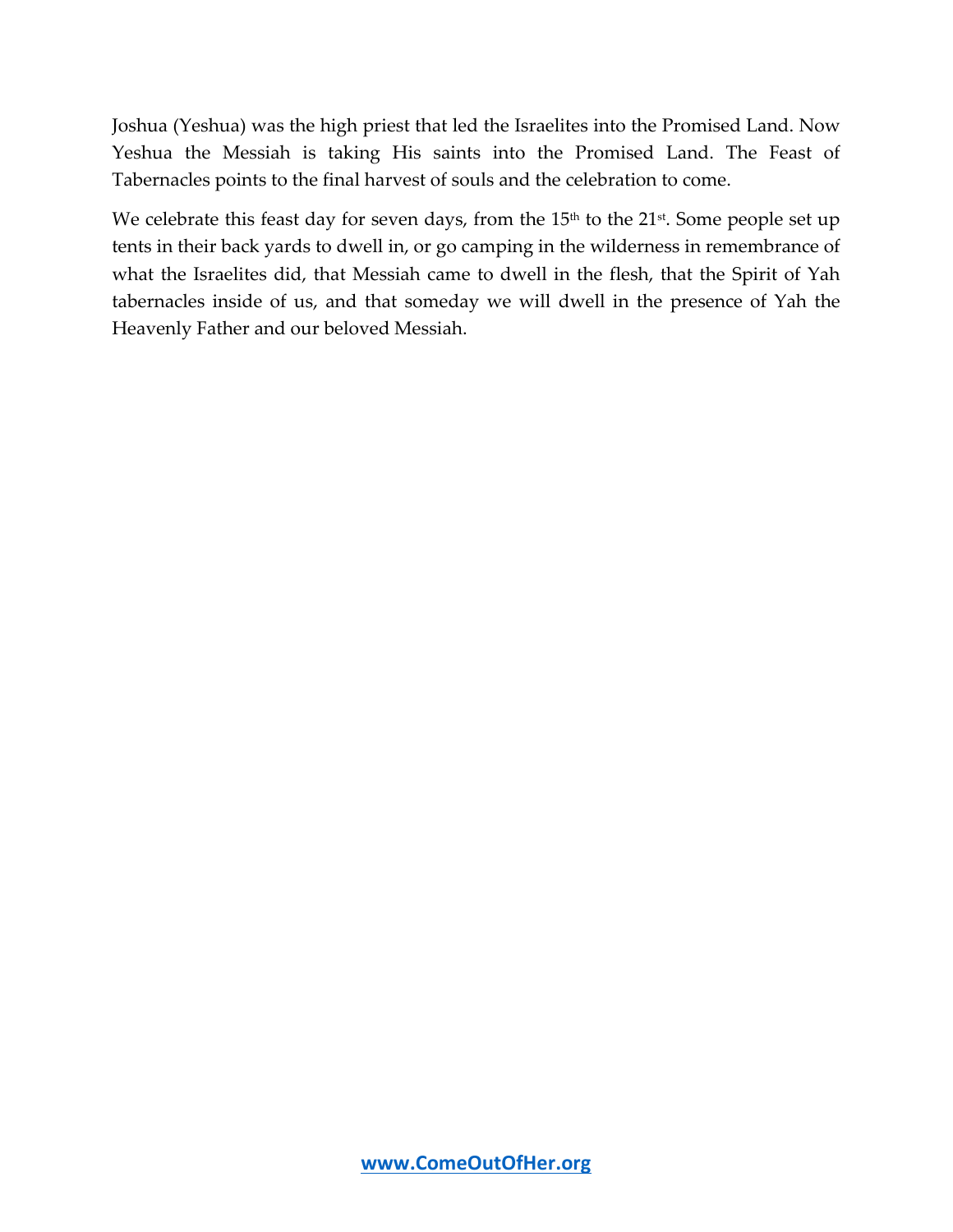# **THE FEAST OF DEDICATION**

The Feast of Dedication, the Feast of Lights, isn't one of the Heavenly Father's Holy Feast days, but it directly ties into one of them.

We'll first look at why the Israelites observed the feast and then how it points to Messiah, how He's fulfilling it, and how we can celebrate it.

In Daniel 8, we see Grecian leader Antiochus Epiphanes, who was called a *little horn* because he was much less than Alexander the Great, who was called a *notable horn*.

*And out of one of them came forth a little horn, which waxed exceeding great, toward the south, and toward the east, and toward the pleasant land. And it waxed great, even to the host of heaven; and it cast down some of the host and of the stars to the ground, and stamped upon them. Yea, he magnified himself even to the prince of the host, and by him the daily sacrifice was taken away, and the place of his sanctuary was cast down.*

*And an host was given him against the daily sacrifice by reason of transgression, and it cast down the truth to the ground; and it practised, and prospered. Then I heard one saint speaking, and another saint said unto that certain saint which spake, How long shall be the vision concerning the daily sacrifice, and the transgression of desolation, to give both the sanctuary and the host to be trodden under foot? And he said unto me, Unto two thousand and three hundred days; then shall the sanctuary be cleansed.* Daniel 8:9-14

Antiochus Epiphanes, the *little horn*, leader of the Seleucids, the *vile person*, surrounded Jerusalem with his armies and killed tens of thousands of Jews. He defiled the sanctuary and caused the daily sacrifice to be taken away for 2,300 days. His persecution of the Jews began in 171 BC, and the temple was cleansed in 165 BC.

The Jews memorialized this event with the Feast of Dedication, the Feast of Lights because they had recaptured the temple and cleansed it. They illuminated the temple with lights from many menorahs. It was a glorious spectacle!

Now let's apply the symbolism to Messiah. He was born on the fall Holy Feast Day of Tabernacles; some say that it took place on September 11 of the pagan Roman calendar. This means that He was conceived nine months earlier, around the  $11<sup>th</sup>$  of December. This is the time of the Feast of Dedication, the Feast of Lights, and here's where it gets interesting.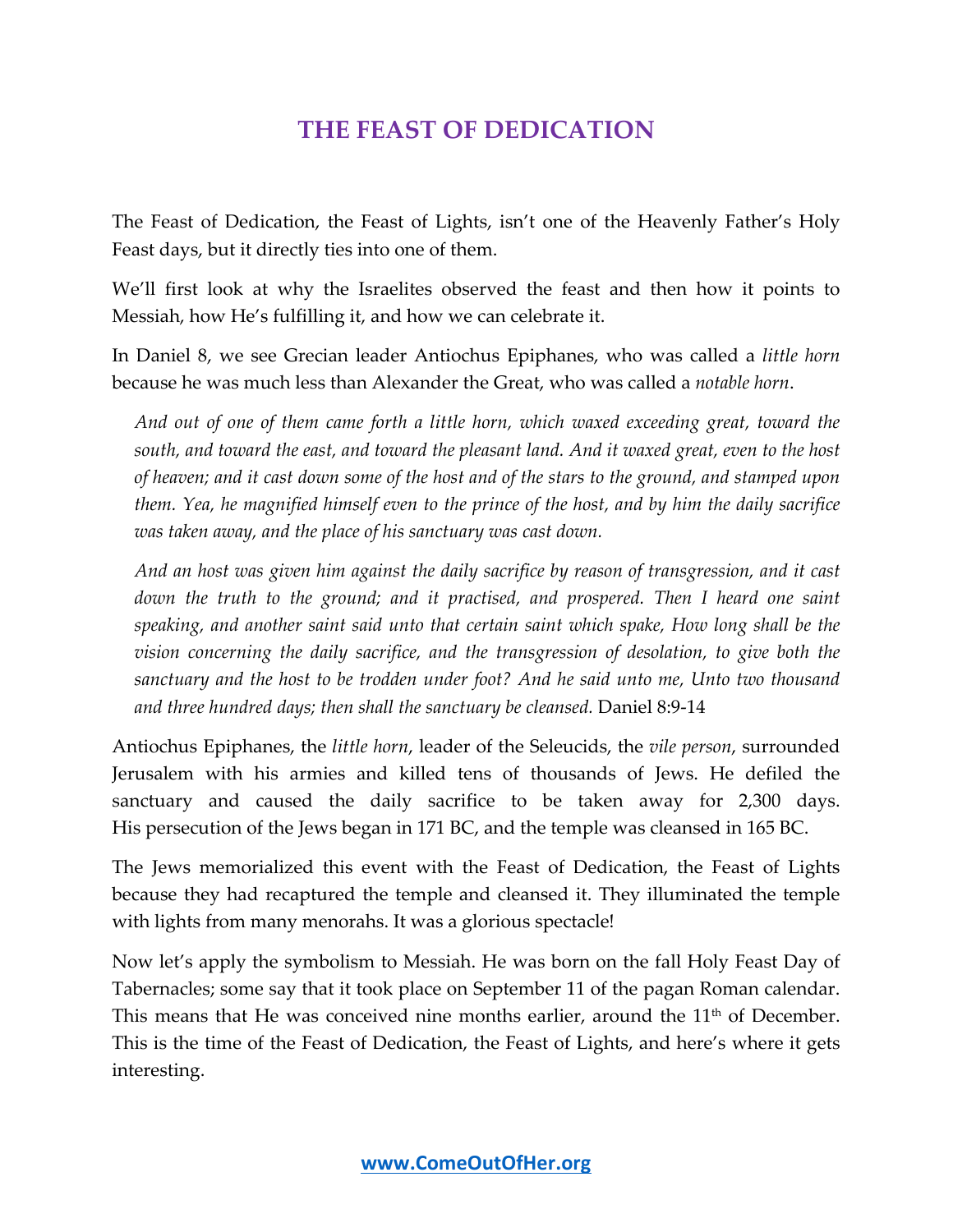Science has shown that there is a flash of light when a woman's egg is impregnated, When Mary was supernaturally impregnated, there would have been a flash of light when Messiah, *the Light of the World*, was formed.

John 10:22 points to Messiah being in Jerusalem for the Feast of Dedication, showing that He revered this feast day.

*And it was at Jerusalem the feast of the dedication, and it was winter.*

Revelation 21:22-24 points to when there is a new heaven and earth when there will be no need for a sun, as Messiah is the light of the world.

*And I saw no temple therein: for the Lord God Almighty and the Lamb are the temple of it. And the city had no need of the sun, neither of the moon, to shine in it: for the glory of God did lighten it, and the Lamb is the light thereof. And the nations of them which are saved shall walk in the light of it: and the kings of the earth do bring their glory and honor into it.*

This brings us full circle as John 1 points to Messiah being the light of the world.

In the beginning was the Word, and the Word was with God, and the Word was God. *The same was in the beginning with God. All things were made by him; and without him was not any thing made that was made. In him was life; and the life was the light of men.*

*And the light shineth in darkness; and the darkness comprehended it not. There was a man sent from God, whose name was John. The same came for a witness, to bear witness of the*  Light, that all men through him might believe. He was not that Light, but was sent to bear *witness of that Light. That was the true Light, which lighteth every man that cometh into the world. He was in the world, and the world was made by him, and the world knew him not.*

John 3:16-21 points to the light that has come into the world.

*For God so loved the world, that he gave his only begotten Son, that whosoever believeth in him should not perish, but have everlasting life. For God sent not his Son into the world to condemn the world; but that the world through him might be saved. He that believeth on him*  is not condemned: but he that believeth not is condemned already, because he hath not *believed in the name of the only begotten Son of God.*

*And this is the condemnation, that light is come into the world, and men loved darkness rather than light, because their deeds were evil. For every one that doeth evil hateth the light, neither cometh to the light, lest his deeds should be reproved. But he that doeth truth cometh to the light, that his deeds may be made manifest, that they are wrought in God.*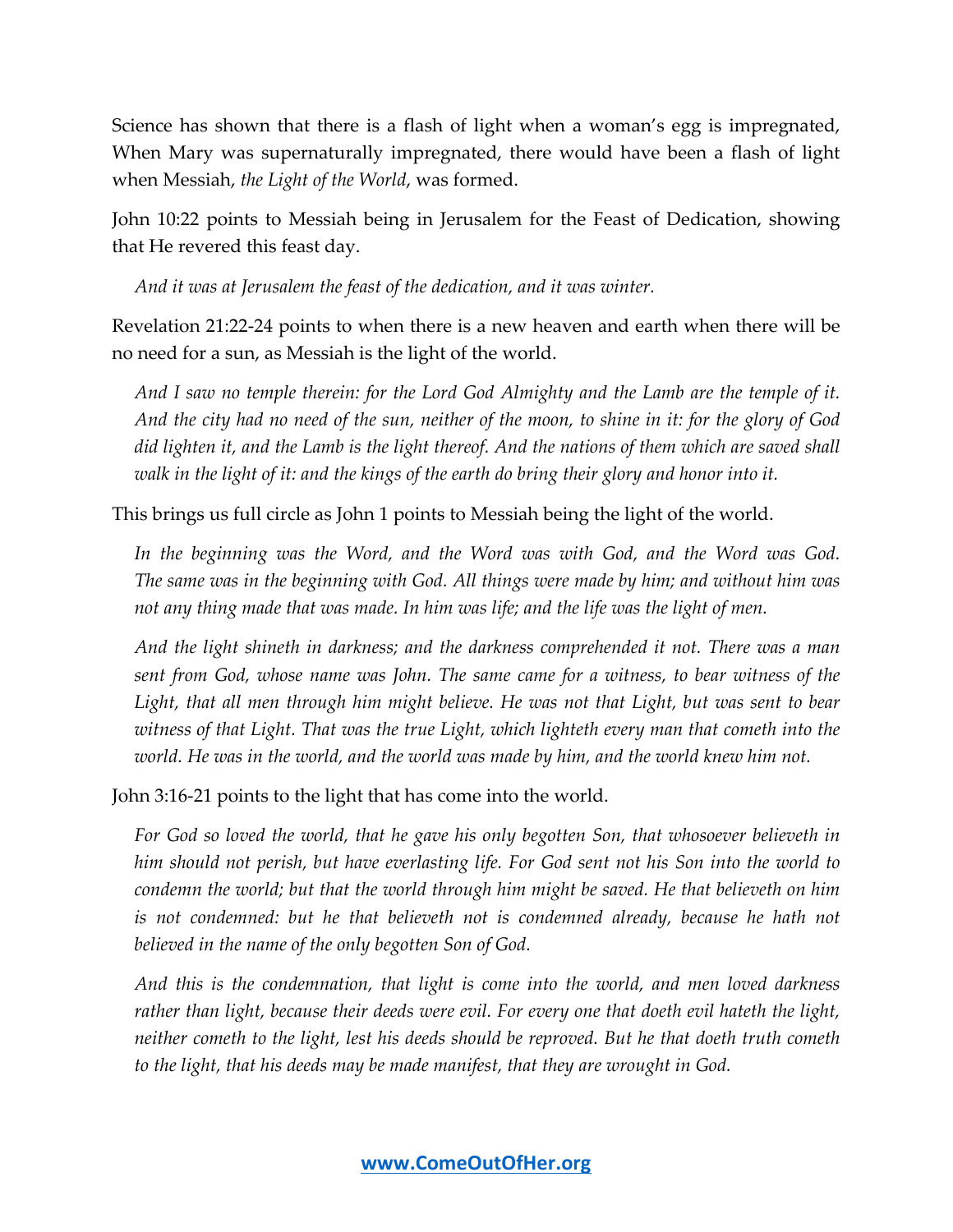In John 12:44-50, he points to Messiah as the light come into the world.

*Jesus cried and said, He that believeth on me, believeth not on me, but on him that sent me. And he that seeth me seeth him that sent me. I am come a light into the world, that whosoever believeth on me should not abide in darkness. And if any man hear my words, and believe not, I judge him not: for I came not to judge the world, but to save the world. He that rejecteth me, and receiveth not my words, hath one that judgeth him: the word that I have spoken, the same shall judge him in the last day. For I have not spoken of myself; but the Father which sent me, he gave me a commandment, what I should say, and what I should speak. And I know that his commandment is life everlasting: whatsoever I speak therefore, even as the Father said unto me, so I speak.* 

#### 1 Corinthians 4:45 points to Messiah our Judge.

*For I know nothing by myself; yet am I not hereby justified: but he that judgeth me is the*  Lord. Therefore judge nothing before the time, until the Lord come, who both will bring to *light the hidden things of darkness, and will make manifest the counsels of the hearts: and then shall every man have praise of God.*

#### 2 Corinthians 4:3-6 points to the light of the Gospel.

*But if our gospel be hid, it is hid to them that are lost: In whom the god of this world hath blinded the minds of them which believe not, lest the light of the glorious gospel of Christ, who is the image of God, should shine unto them. For we preach not ourselves, but Christ Jesus the Lord; and ourselves your servants for Jesus' sake. For God, who commanded the light to shine out of darkness, hath shined in our hearts, to give the light of the knowledge of the glory of God in the face of Jesus Christ.*

#### 2 Timothy 1:8-10 points to the life and the light.

*Be not thou therefore ashamed of the testimony of our Lord, nor of me his prisoner: but be thou partaker of the afflictions of the gospel according to the power of God; Who hath saved us, and called us with an holy calling, not according to our works, but according to his own purpose and grace, which was given us in Christ Jesus before the world began, But is now made manifest by the appearing of our Saviour Jesus Christ, who hath abolished death, and hath brought life and immortality to light through the gospel.*

We can light candles and celebrate the Feast of Dedication, the Feast of Lights, as Messiah is the Light of the World which illuminates the temple, His Ekklesia of saints.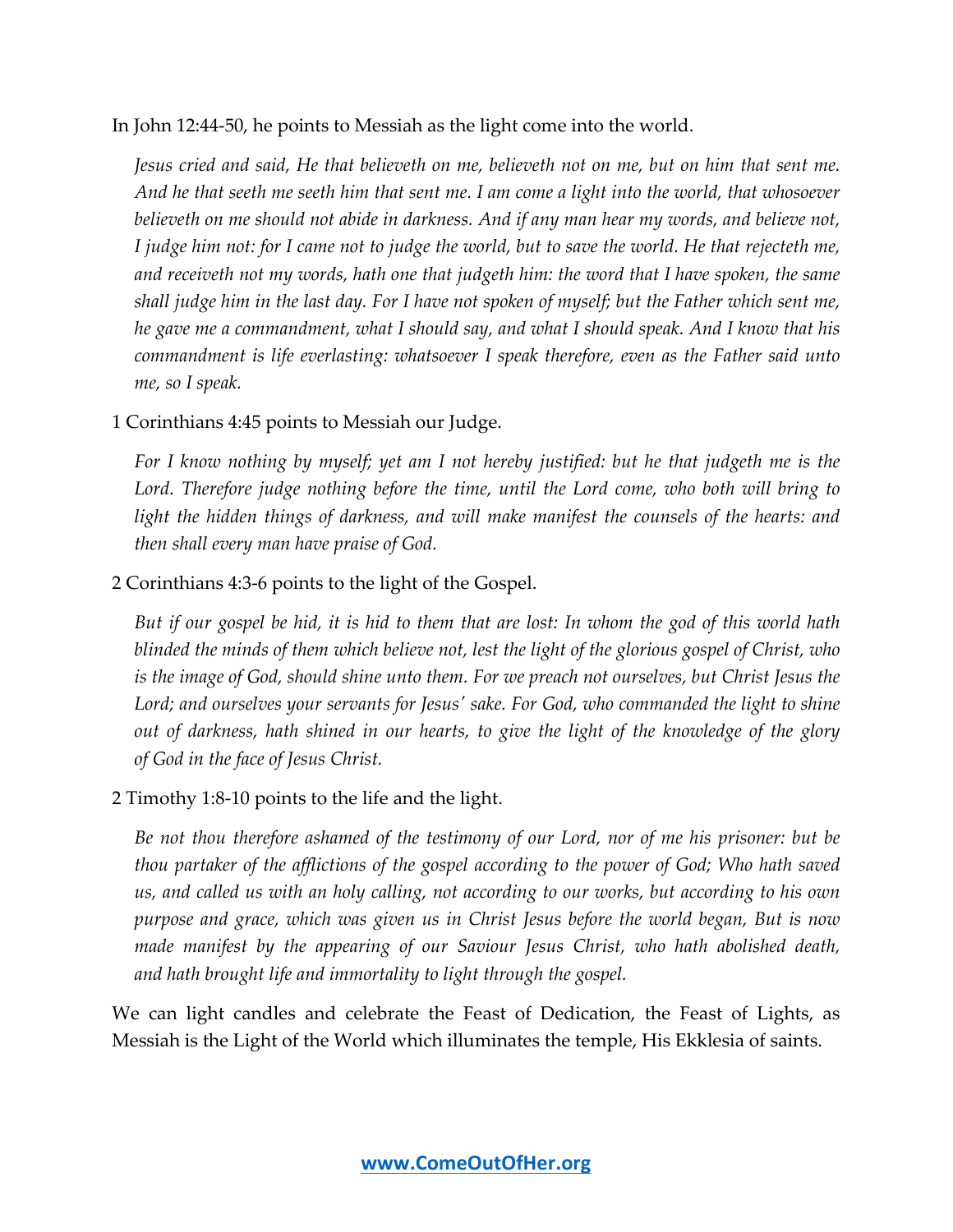# **HEAVENLY CALENDAR VS. PAGAN ROMAN CALENDAR**

The enemy has pushed aside the Scriptural calendar to impose upon the world one that's only based on the sun. But the Scriptural calendar is lunisolar, as the sun dictates the start of the year and the moon dictates the start of the months.

Genesis 1:14 proclaims that the sun and moon are for seasons, days, and years.

*And God said, Let there be lights in the firmament of the heaven to divide the day from the night; and let them be for signs, and for seasons, and for days, and years.*

The Scriptural calendar is not compatible with the pagan Roman calendar. This is by the design of Satan, who controls the Roman beast kingdom and has used Emperors and Popes to reform the calendar.

The Roman calendar starts in the middle of winter when the length of daylight is the shortest, and some plants and animals are dormant. The Scriptural calendar starts in spring when plants are starting to bloom, when bears come out of hibernation, etc. So we see the heavenly rhythm played out in the creation.

The Roman day starts in the middle of the night when it's dark. But a Scriptural day starts when the sunlight overtakes the sky to push away the darkness.

*And God made two great lights; the greater light to rule the day, and the lesser light to rule the night: he made the stars also. And God set them in the firmament of the heaven to give light upon the earth, And to rule over the day and over the night, and to divide the light from the darkness: and God saw that it was good.* Genesis 1:16-18

It's outside of the scope of this article to explain the Scriptural calendar, determine when a year starts, when the month starts, and the timing of the Holy Feasts days. I may offer those explanations in the future, but for now, here's how the spring Holy Feast Days of the first Scriptural month fall on the pagan Roman calendar:

- 04/02 New Moon day.
- 04/15 Passover
- 04/16 Feast of Unleavened Bread. A full moon highlights it. There is a seven-day celebration of the Feast of Unleavened Bread until 04/22
- 04/17 Feast of First Fruits.